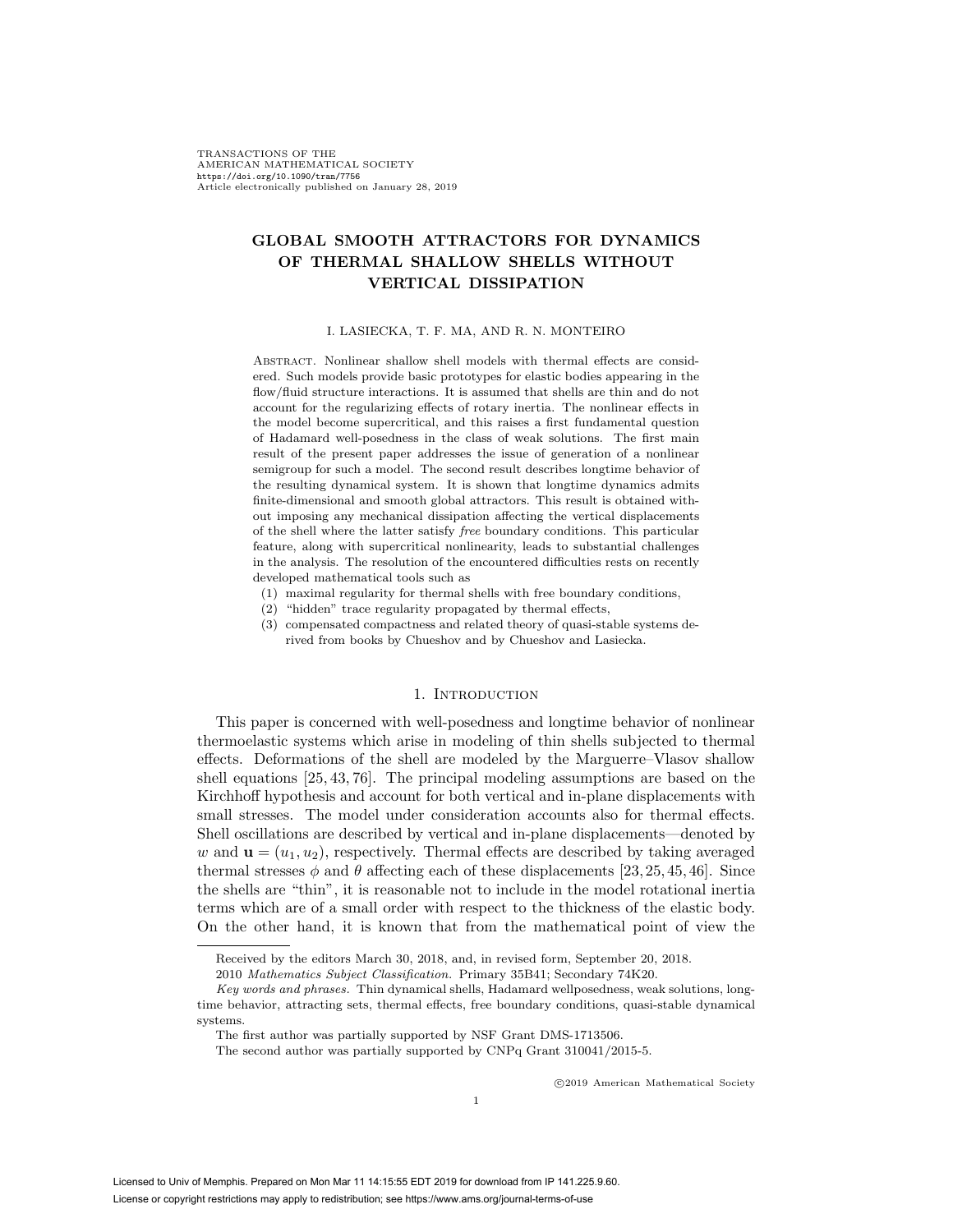rotational terms provide for additional regularity (one extra derivative) of velocity of vertical displacement, being, therefore, more amenable to the analysis. Wellposedness of weak solutions without rotational term has been an open problem [14, 46, 64, 66, 70]. Thus, the physical relevance of the model under study leads to considerable mathematical challenges and calls for development of novel tools in the partial differential equation (PDE)/dynamical system analysis. The loss of the derivative in the velocity of vertical displacement (unlike the most recent result [64], where rotational terms are present) along with nonlinearity exhibited by the model leads to delicate estimates even at the level of well-posedness of weak solutions or generation of a nonlinear semigroup.

At the level of longtime behavior, the main interest of the model is the fact that no mechanical dissipation is assumed on vertical displacements which are subject to free (third-order) boundary conditions. The only sources of dissipation are thermal effects and boundary dissipation affecting in-plane displacements. The latter is necessary for stability of the system even in the case of a linear system of dynamic elasticity in a dimension higher than 1 [27, 38]. This brings up a challenge of propagating thermal dissipation through the body of a shell via free boundary conditions. To accomplish this, recent tools in dynamical systems developed in [18, 19] along with sharp trace estimates for handling free boundary in the presence of thermal effects [53] will be used. The final result is a construction of global, finitedimensional, and smooth attractor capturing asymptotically all weak solutions. A complex PDE system is reduced asymptotically to a finite-dimensional structure.

It should be remarked that general shell models display considerable modeling complexity [8, 25, 28, 63]. What we emphasize here is that, though the model considered in this work is relatively simple, it does retain the main mathematical difficulties caused by nonlinear effects and geometry—with respect to well-posedness and longtime dynamics. The supercritical nature of nonlinear terms along with restrained dissipation already makes the analysis of global solvability and longtime attractivity challenging. These challenges are more evident to display and expose on a simplified model. On the other hand, techniques and methodology introduced in this paper may pave a way to solutions of more complex situations where additional (geometric) factors come into play  $[8, 9, 21, 24, 25, 77]$ .

1.1. **Shallow shell model.** We consider a dynamic thin shell defined on a twodimensional bounded, smooth manifold with elastic deformations accounting for vertical and in-plane oscillations. The following natural hypotheses are made:

- (i) The Kirchhoff–Love hypothesis, which ensures that internal deformations are determined by the deformation of a midsurface, is used.
- (ii) The shell is thin and of negligible thickness.
- (iii) The shell's material is isotropic and homogeneous.
- (iv) Transverse deformations are relatively small with respect to other motions and have moderate rotation angles.

The deformations of the shell are subject to thermal effects which will result in additional coupling with heat transfer equations. The resulting PDE model is described by the Marguerre–Vlasov system [10, 64, 70, 76] in the variables  $(\mathbf{u}, w, \theta, \phi)$ denoting, respectively, transversal displacement  $\mathbf{u} = (u_1, u_2)$ , vertical displacement w, and heat flux averages  $(\theta, \phi)$  in the form of thermal stress  $\phi$  and thermal moment  $\theta$ . A PDE description of the model reads as follows: let  $\Omega \subset \mathbb{R}^2$  be a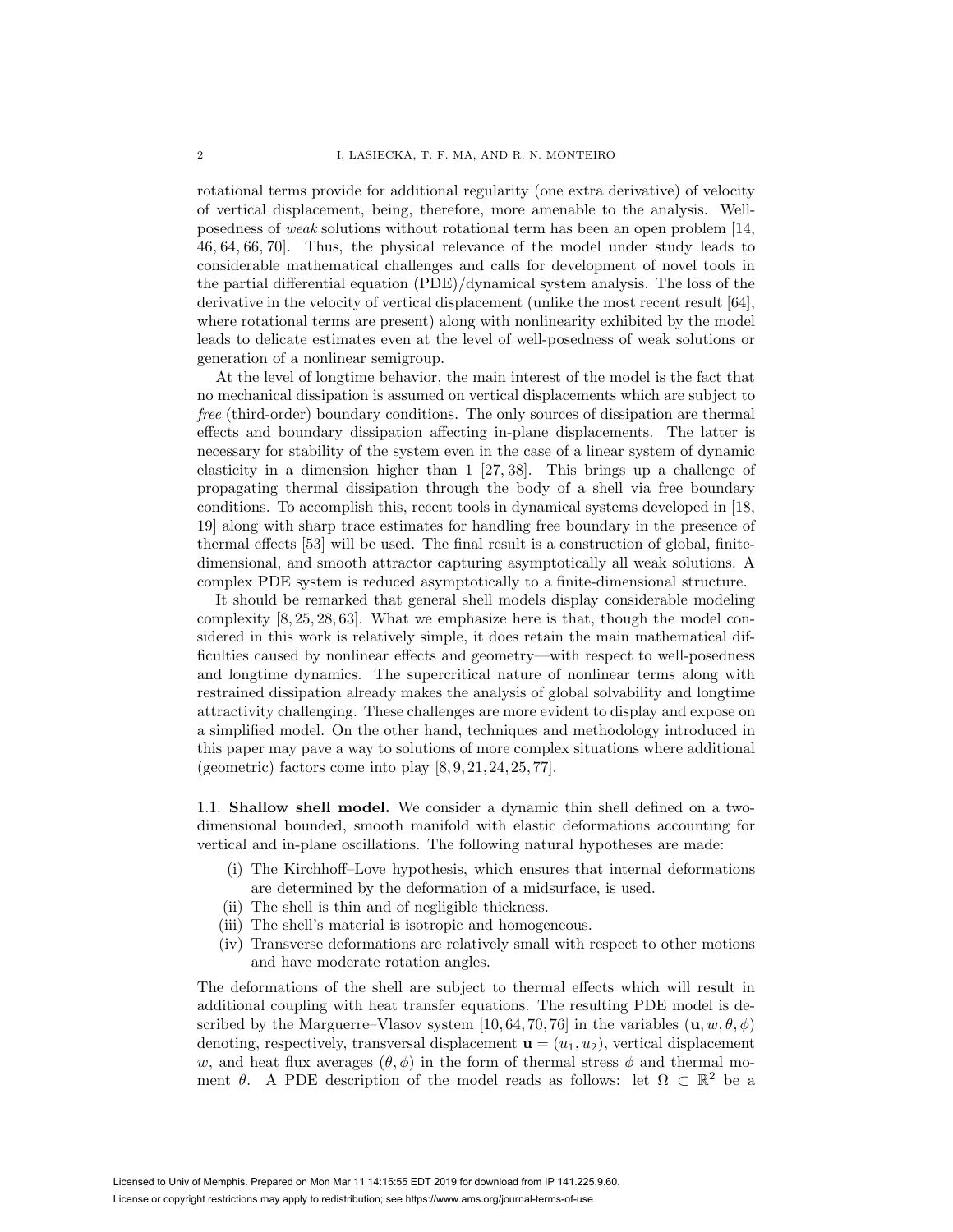two-dimensional domain with smooth boundary. In  $\Omega \times (0,\infty)$  we consider the following quantities  $[25, 45, 46, 70, 76]$ :

• the strain tensor given by

$$
\epsilon(\mathbf{u}) \equiv \frac{1}{2} \big[ \nabla \mathbf{u} + (\nabla \mathbf{u})^{\top} \big],
$$

where  $\nabla u$  denotes the Jacobian matrix of vector **u**;

• the von Kármán nonlinear tensor  $f(\nabla w)$ , where f is defined by

$$
f(s) \equiv \frac{1}{2}[s \otimes s], \qquad s \in \mathbb{R}^2,
$$

so 
$$
f(\nabla w)
$$
 becomes  $f(\nabla w) = \frac{1}{2} \begin{bmatrix} w_x^2 & w_x w_y \\ w_x w_y & w_y^2 \end{bmatrix}$ ;

- the strain resultant  $N(\mathbf{u}, w) \equiv \epsilon(\mathbf{u}) + f(\nabla w);$
- the symmetric strain tensor A accounting for the Gaussian curvature

$$
A(\mathbf{u},w) \equiv N(\mathbf{u},w) + J(w),
$$

where  $J(w) = Kw$ , with  $K \equiv \text{diag}\{K_1, K_2\}$  and  $K_i(x) > 0$   $(i = 1, 2)$ denoting Gaussian curvatures;

• the stress tensor is given by

$$
\sigma[A] \equiv \lambda \text{trace}[A]I + 2\eta A,
$$

where  $\lambda = \frac{E}{(1-2\mu)(1+\mu)}\mu$ ,  $\eta = \frac{E}{2(1+\mu)}$ , E is the Young's modulus and  $\mu \in$  $(0, 1/2)$  stands for Poisson's modulus;

• the "tangential" boundary operators which are associated with free boundary conditions

(1.1) 
$$
B_1 w = -\partial_{\tau \tau} w - \text{div}{\nu} \partial_{\nu} w,
$$

$$
B_2 w = \partial_{\tau} \partial_{\nu} \partial_{\tau} w - lw,
$$

where  $\nu = (\nu_1, \nu_2)$  is the unit outer normal to  $\Gamma_1$ ,  $\tau = (-\nu_2, \nu_1)$  is the unit tangent vector along  $\Gamma_1$ , and  $l \geqslant 0$ ; and

• the phase (finite energy) space, denoted by  $H$ , is given by

$$
H \equiv [H_{\Gamma_0}^1(\Omega)]^2 \times [L^2(\Omega)]^2 \times H_{\Gamma_0}^2(\Omega) \times L^2(\Omega) \times [L^2(\Omega)]^2,
$$

where  $H^m_{\Gamma_0}(\Omega)$  is the closure in  $H^m(\Omega)$  topology of  $C^{\infty}_{\Gamma_0}(\Omega)$  functions compactly supported near  $\Gamma_0$ , and  $H^m(\Omega)$  is the standard Sobolev space of order m based on  $L^2(\Omega)$ .

Now we are in position to write down the PDE model under consideration: In  $\Omega \times (0,\infty)$ , with a smooth boundary  $\Gamma = \overline{\Gamma_0} \cup \overline{\Gamma_1}$ , where  $\Gamma_0$  and  $\Gamma_1$  are disjoint and relatively open, we consider the following evolutionary system described by the independent variables  $(\mathbf{u}, w, \phi, \theta)$ ,

(1.2) 
$$
\frac{\mathrm{d}^{2}}{\mathrm{d}t^{2}} \begin{bmatrix} \mathbf{u} \\ w \end{bmatrix} + \mathrm{div} \begin{bmatrix} -\sigma[A(\mathbf{u}, w)] \\ \nabla(\Delta w) - \sigma[A(\mathbf{u}, w)] \nabla w - \phi \nabla w \end{bmatrix} + \begin{bmatrix} \nabla \phi \\ K \cdot \sigma[A(\mathbf{u}, w)] + \Delta \theta + \beta w^{3} - p_{0}(w) \end{bmatrix} = 0,
$$

with *clamped* boundary conditions on  $\Gamma_0 \times (0, \infty)$ ,

(1.3) 
$$
\mathbf{u} = 0, \quad w = 0, \quad \nabla w = 0,
$$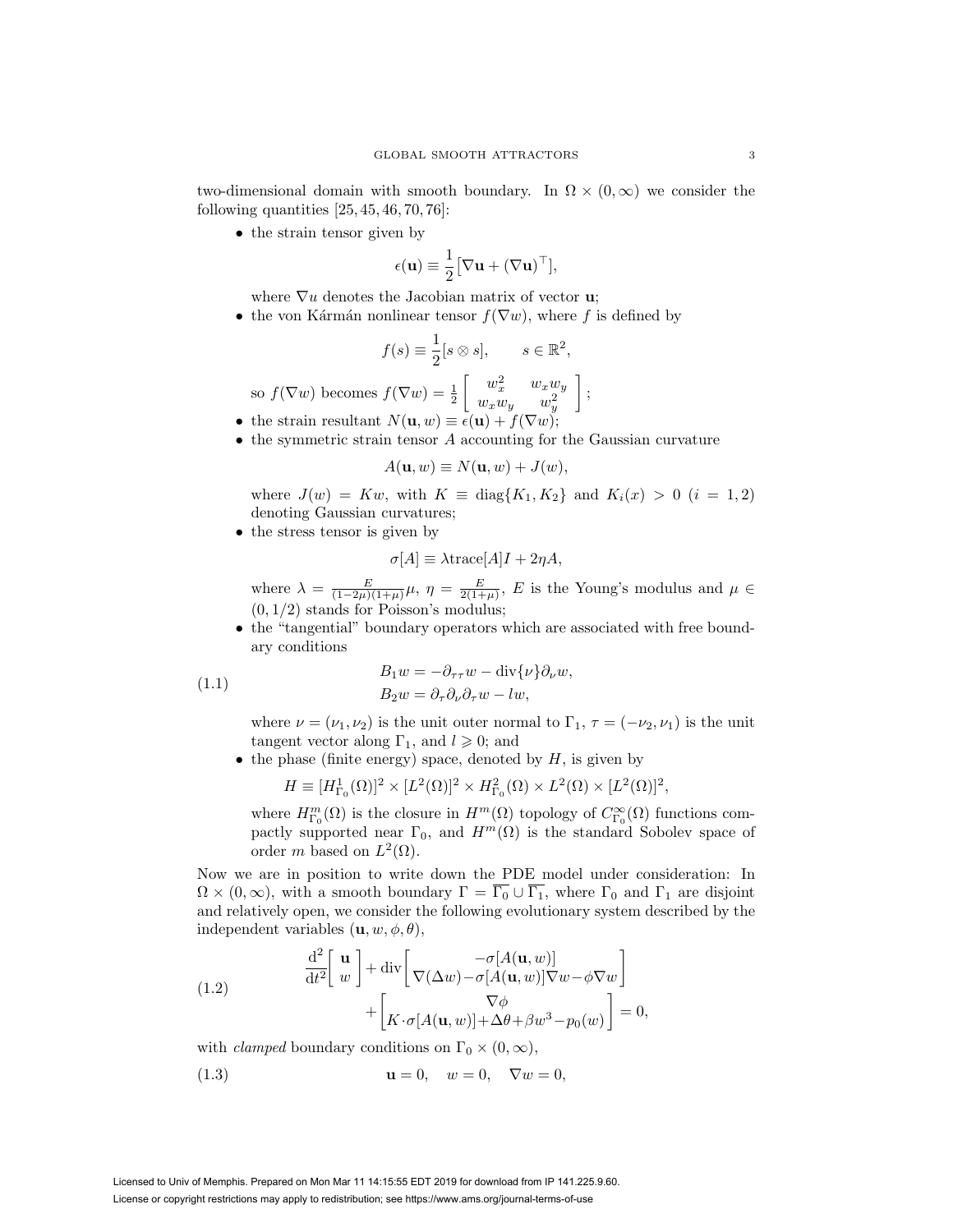and free boundary conditions on  $\Gamma_1 \times (0, \infty)$ ,

- (1.4)  $\sigma[A(\mathbf{u}, w)]\nu + \kappa \mathbf{u} \phi \nu + \mathbf{u}_t = 0,$
- (1.5)  $\Delta w + (1 \mu)B_1w + \theta = 0,$
- (1.6)  $\partial_{\nu}(\Delta w) + (1 \mu)B_2w \sigma[A(\mathbf{u}, w)]\nu \cdot \nabla w \phi \partial_{\nu}w + \partial_{\nu}\theta = 0.$

The evolutionary system (1.2) is coupled with the following equations satisfied by thermal stress  $\phi$  and thermal moment  $\theta$ , also defined in  $\Omega \times (0, \infty)$ ,

(1.7) 
$$
\frac{\mathrm{d}}{\mathrm{d}t} \left[ \begin{array}{c} \phi \\ \theta \end{array} \right] - \mathrm{div} \left[ \begin{array}{c} \nabla \phi \\ \nabla \theta \end{array} \right] + \left[ \begin{array}{c} \mathrm{div} \{ \mathbf{u}_t \} - \nabla w \nabla w_t \\ - \mathrm{div} \{ \nabla w_t \} \end{array} \right] = 0,
$$

subject to Robin boundary conditions on  $\Gamma \times (0, \infty)$ ,

(1.8) 
$$
\partial_{\nu}\phi + \lambda_1\phi = 0, \qquad \partial_{\nu}\theta + \lambda_2\theta = 0,
$$

where  $\lambda_1, \lambda_2 > 0$ .

The initial conditions defined in  $\Omega$  are given by  $(\mathbf{u}_0, \mathbf{u}_1, w_0, \phi_0, \theta_0) \in H$ , where

(1.9) 
$$
\mathbf{u}(\cdot,0) = \mathbf{u}_0, \quad \mathbf{u}_t(\cdot,0) = \mathbf{u}_1, \quad w(\cdot,0) = w_0,
$$

$$
w_t(\cdot,0) = w_1, \quad \phi(\cdot,0) = \phi_0, \quad \theta(\cdot,0) = \theta_0.
$$

The force  $p_0$  affects the vertical displacement and provides a source of potential instability. Precise assumptions imposed on  $p_0$  are formulated in due course. The velocity of the in-plane displacement  $\mathbf{u}_t$  in the boundary condition (1.4) can be interpreted as boundary feedback control acting on the edge of  $\Gamma_1$  of the shell. This will be the only mechanical damping affecting the model.

Finally, by the symbol "." we denote the Frobenius inner product of two square matrices, and, eventually, the same notation will be used to denote the inner product in  $\mathbb{R}^4$ .

The *main goals* of this paper are

- (i) to establish global well-posedness of the underlined PDE system by identifying the dynamics with a well-posed dynamical system defined on a phase space  $H$  corresponding to weak (finite energy) solutions,
- (ii) to provide conditions under which the dynamics converges to a global attractor, and, finally,
- (iii) to prove smoothness and finite dimensionality of said attractor—so that the infinite-dimensional dynamics is reduced asymptotically to a finitedimensional and smooth structure.

# 1.2. **Comments.**

1. Scalar versus vectorial (full) von Kármán equations. Scalar von Kármán equation (sometimes referred to as modified) with a variety of boundary conditions have been by now well understood from the point of view of Hadamard well-posedness. This is due to the discovery of the sharp regularity of Airy's stress function [52] and related compensated compactness [26]. However, this is not the case for vectorial models where there is no Airy's stress function to decouple the equations [43]. Existence of weak solutions to the vectorial shell can be shown by Galerkin-type schemes as in [40, 70]. However, uniqueness and Hadamard well-posedness has been an outstanding problem. In fact, one of our contributions is handling of global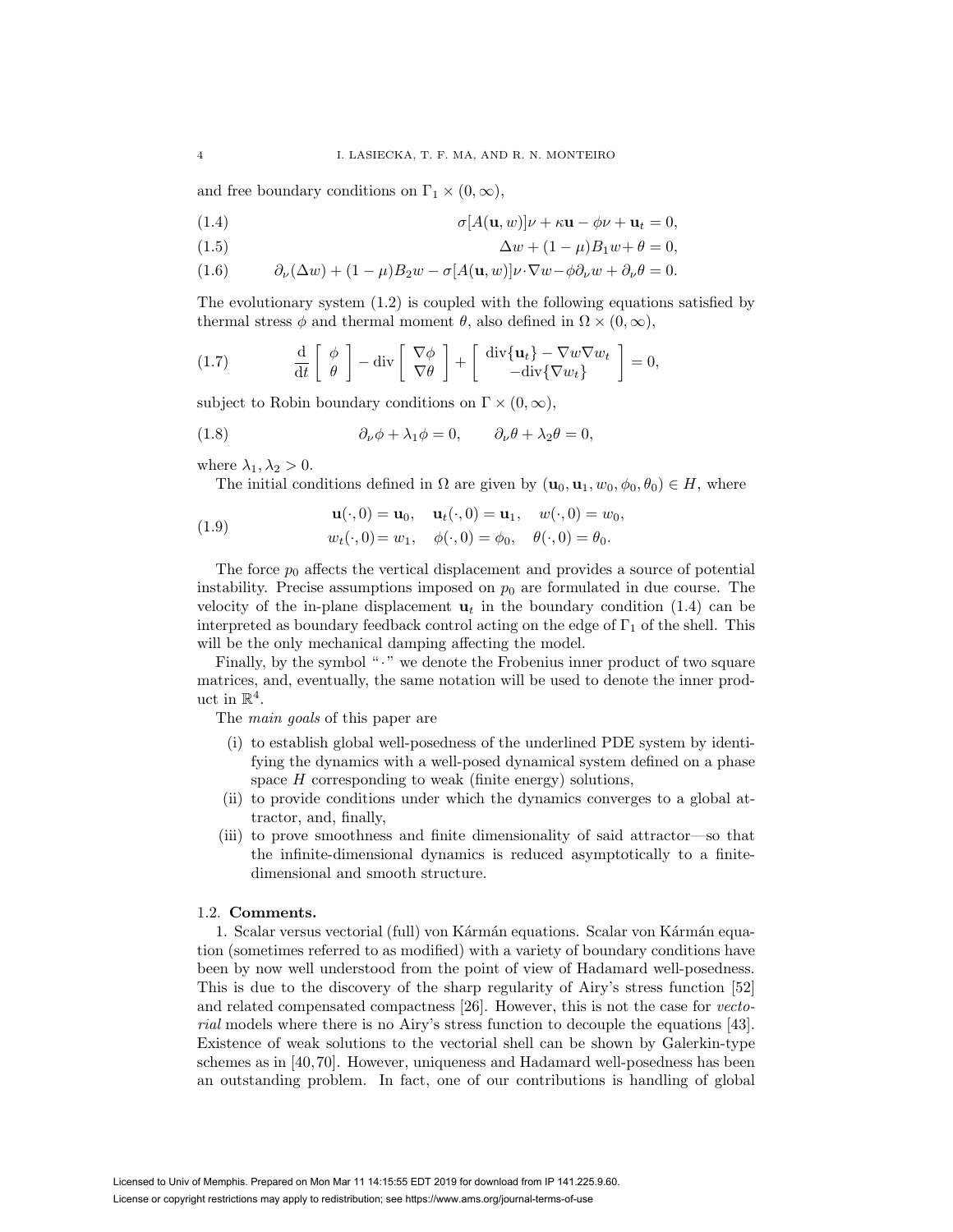well-posedness of weak solutions to  $(1.2)$ – $(1.9)$  without assuming the presence of regularizing effects resulting from the rotational inertia. Well-posedness results for full von Kármán models with rotational inertia are in [39].

2. Mixing of horizontal and vertical displacements leads to supercritical effects caused by the nonlinear terms. We point out that horizontal displacements, an essential element for modeling of shallow shells [77], provide for nonlinear supercritical mixing of high energies between vertical and in-plane displacements. As a consequence, establishing Hadamard well-posedness for the model becomes a mathematical challenge. This is due to supercritical nonlinearity, as explained below. With **u**, w in the phase space the most critical nonlinear term  $\text{div}\{\sigma[A(\mathbf{u}, w)]\nabla w + \sigma[b(\mathbf{u}, w)]\nabla w\}$  $K\sigma[A(\mathbf{u}, w)]$  belongs to  $H^{-(1+\epsilon)}(\Omega)$ , which represents strong unboundedness with respect to the  $L^2(\Omega)$  component of the phase space. While an existence of weak solutions can be shown by taking advantage of some cancellations at the level of energy methods, the proof of uniqueness and the continuous dependence of weak solutions on the initial data are not tractable within the known methodology. Clearly, other factors must come in to play—such as the influence of the first-order evolution describing thermal effects. There is more on this below in item 4.

3. Addition of the rotational inertia alleviates supercriticality. Note that the rotational inertia term  $\gamma \Delta w_{tt}$ , with  $\gamma > 0$ , included in the w equation (1.2), where  $\gamma$  is proportional to the square of the thickness, changes the picture—particularly in the case of clamped or hinged boundary conditions. This is due to the fact that  $[I - \Delta]^{-1}(\text{div}\{\sigma[A(\mathbf{u}, w)]\nabla w + K\sigma[A(\mathbf{u}, w)]\}) \in H^{-\epsilon}(\Omega)$ . Thus, the loss of regularity becomes "incremental"  $\epsilon$ , as the loss of one full derivative has been recovered by  $\gamma > 0$ . In the latter case, "logarithmic compensation" [42, 70], the methods of weak compactness and energy cancellations were developed in [39]. This method has been used in [22, 64, 66] in order to establish well-posedness of dynamic shells with rotational inertia and clamped or hinged boundary conditions. When  $\gamma = 0$ , the situation changes drastically since the loss of derivative is no longer incremental—one loses more than one full derivative. It is here where our first contribution comes. We shall prove Hadamard well-posedness of finite energy solutions without regularizing effects due to the rotational terms (in contrast to [64], where wellposedness for the same system but with  $\gamma > 0$  and clamped boundary conditions is established).

4. Free boundary conditions. Our second contribution is handling of the free boundary conditions. These are of utmost importance in applications to shells; however, they are still resistant to mathematical treatment. This is due to their algebraic complexity (pseudo-differential symbol) (1.1), (1.4), and sensitivity with respect to the geometry [29,53]. In order to handle the supercriticality of the nonlinear term, one must exploit the effects of thermoelasticity. While in the case of standard boundary conditions imposed on the vertical displacements w—such as clamped or hinged—one can show [60] that thermal diffusion leads to a generator of an analytic semigroup—say,  $\mathcal{A}$ —generated by the linearization of the  $(w, \theta)$ -equation. This last property helps critically in the analysis of Hadamard well-posedness. The situation is very different with free boundary conditions, which destroys the nice structure of a thermoelastic semigroup. To see this, consider just equation  $\Delta w = f \in L^2(\Omega)$ , with  $w$  vertical displacement subject to the free boundary conditions. This is an ill-posed problem—unlike in the case of clamped or hinged boundary conditions which add Dirichlet data to the Laplacian, making it invertible. This explains the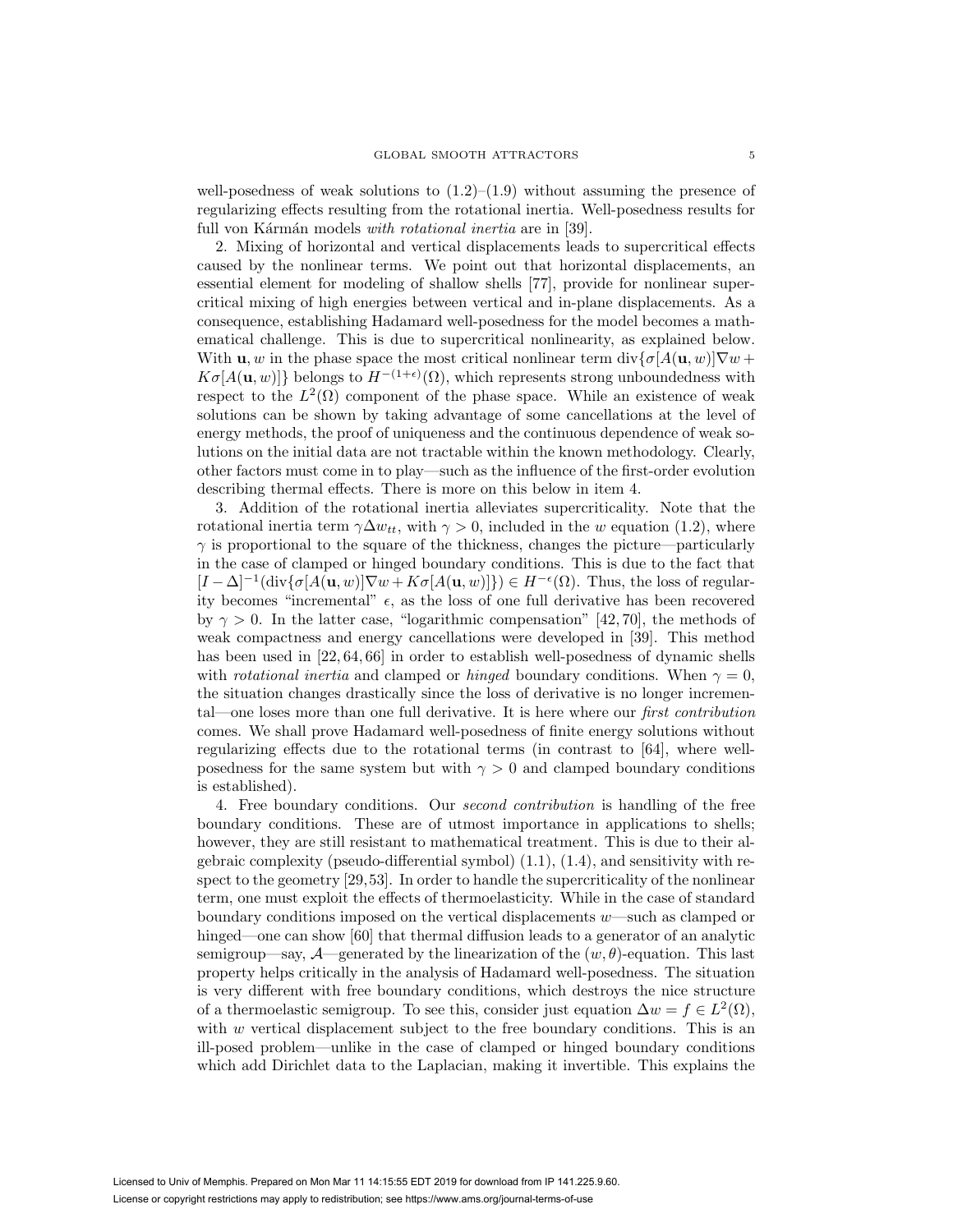main difference caused by the third-order free boundary conditions where natural realization of  $\mathcal{A}^{1/2}$  has nonlocal representation of the boundary condition. In order to overcome this hurdle, interpolation theory and sharp trace estimates developed in [53], along with geometric considerations, will come to the rescue.

5. Our third contribution is the results on longtime behavior which state that time-asymptotic dynamics is both finite dimensional and smooth. This result is obtained without any dissipation imposed on the vertical displacement. This, again, is in contrast with the literature—see [14, 62] with related references—where longtime behavior is studied in the presence of strong or viscoelastic damping added. In handling this aspect of the problem, one must obtain the estimates for asymptotic smoothness without

- (i) any regularizing effects of rotational inertia and
- (ii) the dissipation of vertical oscillations.

As is commonly recognized, the existence of smooth attracting sets relies on smoothing effects of the primal dynamics and the dissipation [32, 71]; see also recent contributions in the context of von Kármán models  $[13, 17, 35]$ . Both features are not present in our model.

6. In summary, resolving the three issues addressed above provides a positive answer to open questions raised in the recent literature regarding longtime behavior [22, 64, 70] and regarding Hadamard well-posedness [64]. Equally important is the fact that the resolution of these questions brings aboard new methodologies in the area of PDEs and dynamical systems which push further the relevant developments in  $[49]$  and  $[51]$  dealing with stability properties of full von Kármán systems. In fact, at the technical level critical ingredients of the proofs are new trace estimates developed for thermoelasticity with free boundary conditions and new quasi-stable estimates [14] developed for the dynamical system in hand.

Finally, it should also be noted that the shell model presented in (1.2) is only a prototype of a more general shallow shell model considered in the literature. Indeed, shell equations involve variable coefficients associated with the corresponding differential operators and accounting for geometric properties (curvature) of a shell. This is typically treated via methods of differential geometry where equations are rewritten on a Riemanian manifold [57, 77]. The presence of a variable coefficient, even in the linear case, has an essential effect on the results and the methods used in the study of stabilization and controllability, more generally inverse problems. Carleman's estimates, along with a microlocal analysis of a Riemanian manifold, became a major tool in establishing the needed observability estimates [55, 58]. We are not considering this level of generality. Our emphasis is on nonlinear effects of the coupling and their mathematical effect and treatment. Inclusion of variable coefficients, while not essential at the level of well-posedness, will lead to substantial complexity of the exposition in the context of obtaining a suitable "inverse" type of estimate. This will make it more difficult to focus on essential difficulties caused by the nonlinear effects. On the other hand, the techniques already developed for control and stabilization [56–58, 74, 77], along with the treatment of the nonlinear prototype model (which retains all of the main features), could lead to a comprehensive treatment of longtime behavior associated with shell dynamics.

1.3. **Main results.** We shall begin by formulating the following hypotheses imposed on the source function  $p_0$ .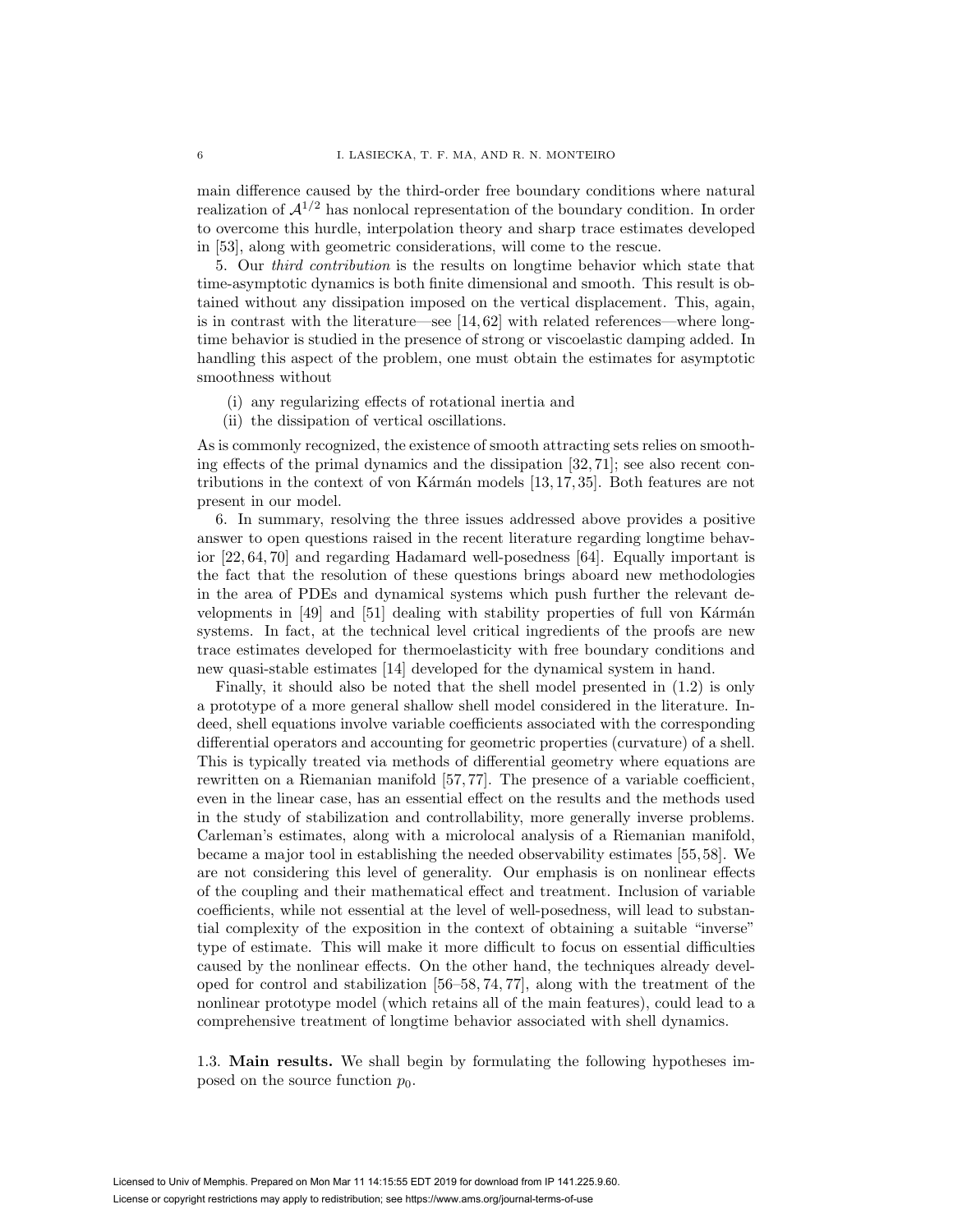**Assumption 1.** We assume that the function  $p_0 \in C^1(\mathbb{R})$  and that there exist positive constants  $M_0, M, m$ , and  $r \geq 1$  such that

(1.10) 
$$
|p'_0(s)| \leq M_0(|s|^{r-1}+1), \qquad s \in \mathbb{R}.
$$

Let us consider the decomposition  $p_0(s) = p_0^+(s) + p_0^-(s)$ , where  $p_0^-(s) \leq 0, s \in R$ . We assume the following dissipativity condition:

$$
(1.11)\t\t\t\t\t p_0^+(s) \leqslant M|s|^\alpha + m,
$$

where  $\alpha \leq 3$  when  $\beta > 0$ , and  $\alpha \leq 1$  when  $\beta = 0$ .

**Theorem 1.1** (Weak solutions)**.** Assume that conditions (1.10) and (1.11) hold. Then, for any  $T > 0$  and initial data  $(\mathbf{u}_0, \mathbf{u}_1, w_0, w_1, \phi_0, \theta_0) \in H$ , problem  $(1.2)$ (1.9) has a unique weak (finite energy) solution  $(\mathbf{u}, \mathbf{u}_t, w, w_t, \phi, \theta) \in C([0, T]; H)$ . Moreover, this solution depends continuously on the initial data.

In order to discuss smooth solutions, we introduce the space

$$
H_1 \equiv [H^2(\Omega)]^2 \times [H^1(\Omega)]^2 \times H^4(\Omega) \times H^2(\Omega) \times [H^2(\Omega)]^2,
$$

and we specify compatibility conditions imposed on the initial data, with  $A_0 \equiv$  $N(\mathbf{u}_0, w_0) + J(w_0),$ 

- $\sigma[A_0]\nu + k\mathbf{u}_0 \phi_0\nu + \mathbf{u}_1 = 0$  on  $\Gamma_1$ ;
- $\Delta w_0 + (1 \mu)B_1w_0 + \theta_0 = 0$  on  $\Gamma_1$ ;
- $\partial_{\nu}(\Delta w_0) + (1 \nu)B_2w_0 \sigma[A_0]\nu \cdot \nabla w_0 \phi_0\partial_{\nu}w_0 + \partial_{\nu}\theta_0 = 0$  on  $\Gamma_1$ ;
- $\partial_{\nu}\phi_0 + \lambda_1\phi_0 = 0$ ,  $\partial_{\nu}\theta_0 + \lambda_2\theta_0 = 0$  on  $\Gamma$ .

**Theorem 1.2** (Strong solutions). Assume that the initial data are of regularity  $H_1$ and satisfy the above compatibility on the boundary. Then problem  $(1.2)$ – $(1.9)$  has a unique regular solution  $(\mathbf{u}, \mathbf{u}_t, w, w_t, \phi, \theta) \in C([0, T]; H_1)$  with  $(\mathbf{u}_{tt}, w_{tt}, \phi_t, \theta_t) \in$  $C([0,T]; [L^2(\Omega)]^5)$ .

*Remark* 1.1. Hadamard well-posedness for the problem with  $\gamma > 0$  and without thermal effects has been proved in [39]. Hadamard well-posedness of a full von Kármán system with thermal effects, still with  $\gamma > 0$ , and strains accounting for shell's curvature has recently been shown in [64] by resorting to methods of [39]. Theorem 1.1 is, to our best knowledge, the first one which solves an open problem of well-posedness for weak solutions for the shell model in the supercritical case, i.e., when  $\gamma = 0$ , with regularizing effects absent and elastic nonlinearity at the supercritical level.

The longtime behavior of the shell model is established next. We consider the nonlinear dynamical system  $(H, S(t))$ , generated by the solution operator  $S(t)$  given in Theorem 1.1.

**Theorem 1.3** (Global and smooth attractors)**.** Assume that Assumption 1 with a constant M sufficiently small is satisfied for  $\alpha = 3$  with  $\beta > 0$  ( $\alpha = 1$  when  $\beta = 0$ ). In addition, the following geometric condition is imposed: There exists an  $x_0 \in \mathbb{R}^2$ such that

$$
(1.12) \t\t\t (x-x_0)\cdot \nu \leq 0, \t x \in \Gamma_0.
$$

Moreover, assume either that  $\beta > 0$  or that the Gauss curvatures  $||K_i||_{C(\Omega)}, i = 1, 2$ , are sufficiently small. Then the dynamical system  $(H, S(t))$  generated by problem (1.2)–(1.9) admits a compact global attractor **A**⊂H with a finite fractal dimension. Moreover,  $\mathbf{A}$  is bounded in  $H_1$ .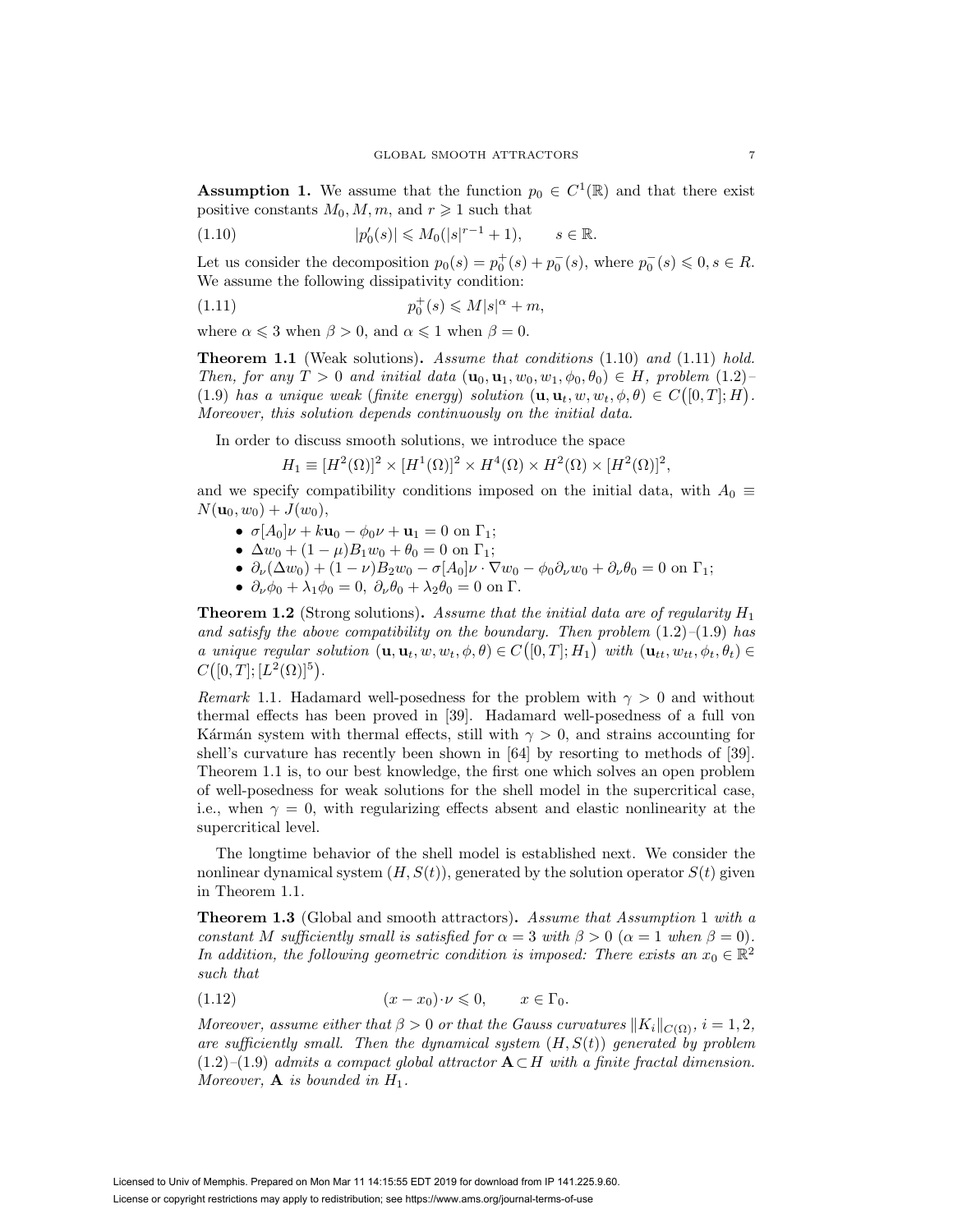*Remark* 1.2. The restriction that the constant  $M$  can be taken sufficiently small is automatically satisfied when  $\alpha < 3$  (resp.,  $\alpha < 1, \beta = 0$ ).

A shell model interacting with a fluid has recently been considered in [21, 22]. Existence of a global attractor was shown in [22] under the assumption that  $\gamma > 0$ (regularizing inertial terms) and strong mechanical damping  $\Delta w_t$  are added to the equations. The result presented in Theorem 1.3 shows that under suitable geometry of the shell one obtains global and smooth attractors for  $\gamma = 0$ , i.e., without the additional dissipation and regularity. It is well known in shell theory that in general one may have everted states [58], which prevents any notion of stability.

The presence of boundary feedback controlling longtime behavior of transversal displacements is necessary for the validity of Theorem 1.3. Indeed, it is well known [27, 38] that unless the model is one dimensional, in-plane waves cannot be uniformly stabilized by thermal effects.

Remark 1.3. One could consider more general nonlinear boundary feedback controls in (1.4). Indeed,  $\mathbf{u}_t$  replaced by  $g(\mathbf{u}_t)$ , with appropriate conditions of monotonicity and bounds imposed on  $q$ , would lead to the same result. In fact. a related nonlinear feedback control for linear shells has already been studied in [55]. Here, again, in order to limit additional complications in the exposition, we restrict ourselves to the simplest possible model which retains the main characteristics of the problem.

The outline of the paper. The proof of Hadamard well-posedness is given in Section 2. The longtime behavior of the solution is discussed in Section 3. In particular, the proof of Theorem 1.3 will be given in Section 3 and relies on the following:

- (1) use of partial maximal regularity [29, 53] generated by vertical displacement of the shell,
- (2) a novel abstract criterion in the area of dynamical systems which relies on compensated compactness and the associated quasi-stability property of the dynamical system, and
- (3) new trace estimates for vertical displacements of the shell—extending those given in [51] for a plate problem.

The appendix provides some supplementary material on formulas used throughout the paper.

## 2. Hadamard well-posedness

2.1. **Notation:** Function spaces.  $H<sup>s</sup>(\Omega)$  denote standard Sobolev's spaces of possibly fractional order  $s \geq 0$ . The norms are denoted by  $||u||_{\alpha,\Omega} = ||u||_{H^{\alpha}(\Omega)}$ ,  $||u||_{\alpha,\Gamma} = ||u||_{H^{\alpha}(\Gamma)}$ , and the case  $\alpha = 0$  corresponds to  $L^2$  spaces; we write  $||u||_{\Omega} = ||u||_{L^2(\Omega)},$   $||u||_{\Gamma} = ||u||_{L^2(\Gamma)}$ . The corresponding inner products are denoted by  $(u, v)_{\Omega} = (u, v)_{L^2(\Omega)}$  and  $\langle u, v \rangle_{\Gamma} = \langle u, v \rangle_{L^2(\Gamma)}$ . For  $\alpha > 0$ , the space  $H_0^s(\Omega)$ is the closure of  $C_0^{\infty}(\Omega)$  in  $H^s(\Omega)$ , and  $H^{-\alpha}(\Omega) = [H_0^{\alpha}(\Omega)]'$ , where the duality is taken with respect to the  $L^2(\Omega)$  inner product. Occasionally, by the same symbol, we denote norms and inner products of n-copies of  $L^2(\mathscr{O})$ , where  $\mathscr{O}$  is either  $\Omega$  or Γ. The same is applied to  $H^{\alpha}(\mathscr{O})$ . We will use the notation  $L^{p}(X)$  (resp.,  $C(X)$ ) denoting  $L^p(0,T;X)$  (resp.,  $C((0,T;X))$ ).  $B_X(R)$  denotes a ball in X with a radius R. The symbol C will denote a generic constant, different at different occurrences.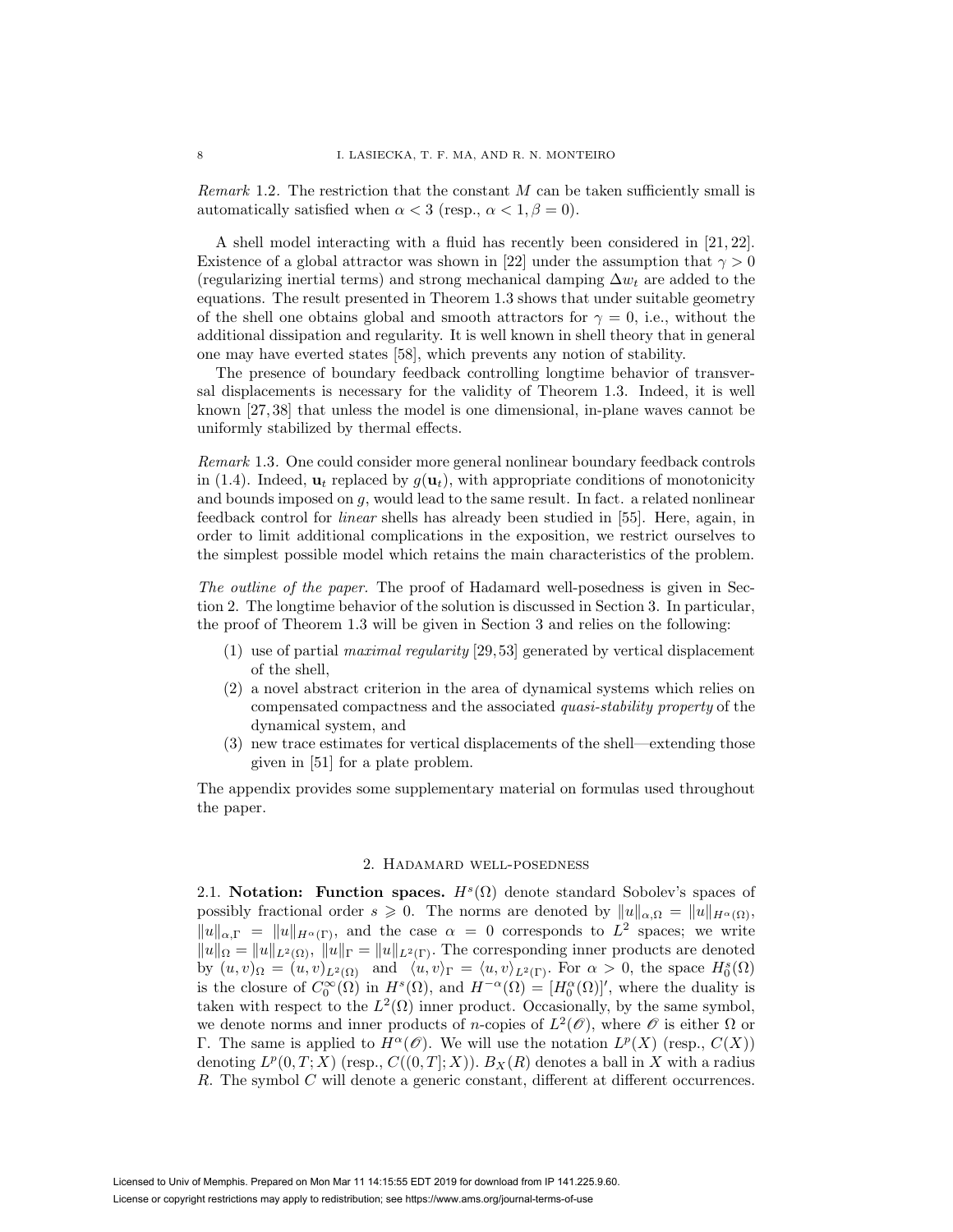2.2. **Construction, uniqueness, and continuous dependence of finite energy solutions.** The main difficulty is to prove the well-posedness of *finite energy* or weak solutions. Once well-posedness of weak solutions is established, the analysis of regularity is more routine. For this reason we shall focus on weak solutions. While Hadamard well-posedness for the vectorial von Kármán model accounting for regularizing effects of rotational inertia was shown in [39], and later the same proof was adapted to treat thermoelastic and curvature terms in [64], the case where rotational inertia are absent represents the main challenge due to the compromised regularity of the phase space. This particularly affects the uniqueness and continuous dependence on the data. Indeed, an existence of solutions can be argued as in [70] by using Galerkin-type method which depends on good a priori bounds and weak continuity—both properties available for the model under consideration. The uniqueness, however, without regularizing inertial terms, has been an open question. In [49] this issue has been successfully resolved for a simpler model by taking advantage of analytic effects propagated by analyticity of the semigroup associated with thermal plates. We will pursue this avenue and show that exploiting partial maximal regularity [29, 53], in addition to partial analyticity, resolves the problem. We shall begin with the more challenging part—uniqueness of local weak solutions.

**Lemma 2.1** (Uniqueness and continuous dependence)**.** Consider weak solutions for the system  $(1.2)$ – $(1.9)$  referred to in Theorem 1.1. The claim is that these solutions are unique and continuously dependent on the initial data within the topology of the phase space H.

*Proof.* Let  $y_i = (\mathbf{u}^i, \mathbf{u}_t^i, w^i, w_t^i, \phi^i, \theta^i), i = 1, 2$ , be two weak local (in time) solutions of the system under consideration corresponding to some initial data  $y_1(0), y_2(0) \in$ H. The proof of Lemma 2.1 follows a two-step procedure. We shall first show that the needed estimate obtained for the difference of two solutions holds for slightly more regular vertical displacements. In the second step we shall establish this additional regularity valid for all weak solutions. Following this program, our first goal is to establish the following estimate.

**Proposition 2.1.** Consider two solutions  $y_i$ ,  $i = 1, 2$ , corresponding to  $(1.2)$ – $(1.9)$ . Assume that  $y_i \in X_T \subset C([0,T); H)$ ,  $i = 1, 2$ , where

$$
X_t \equiv C([0, t); H) \cap \{w \in H^{\theta}(0, t; H^{3-2\theta}(\Omega))\}, \qquad t > 0, \ \theta \in [0, 1].
$$

Then there exists a  $T_0 \leq T$  such that the following estimate holds:

$$
||y_1(t) - y_2(t)||_H \leq C_{t, ||y_i||_{X_t}} ||y_1(0) - y_2(0)||_H, t \in [0, T_0].
$$

Proof. Introduce the following notation:

$$
\widetilde{y} \equiv y_1 - y_2, \quad \widetilde{P} \equiv P_1 - P_2, \quad \widetilde{Q} \equiv Q_1 - Q_2, \quad \widetilde{R} \equiv R_1 - R_2,
$$

where

$$
P_i = P(y_i) \equiv \sigma[f(\nabla w^i) + J(w^i)], \qquad Q_i = Q(y_i) \equiv \sigma[A(\mathbf{u}^i, w^i)]\nabla w^i + \phi^i \nabla w^i,
$$

$$
R_i = R(y_i) \equiv \nabla w^i \nabla w^i, \quad \sigma(A)_i \equiv \sigma[A(\mathbf{u}^i, w^i)], \quad \widetilde{p}_0 = p_0(w^1) - p_0(w^2).
$$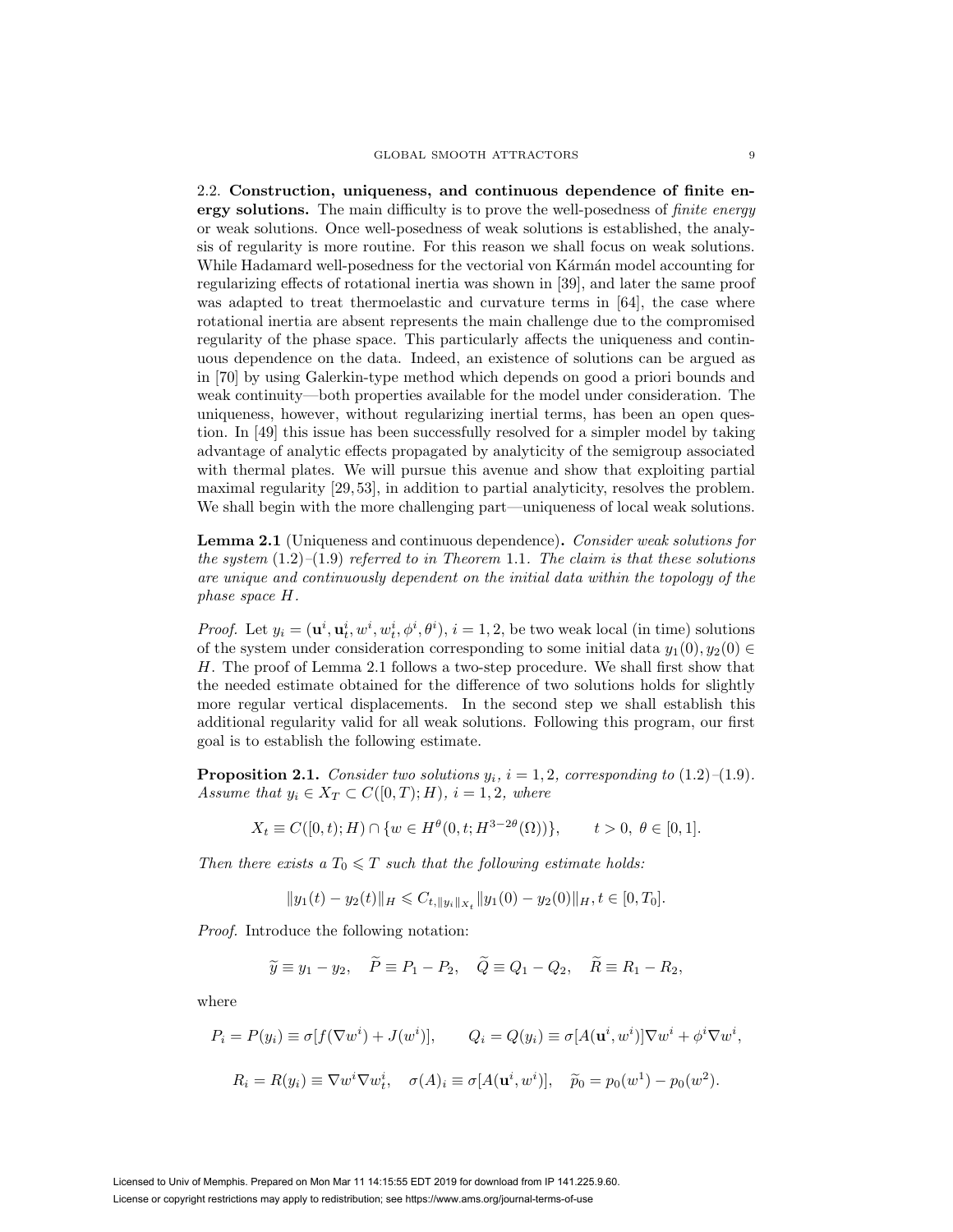Consider the following system,

$$
\widetilde{\mathbf{u}}_{tt} - \operatorname{div} \{ \sigma [\epsilon(\widetilde{\mathbf{u}})] \} + \nabla \widetilde{\phi} = \operatorname{div} \{ \widetilde{P} \},
$$
\n
$$
(2.1) \quad \widetilde{w}_{tt} + \Delta^2 \widetilde{w} + \Delta \widetilde{\theta} + \beta ((w^1)^3 - (w^2)^3) = \widetilde{p}_0 + \operatorname{div} \{ \widetilde{Q} \} - K (\sigma(A)_1 - \sigma(A)_2),
$$
\n
$$
\widetilde{\phi}_t - \Delta \widetilde{\phi} + \operatorname{div} \{ \widetilde{\mathbf{u}}_t \} = \widetilde{R},
$$
\n
$$
\widetilde{\theta}_t - \Delta \widetilde{\theta} - \Delta \widetilde{w}_t = 0,
$$

with clamped boundary conditions on  $\Gamma_0 \times (0, \infty)$  and with the following conditions on  $\Gamma_1 \times (0,\infty)$ ,

(2.2)  
\n
$$
\sigma[\epsilon(\widetilde{\mathbf{u}})] - \widetilde{\phi}\nu + k\widetilde{\mathbf{u}} + \widetilde{\mathbf{u}}_t = -\widetilde{P}\nu,
$$
\n
$$
\Delta \widetilde{w} + (1 - \nu)B_1 \widetilde{w} + \widetilde{\theta} = 0,
$$
\n
$$
\partial_{\nu}(\Delta \widetilde{w}) + (1 - \nu)B_2 \widetilde{w} + \partial_{\nu} \widetilde{\theta} = \widetilde{Q}\nu,
$$

and Robin boundary conditions imposed on  $(\phi, \theta)$ .

We note that (2.1) and (2.2) with  $\tilde{P} = 0$ ,  $\tilde{Q} = 0$ ,  $\tilde{R} = 0$  is represented by a nonlinear semigroup continuous on  $H$ . This follows from a standard perturbation argument applied within the context of monotone operator theory.

In particular, considering the correspondent equations for  $(\mathbf{u}, \phi)$  in  $(2.1)$ , which represent classical system of thermoelasticity forced by div $\{P\}$  and  $\widetilde{R}$ , with boundary conditions forced by  $\widetilde{P} \nu$ , we can apply standard energy estimates provided that the forcing terms are in the finite energy space  $H_{u,\phi} = [H^1(\Omega)]^2 \times [L^2(\Omega)]^2 \times L^2(\Omega)$ . This, in turn, requires that

$$
\operatorname{div}\{\widetilde{P}\}\in L^1(0,T;L^2(\Omega)),\qquad \widetilde{R}\in L^2(0,T;[H^1(\Omega)]').
$$

For every  $y \in X_T$  such regularity can be established. Indeed,

$$
\|\text{div}\{P_i\}\|_{\Omega} \leq C(\|w^i\|_{2,\Omega} \|\nabla w^i\|_{L^{\infty}(\Omega)} + |K|\|w\|_{1,\Omega}) \leq C(\|w^i\|_{2,\Omega} \|w^i\|_{2+\epsilon,\Omega} + \|w\|_{1,\Omega}).
$$

To bound  $\widetilde{R}$ , we use a combination of interpolation and Young's inequality. Indeed, with  $\epsilon < 1/2$  (so that  $H_0^{\epsilon}(\Omega)$  coincides with  $H^{\epsilon}(\Omega)$ ) and for  $v \in H^1(\Omega)$  we write

$$
|(\nabla w_t^i \nabla w^i, v)_{\Omega}| \leq \|\nabla w_t^i\|_{-\epsilon, \Omega} \|\nabla w^i v\|_{\epsilon, \Omega} \leq C \|w_t^i\|_{1-\epsilon, \Omega} \|w^i\|_{1+\epsilon+\epsilon_0} \|v\|_{1, \Omega}, \qquad \epsilon_0 > 0.
$$

Thus, for any  $\epsilon < 1/2$  and  $\epsilon_0 > 0$   $||R_i||_{[H^1(\Omega)]'} \leq C||w_t^i||_{1-\epsilon,\Omega}||w^i||_{1+\epsilon+\epsilon_0,\Omega}$ . Thus, for some  $r_1 > 0$ 

$$
(2.3) \qquad \int_0^T \|R_i\|_{[H^1(\Omega)]'}^2 \mathrm{d}t \leq C \|w^i\|_{C(H^2)}^2 \int_0^T \|w_t^i\|_{1,\Omega}^{2(1-\epsilon)} \|w_t^i\|_{2\epsilon}^{2\epsilon} \mathrm{d}t
$$
  

$$
\leq C T^{r_1} \|w^i\|_{C(H^2)}^2 \left( \|w_t^i\|_{C(L_2)}^2 + \int_0^T \|w_t^i\|_{1,\Omega}^2 \mathrm{d}t \right),
$$

We are now in position to apply an energy estimate valid for the forced thermoelasticity system  $(u, \phi)$ . With  $t \leq T$ ,

(2.4)  
\n
$$
\|\tilde{y}_{u,\phi}(t)\|_{H_{u,\phi}}^2 + 2\int_0^t \left(\|\tilde{\mathbf{u}}_t(t)\|_{\Gamma_1}^2 + \|\nabla \tilde{\phi}(t)\|_{\Omega}^2 + \lambda_1 \|\tilde{\phi}(t)\|_{\Gamma}^2\right) dt
$$
\n
$$
= \|\tilde{y}_{u,\phi}(0)\|_{H_{u,\phi}}^2 + 2\int_0^t \left(\left(\operatorname{div}\{\widetilde{P}\}, \widetilde{\mathbf{u}}_t\right)_{\Omega} - \langle \widetilde{P}\nu, \widetilde{\mathbf{u}}_t \rangle_{\Gamma_1} + (\widetilde{R}, \widetilde{\phi})_{\Omega}\right) dt.
$$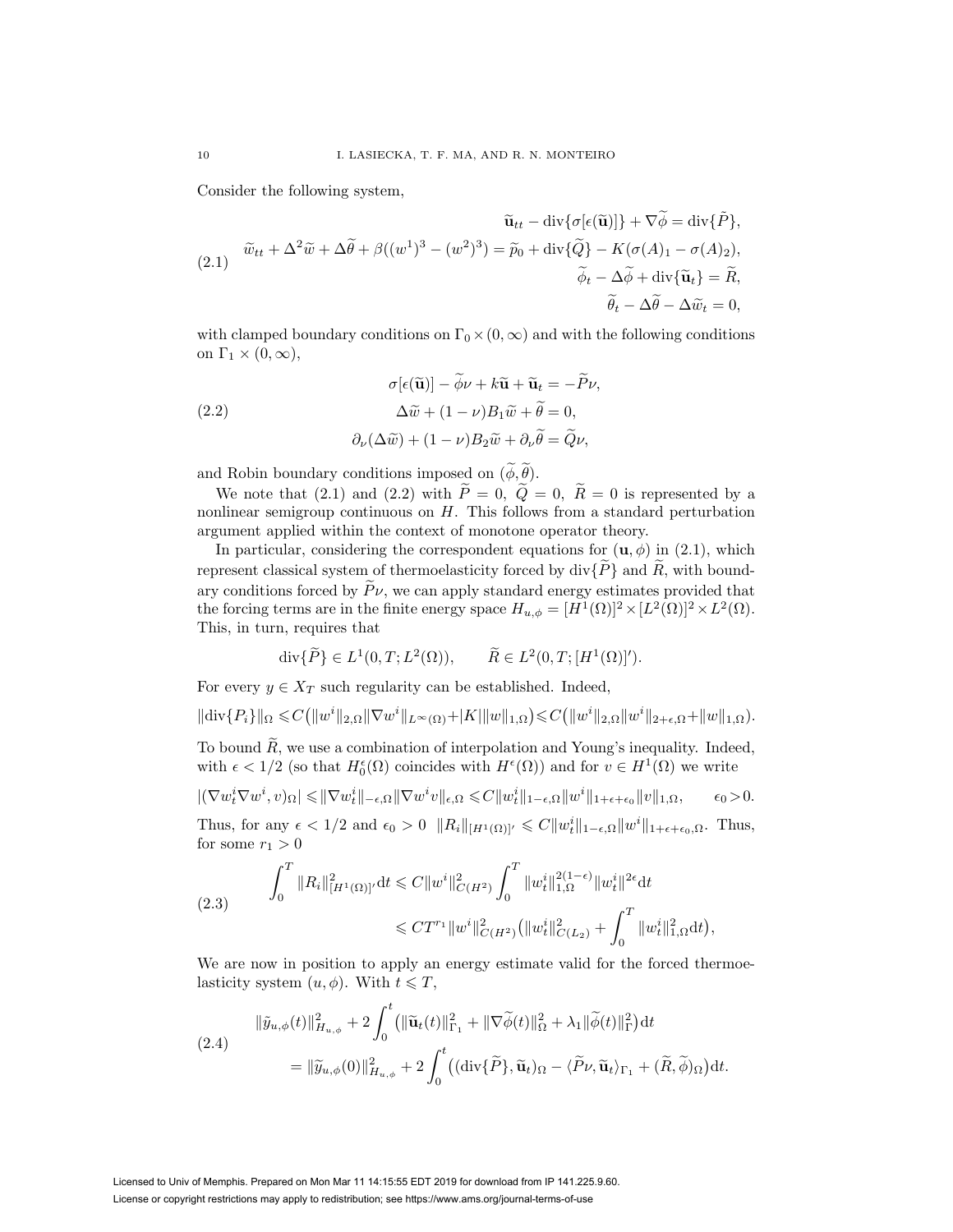Note that

(2.5) 
$$
\int_0^t (\text{div}\{\widetilde{P}\}, \widetilde{\mathbf{u}}_t) \Omega ds - \int_0^t \langle \widetilde{P}\nu, \widetilde{\mathbf{u}}_t \rangle_{\Gamma_1} ds = -\int_0^t (\widetilde{P}, \epsilon(\widetilde{\mathbf{u}}_t)) \Omega ds
$$

$$
= -(\widetilde{P}, \epsilon(\widetilde{\mathbf{u}})) \Omega \Big|_0^t + \int_0^t (\widetilde{P}_t, \epsilon(\widetilde{\mathbf{u}})) \Omega ds.
$$

By the Hölder and Young inequalities we estimate the inner products on the rightside hand of  $(2.5)$ :

$$
\begin{aligned} |(\widetilde{P},\epsilon(\widetilde{\mathbf{u}}))_{\Omega}\Big|_{0}^{t} & \leq C_{\delta} \|\widetilde{P}\|_{L^{\infty}(L^{2})}^{2} + \delta \|\epsilon(\widetilde{\mathbf{u}})\|_{L^{\infty}(L^{2})}^{2},\\ &| \int_{0}^{t} (\widetilde{P}_{t},\epsilon(\widetilde{\mathbf{u}}))_{\Omega} \, \mathrm{d}s & \leq C_{\delta} \|\widetilde{P}_{t}\|_{L^{1}(L^{2})}^{2} + \delta \|\epsilon(\widetilde{\mathbf{u}})\|_{L^{\infty}(L^{2})}^{2}.\end{aligned}
$$

Thus, inserting these inequalities into the right-hand side of (2.5) and using the inequality  $\|\widetilde{P}\|_{L^{\infty}(L^2)} \leqslant C \|\widetilde{P}_t\|_{L^1(L^2)}$ , we obtain

$$
\int_0^t (\operatorname{div}\{\widetilde{P}\}, \widetilde{\mathbf{u}}_t)_{\Omega} ds - \int_0^t \langle \widetilde{P}\nu, \widetilde{\mathbf{u}}_t \rangle_{\Gamma_1} ds \leqslant C_{\delta} \|\widetilde{P}_t\|_{L^1(L^2)}^2 + \delta \|\epsilon(\widetilde{\mathbf{u}})\|_{L^{\infty}(L^2)}^2.
$$

Combining this estimate with (2.4) and taking  $\delta > 0$  small enough, we find that

$$
\|\widetilde{y}_{u,\phi}(t)\|_{H_{u,\phi}}^2 + C \int_0^t \left( \|\widetilde{\mathbf{u}}_t(s)\|_{\Gamma_1}^2 + \|\nabla \widetilde{\phi}(s)\|_{\Omega}^2 + \lambda_1 \|\widetilde{\phi}(s)\|_{\Omega}^2 \right) ds
$$
  
\$\leq C \|\widetilde{y}\_{u,\phi}(0)\|\_{H\_{u,\phi}}^2 + C \|\widetilde{P}\_t\|\_{L^1(L^2)}^2 + C \|\widetilde{R}\|\_{L^2(H^{-1})}^2.

Since

$$
\|\widetilde{P}_t\|_{\Omega} \leq C \sup_{i=1,2} \left\{ \|\nabla \widetilde{w_t} \otimes \nabla w^i\|_{\Omega} + \|\nabla \widetilde{w} \otimes \nabla w^i_t\|_{\Omega} \right\} + C \|\widetilde{w}_t\|_{\Omega},
$$

the estimate for  $\|\tilde{P}_t\|_{L^1(0,T;L^2(\Omega))}^2$  will be concluded using the estimates

$$
\|\nabla \widetilde{w_t} \otimes \nabla w^i\|_{L^1(L^2)} \leq C \left( \int_0^T \|\widetilde{w_t}\|_{1,\Omega}^2 dt \right)^{\frac{1}{2}} \left( \int_0^T \|w^i\|_{2+\varepsilon,\Omega}^2 dt \right)^{\frac{1}{2}}
$$
  

$$
\leq C (\|y_i\|_{X_T}) T^{r_2} \left( \int_0^T \|\widetilde{w_t}\|_{1,\Omega}^2 dt \right)^{\frac{1}{2}}
$$

and

$$
\left\|\nabla \tilde{w} \otimes \nabla w_t^i\right\|_{L^1(L^2)} \leqslant C(\|y_i\|_{X_T})T^{r_2}\left(\int_0^T \|\tilde{w}\|_{3,\Omega}^2 dt\right)^{\frac{1}{2}}
$$

for some  $r_2 > 0$ . Here, we have used  $H^{1+\epsilon}(\Omega) \subset L^{\infty}(\Omega)$ , interpolation, and Young inequalities. This gives

$$
\|\widetilde{P}_t\|_{L^1(L^2)} \leqslant C_{\|y_i\|_{X_T}} T^{r_2} \left( \left[ \int_0^T \|\tilde{w}_t\|_{1,\Omega}^2 dt \right]^{\frac{1}{2}} + \left[ \int_0^T \|\tilde{w}\|_{3,\Omega}^2 dt \right]^{\frac{1}{2}} \right).
$$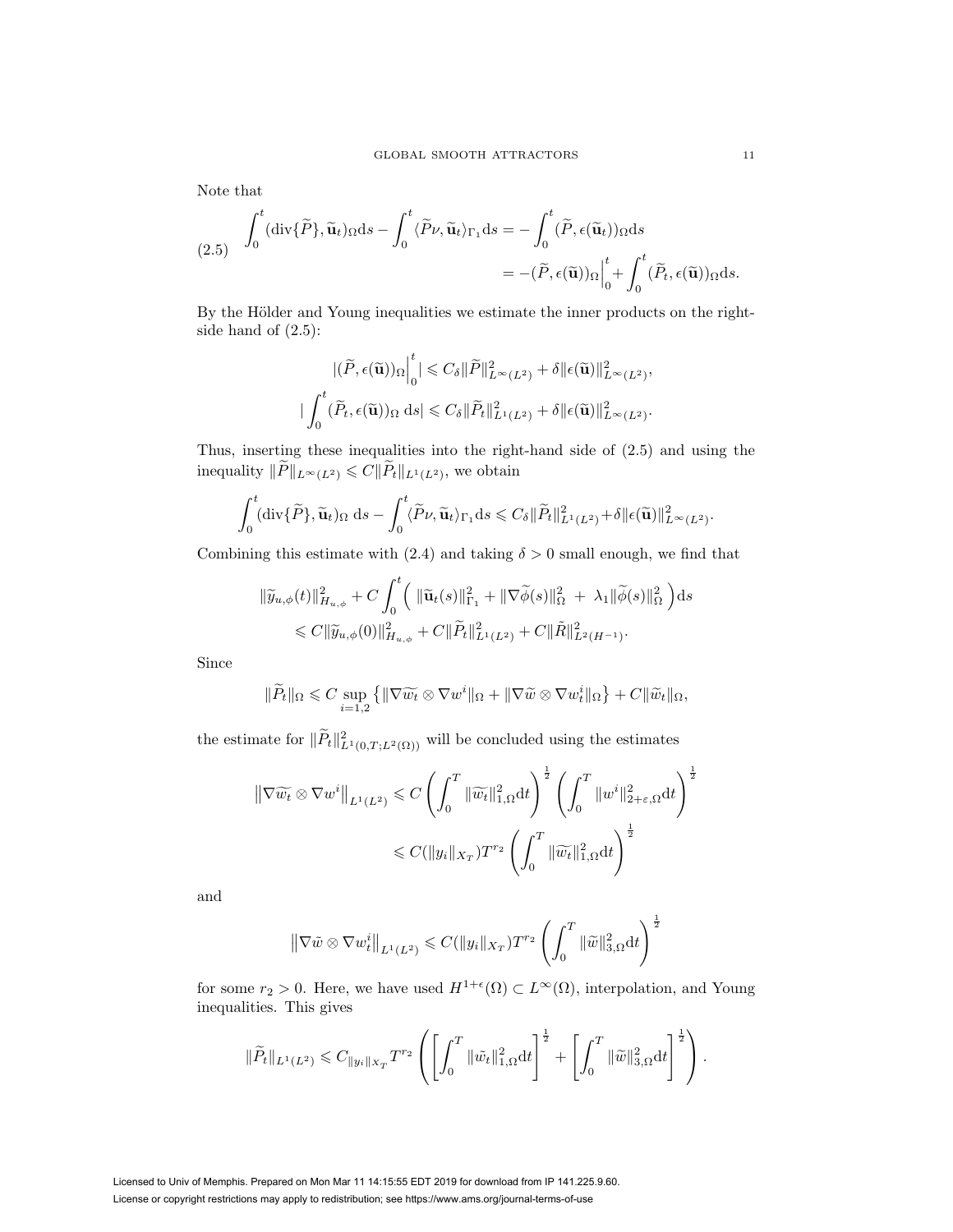For the term  $\widetilde{R}$  we apply the estimate in (2.3). Thus, for all  $t \in [0, T]$  we have

$$
\|\widetilde{y}_{u,\phi}(t)\|_{H_{u,\phi}}^{2} + C \int_{0}^{t} \left( \|\widetilde{\mathbf{u}}_{t}(s)\|_{\Gamma_{1}}^{2} + \|\nabla \widetilde{\phi}(s)\|_{\Omega}^{2} + \lambda_{1} \|\widetilde{\phi}(s)\|_{\Omega}^{2} \right) ds
$$
  
(2.6)  

$$
\leq C \|\widetilde{y}_{u,\phi}(0)\|_{H_{u,\phi}}^{2} + C_{\|y_{i}\|_{X_{T}}} T^{r_{1}} \|\widetilde{w}\|_{C(H^{2})}^{2}
$$

$$
+ C_{\|y_{i}\|_{X_{T}}}(T^{r_{1}} + T^{r_{2}}) \int_{0}^{T} (\|\widetilde{w}\|_{3,\Omega}^{2} + \|\widetilde{w}_{t}\|_{1,\Omega}^{2}) dt.
$$

The above estimate indicates a need for *higher-norm estimates* of vertical displacements  $w$ . Here, the idea is to use maximal regularity established for thermoelastic plates [53]—see also [29] for related results. The  $\tilde{w}$  problem is given as follows:

(2.7) 
$$
\widetilde{w}_{tt} + \Delta^2 \widetilde{w} + \Delta \widetilde{\theta} = F,
$$

$$
\widetilde{\theta}_t - \nabla \widetilde{\theta} - \Delta \widetilde{w}_t = 0,
$$

where  $F \equiv \text{div}\{\widetilde{Q}\}-K(\sigma(A)_1+\sigma(A)_2)-\beta((w^1)^3-(w^2)^3)+\widetilde{p}_0(w)$  with the boundary conditions

(2.8)  
\n
$$
\widetilde{w} = 0, \nabla \widetilde{w} = 0 \text{ on } \Gamma_0 \times (0, \infty),
$$
\n
$$
\Delta \widetilde{w} + (1 - \nu) B_1 \widetilde{w} + \widetilde{\theta} = 0 \text{ on } \Gamma_1 \times (0, \infty),
$$
\n
$$
\partial_{\nu}(\Delta \widetilde{w}) + (1 - \nu) B_2 \widetilde{w} + \partial_{\nu} \widetilde{\theta} - \widetilde{Q} \nu = 0 \text{ on } \Gamma_1 \times (0, \infty),
$$
\n
$$
\partial_{\nu} \widetilde{\theta} + \lambda \widetilde{\theta} = 0 \text{ on } \Gamma \times (0, \infty).
$$

We shall need a semigroup representation of the nonhomogeneous on the boundary system (2.7) and (2.8). To accomplish this, we introduce a classical generator  $A$ corresponding to a biharmonic operator with clamped-free boundary conditions and a biharmonic extension G of clamped-free boundary conditions. These are given by

•  $A(v) = \Delta^2 v$  for  $v \in D(\mathcal{A})$  with the domain

$$
D(\mathcal{A}) = \left\{ v \in H^2_{\Gamma_0}(\Omega) \middle| \begin{array}{l} \Delta^2 v \in L^2(\Omega), \\ \Delta v + (1 - \mu)B_1 v = 0 \text{ on } \Gamma_1, \\ \partial_{\nu}(\Delta v) + (1 - \mu)B_2 v = 0 \text{ on } \Gamma_1. \end{array} \right\};
$$

- $G_2(g) \equiv v$  iff  $\Delta^2 v = 0$  in  $\Omega$ ,  $v = 0, \nabla v = 0$  on  $\Gamma_0$ ,  $\Delta w + (1 - \nu)B_1 w = 0$ ,  $\partial_{\nu}(\Delta w) + (1 - \nu)B_2 w = g$  on  $\Gamma_1$ ;
- $G_1(g) \equiv v$  iff  $\Delta^2 v = 0$  in  $\Omega$ ,  $v = 0, \nabla v = 0$  on  $\Gamma_0$ ,  $\Delta w + (1 - \nu)B_1w = g, \partial_{\nu}(\Delta w) + (1 - \nu)B_2w = 0$  on  $\Gamma_1$ .

It is known [53, 54] that

- $D(\mathcal{A}) \subset H^4(\Omega)$  since  $\Gamma_1$  and  $\Gamma_0$  are separated;
- $G_2: L^2(\Gamma_1) \to H^{7/2}(\Omega) \subset D(\mathcal{A}^{7/8-\epsilon}), G_1: L^2(\Gamma_1) \to H^{5/2}(\Omega) \subset D(\mathcal{A}^{5/8-\epsilon})$ continuously;
- $G_1^*Av = \frac{\partial}{\partial \nu}v|_{\Gamma_1}, v \in H^2_{\Gamma_0}(\Omega); G_2^*Av = -v|_{\Gamma_1}, v \in H^2_{\Gamma_0}(\Omega).$

The system consisting of equations (2.7) with  $F = 0$  and equipped with boundary conditions (2.8) with  $\tilde{Q} = 0$  corresponds to the evolution of the thermoelastic plate [43] evolving in the phase space

$$
H_{w,\theta} \equiv H_{\Gamma_0}^2(\Omega) \times L^2(\Omega) \times L^2(\Omega).
$$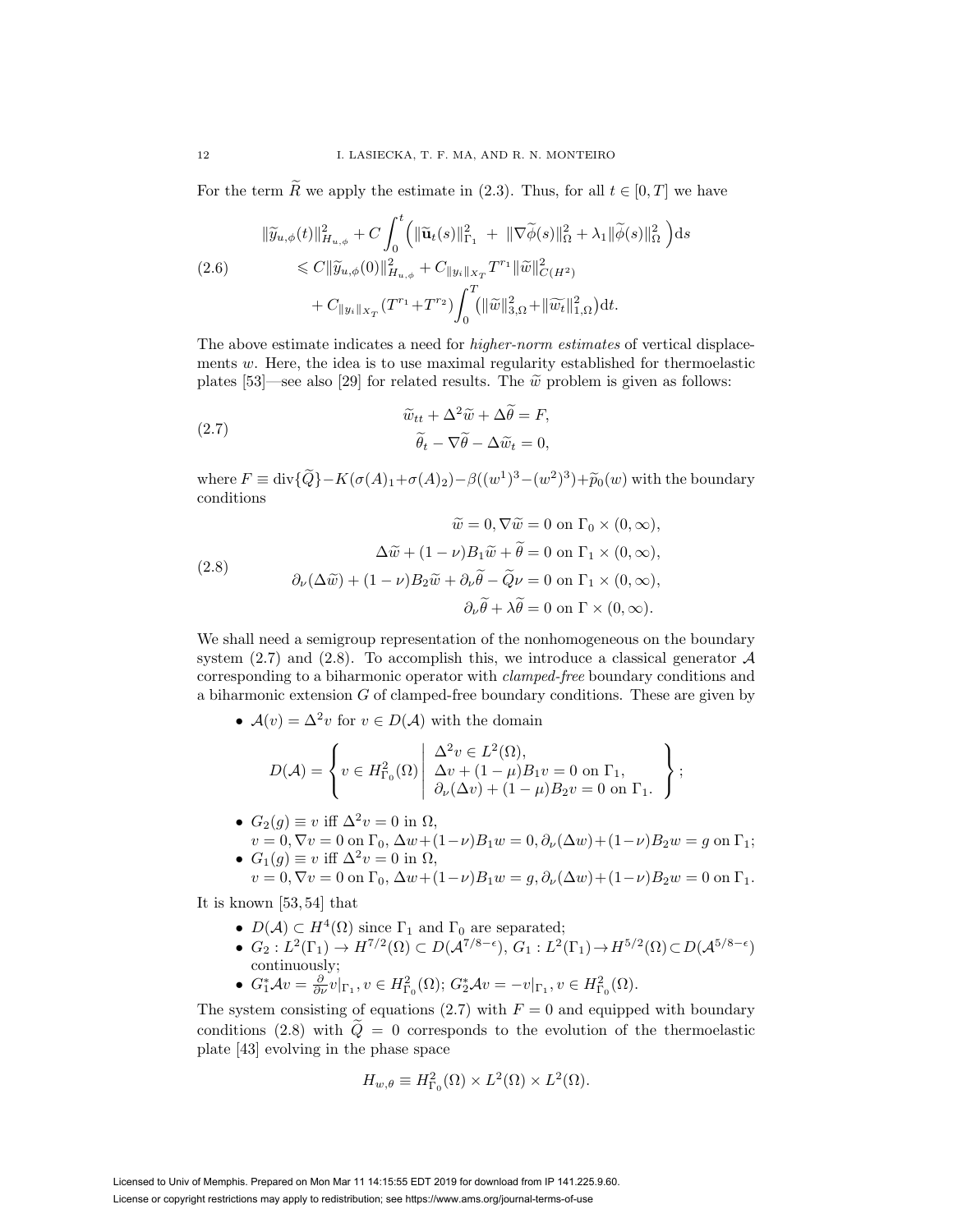In fact, this system generates a strongly continuous semigroup of contractions [43, 46]. With the notation introduced above one can represent the thermoelastic generator A as

$$
A: D(A) \subset H_{w,\theta} \to H_{w,\theta},
$$

$$
A\begin{pmatrix} w \\ v \\ \theta \end{pmatrix} = \begin{pmatrix} v \\ -\mathcal{A}[w - G_1\theta]_{\Gamma_1} - G_2(\partial_\nu \theta)] - \Delta\theta \\ \Delta\theta + \Delta v \end{pmatrix},
$$

$$
D(A) = \{(w, v, \theta) \in H_{w,\theta} \cap [H^4(\Omega) \times (H_{\Gamma_0}^2(\Omega))^2) \text{ and } (2.8) \text{ holds with } \widetilde{Q} = 0\}.
$$

A critical piece of information is that, in addition to the fact that A generates a  $C_0$ -semigroup of contractions on  $H_{w,\theta}$ , this semigroup is *analytic* [53]. Moreover, A is m-dissipative and invertible and enjoys maximal regularity [7, 29] with  $\text{tr}[D(A), H_{w,\theta}]_{1/2,2} = D(A^{1/2})$ . The latter statement translates into the estimate: For all  $f \in L^2(H_{w,\theta})$  and  $x \in H_{w,\theta}$  we have

(2.9) 
$$
\|A^{1/2} \int_0^t e^{A(t-s)} f(s) ds \|_{L^2(H_{w,\theta})} \leq C \|A^{-1/2} f\|_{L^2(H_{w,\theta})},
$$

(2.10) 
$$
\| \int_0^t e^{A(t-s)} f(s) ds \|_{C(H_{w,\theta})} \leq C \|A^{-1/2} f\|_{L^2(H_{w,\theta})},
$$

and

(2.11) 
$$
||A^{1/2}e^{At}x||_{L^2(H_{w,\theta})} \leqslant C||x||_{H_{w,\theta}}.
$$

The above allows us to represent system (2.7) and (2.8) with  $\widetilde{y}_{w,\theta} \equiv (\widetilde{w}, \widetilde{w}_t, \theta)$  via the semigroup formula the semigroup formula

(2.12) 
$$
\widetilde{y}_{w,\theta}(t) = e^{At} \widetilde{y}_{w,\theta}(0) + \int_0^t e^{A(t-s)} \big(0, F(s) + \mathcal{A}G_2(\widetilde{Q} \cdot \nu), 0\big)^{\top} ds,
$$

where the above representation is meaningful in  $H_{w,\theta}$ , as seen below. In fact, by applying estimates  $(2.9)$ – $(2.11)$  to  $(2.12)$ , we obtain

$$
\begin{aligned} \|A^{1/2} \int_0^t e^{A(t-s)} (0, F(s) + \mathcal{A}G_2(\widetilde{Q} \cdot \nu), 0)^{\top} ds \|_{L^2(H_{w,\theta})} \\ &\leq C \|A^{-1/2}(0, F(s) + \mathcal{A}G_2(\widetilde{Q} \cdot \nu), 0) \|_{L^2(H_{w,\theta})} .\end{aligned}
$$

Since  $D(A) \subset H^4(\Omega) \times H^2(\Omega) \times H^2(\Omega)$ , by interpolation  $D(A^{1/2}) \subset H^3(\Omega) \times$  $H^1(\Omega) \times H^1(\Omega)$ .

This maximal regularity estimate applied to (2.7) translates into the following inequality:

(2.13)

$$
\begin{split} \|\widetilde{y}_{w,\theta}(t)\|_{H_{w,\theta}}^{2} &+ \int_{0}^{t} (\|\widetilde{w}\|_{3,\Omega}^{2} + \|\widetilde{w}_{t}\|_{1,\Omega}^{2} + \|\widetilde{\theta}\|_{1,\Omega}^{2}) \, \mathrm{d}t \\ &\leq C \|\widetilde{y}_{w,\theta}(0)\|_{H_{w,\theta}}^{2} + C \int_{0}^{t} \|A^{-1/2}(0, F(s) + \mathcal{A}G_{2}(\widetilde{Q} \cdot \nu), 0)^{T}\|_{L^{2}(H_{w,\theta})}^{2} \, \mathrm{d}s. \end{split}
$$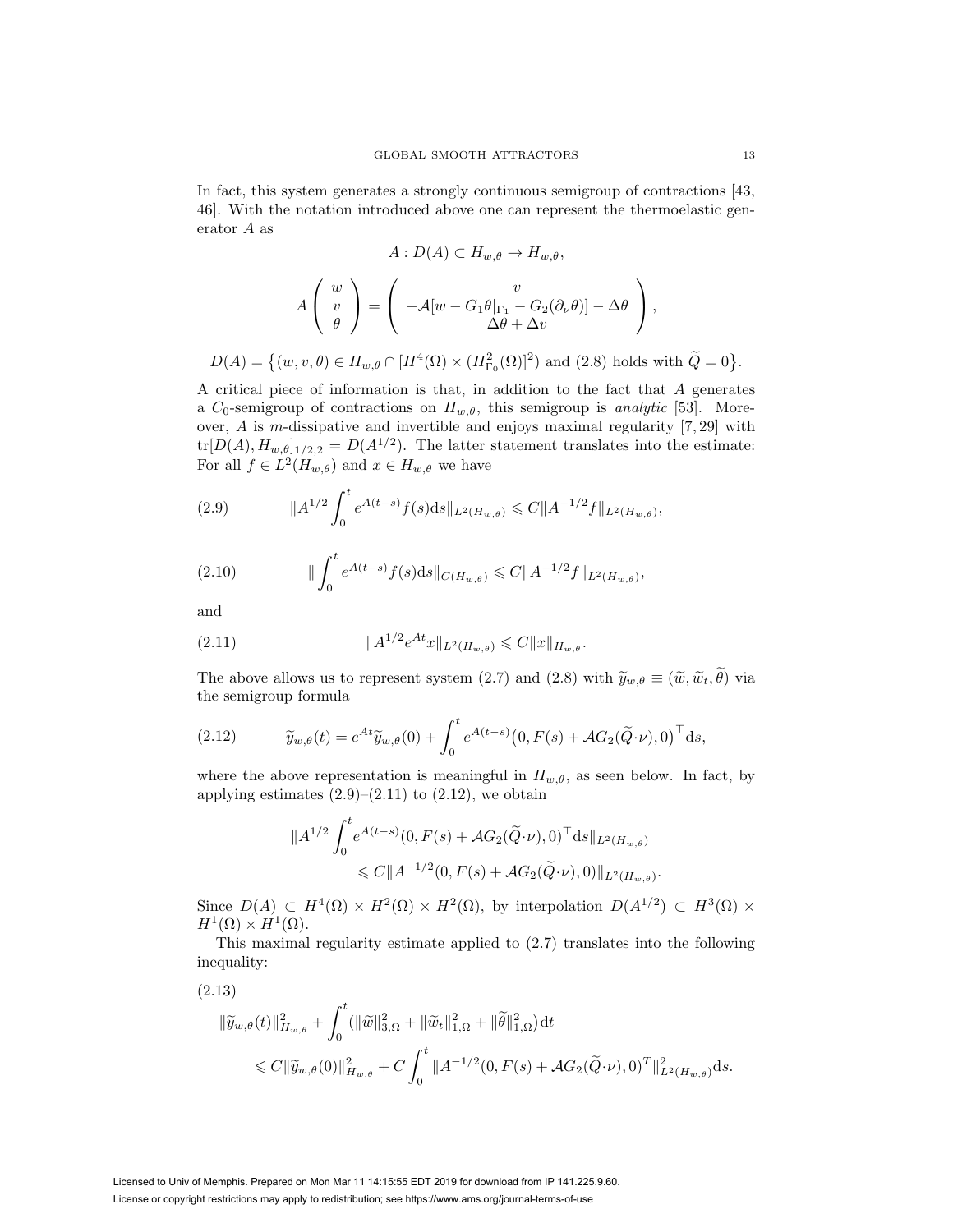We calculate the norm of the distribution on the right-hand side of (2.13). This leads [49] to the estimate for the term

$$
||A^{-1/2}[0, F(s) + \mathcal{A}G_2(\tilde{Q} \cdot \nu), 0]^T||_{H_{w,\theta}} \leq ||F(s) + \mathcal{A}G_2(\tilde{Q} \cdot \nu)||_{[H^1(\Omega)]'}
$$
  
= 
$$
\sup_{||v||_{1,\Omega}=1} |(F(s) + \mathcal{A}G_2H(s), v)_{\Omega}|.
$$

Since  $G_2^*\mathcal{A}v = -v|_{\Gamma}$ , we obtain

$$
\begin{aligned} (\operatorname{div}\{\widetilde{Q}\} + \mathcal{A}G_2(\widetilde{Q}\cdot\nu), v)_{\Omega} &= -(\widetilde{Q}, \nabla v)_{\Omega} + \langle \widetilde{Q}\cdot\nu, v \rangle_{\Gamma} + \langle \widetilde{Q}\cdot\nu, G_2^* \mathcal{A} v \rangle_{\Gamma} \\ &= -(\widetilde{Q}, \nabla v)_{\Omega} + \langle \widetilde{Q}\cdot\nu, v \rangle_{\Gamma} - \langle \widetilde{Q}\cdot\nu, v \rangle_{\Gamma} = -(\widetilde{Q}, \nabla v)_{\Omega}. \end{aligned}
$$

It remains to estimate the product  $(\tilde{Q}, \nabla v)_{\Omega}$ . Here, the more critical is the term  $\tilde{Q}$ ,

$$
\begin{aligned} \|\widetilde{Q}\|_{\Omega} &\leq C \big( \|\widetilde{\mathbf{u}}\|_{1,\Omega} \|w^i\|_{2+\epsilon,\Omega} + \|\mathbf{u}^i\|_{1,\Omega} \|\widetilde{w}\|_{2+\epsilon,\Omega} + \|\widetilde{w}\|_{2,\Omega} \|w^i\|_{2,\Omega}^2 + \|\widetilde{w}\|_{2,\Omega} \|w^i\|_{2,\Omega} \big) \\ &+ C \big( \|\widetilde{\phi}\|_{\Omega} \|w^i\|_{2+\epsilon,\Omega} + \|\widetilde{w}\|_{2+\epsilon,\Omega} \|\phi^i\|_{\Omega} \big); \end{aligned}
$$

hence,

$$
|(Q, \nabla v)_{\Omega}| \leqslant ||Q||_{\Omega} ||v||_{1,\Omega}
$$

$$
\leqslant C\big(\|\widetilde{\mathbf{u}}\|_{1,\Omega}+\|\widetilde{w}\|_{2+\epsilon,\Omega}+\|\widetilde{\phi}\|_{\Omega}\big)\big(\|\mathbf{u}^{i}\|_{1,\Omega}+\|w^{i}\|_{2,\Omega}^{2}+\|w^{i}\|_{2+\epsilon,\Omega}+\|\phi^{i}\|_{\Omega}\big)\|v\|_{1,\Omega}.
$$

For the second term in the definition of  $F$ , we have

$$
(K(\sigma(A)_1 - \sigma(A)_2), v)_{\Omega} \leq C |(\epsilon(\widetilde{\mathbf{u}}), v)_{\Omega} + (\nabla \widetilde{w} \oplus [\nabla w_1 + \nabla w_2], v)_{\Omega}|
$$
  

$$
\leq C \|\widetilde{y}\|_{H} (1 + \|w^i\|_{2,\Omega}) \|v\|_{\Omega}.
$$

Summing up and also estimating terms corresponding to  $\beta(w_1^3 - w_2^3)$  and  $\tilde{p}_0$ , we find

$$
\int_{0}^{T} (\|\widetilde{w}\|_{3,\Omega}^{2} + \|\widetilde{w}_{t}\|_{1,\Omega}^{2} + \|\widetilde{\theta}\|_{1,\Omega}^{2}) dt
$$
\n
$$
\leq C \|\widetilde{y}_{w,\theta}(0)\|_{H_{w,\theta}}^{2} + C_{\|y_{i}\|_{X_{T}}} \int_{0}^{T} (\|\widetilde{w}\|_{2+\epsilon}^{2} + \|\widetilde{\mathbf{u}}\|_{1,\Omega}^{2} + \|\widetilde{\phi}\|_{\Omega}^{2}) dt
$$
\n
$$
\leq C \|\widetilde{y}_{w,\theta}(0)\|_{H_{w,\theta}}^{2} + C_{\|y_{i}\|_{X_{T}}} \int_{0}^{T} (\epsilon \|\widetilde{w}\|_{3,\Omega}^{2} + C_{\epsilon} \|\widetilde{w}\|_{\Omega}^{2} + \|\widetilde{\mathbf{u}}\|_{1,\Omega}^{2} + \|\widetilde{\phi}\|_{\Omega}^{2}) dt.
$$

Taking  $\epsilon$  small, we obtain a first smoothing estimate

$$
(2.14) \qquad \int_0^T (\|\widetilde{w}\|_{3,\Omega}^2 + \|\widetilde{w}_t\|_{1,\Omega}^2 + \|\widetilde{\theta}\|_{1,\Omega}^2) dt
$$
\n
$$
\leq C \|\widetilde{y}_{w,\theta}(0)\|_{H_{w,\theta}}^2 + C_{\|y_i\|_{X_T}} \int_0^T (\|\widetilde{w}\|_{\Omega}^2 + \|\widetilde{\mathbf{u}}\|_{1,\Omega}^2 + \|\widetilde{\phi}\|_{\Omega}^2) dt,
$$

and, after applying (2.10),

$$
\|\widetilde{y}_{w,\theta}\|_{H_{w,\theta}}^2 + \int_0^T (\|\widetilde{w}\|_{3,\Omega}^2 + \|\widetilde{w}_t\|_{1,\Omega}^2 + \|\widetilde{\theta}\|_{1,\Omega}^2) dt
$$
  
(2.15)  

$$
\leq C \|\widetilde{y}_{w,\theta}(0)\|_{H_{w,\theta}}^2 + C_{\|y_i\|_{X_T}} \int_0^T (\|\widetilde{w}\|_{\Omega}^2 + \|\widetilde{\mathbf{u}}\|_{1,\Omega}^2 + \|\widetilde{\phi}\|_{\Omega}^2) dt.
$$

License or copyright restrictions may apply to redistribution; see https://www.ams.org/journal-terms-of-use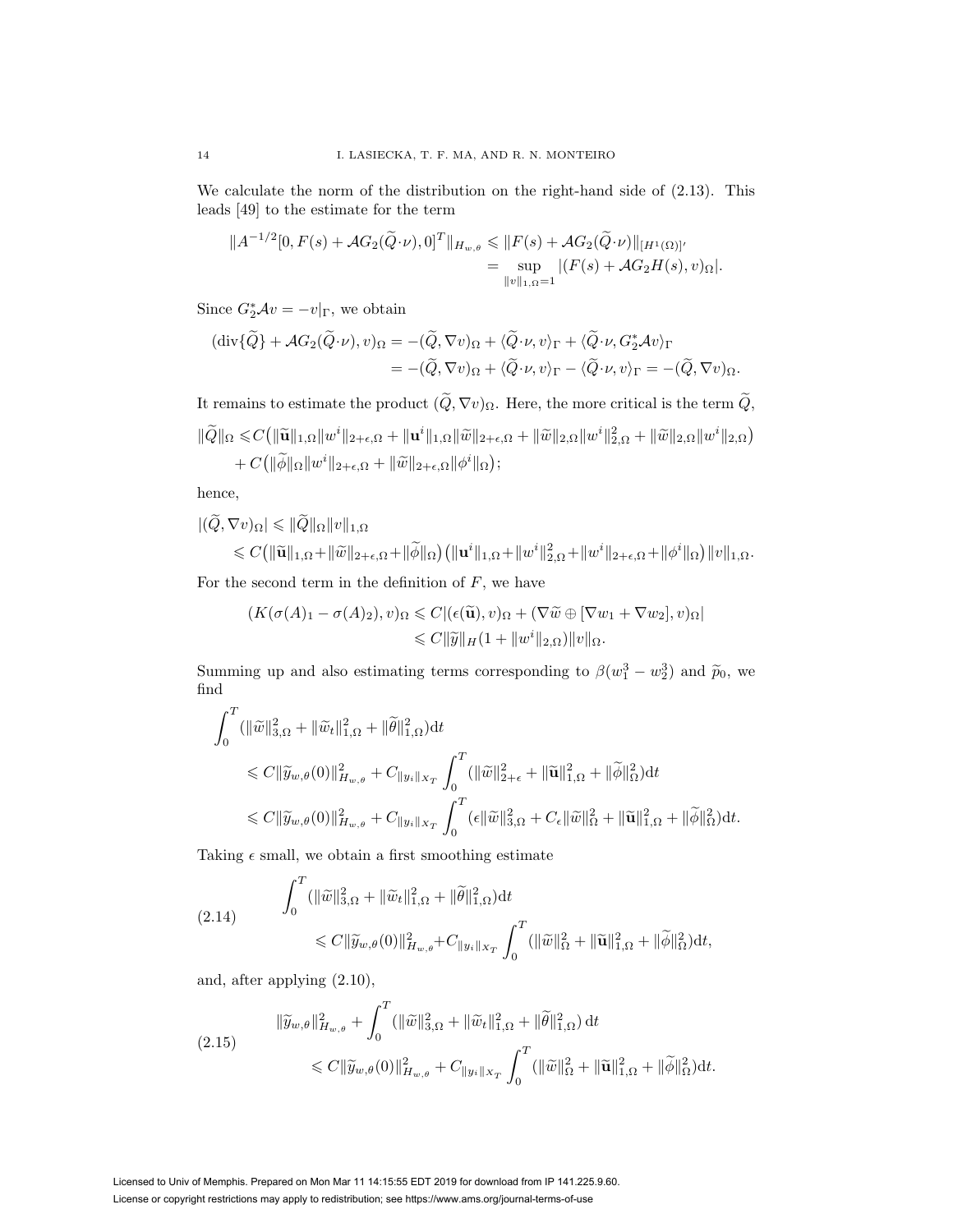Inserting  $(2.15)$  into  $(2.6)$  gives

$$
\begin{split} \|\widetilde{y}(t)\|_{H}^{2}+C&\int_{0}^{t}\Big(\|\widetilde{\mathbf{u}}_{t}(s)\|_{\Gamma_{1}}^{2}\ +\ \|\nabla\widetilde{\phi}(s)\|_{\Omega}^{2}+\lambda_{1}\|\widetilde{\phi}(s)\|_{\Omega}^{2}\Big)\mathrm{d}s\\ &\leqslant C\|\widetilde{y}(0)\|_{H}^{2}+C_{\|y_{i}\|_{X_{T}}}T^{r_{1}}\|\widetilde{w}\|_{C([0,T];H^{2}(\Omega))}^{2}\\ &\quad +C_{\|y_{i}\|_{X_{T}}}\big(T^{r_{1}}+T^{r_{2}}\big)\int_{0}^{T}\big(\|\widetilde{w}\|_{\Omega}^{2}+\|\widetilde{\mathbf{u}}\|_{1,\Omega}^{2}+\|\widetilde{\phi}\|_{\Omega}^{2}\big)\mathrm{d}t. \end{split}
$$

Taking T sufficiently small, we obtain  $\|\widetilde{y}(t)\|_{H} \equiv 0$  for  $t \in [0, T_0]$ . The above arguments can be repeated on  $[T_0, 2T_0]$ , yielding the desired uniqueness of solutions along with continuous dependence on the initial data in the phase space  $H$  for as long as a local solution with regularity in  $X_T$  exists.

We shall now proceed with the second step, where we show that local solutions with the desired regularity can, indeed, be constructed.

**Proposition 2.2** (Existence). Assume part (1.10) of Assumption 1. For every  $y_0 \in$ H there exists a  $T > 0$  such that there exists a solution  $y \in X_T$  which satisfies (1.2) with prescribed boundary conditions. If, in addition, we also assume  $(1.11)$  in Assumption 1, then said solution is global.

## Proof.

Step 1. In the first step we prove local existence for  $t < T_0$  with some  $T_0 > 0$ . With the prepared background this task is reasonably straightforward. We shall construct a fixed point for the map  $\hat{y} \mapsto y$ , where  $y = (\mathbf{u}, \mathbf{u}_t, w, w_t, \phi, \theta)$  satisfies

$$
\mathbf{u}_{tt} - \text{div}\{\sigma[\epsilon(\mathbf{u})]\} + \nabla\phi = \text{div}\{P(\hat{w})\},
$$
  

$$
\phi_t - \Delta\phi + \text{div}\{\mathbf{u}_t\} = R(\hat{w}),
$$
  

$$
w_{tt} + \Delta^2 w + \Delta\theta + \beta = \text{div}\{Q(\hat{\mathbf{u}}, \hat{w}, \hat{\phi})\} - K\sigma[A(\hat{\mathbf{u}}, \hat{w})] + p_0(w),
$$
  

$$
\theta_t - \Delta\theta - \Delta w_t = 0,
$$

with the boundary conditions

$$
\sigma[\epsilon(\mathbf{u})] - \phi \nu + \kappa \mathbf{u} + \mathbf{u}_t = -P(\hat{w})\nu,
$$
  
\n
$$
\Delta w + (1 - \nu)B_1 w + \theta = 0,
$$
  
\n
$$
\partial_{\nu}(\Delta w) + (1 - \mu)B_2 w + \partial_{\nu} \theta = Q(\hat{\mathbf{u}}, \hat{w}, \hat{\phi})\nu,
$$

where

$$
\hat{P} = P(\hat{w}) \equiv \sigma[f(\nabla \hat{w}) + J(\hat{w})],
$$
  
\n
$$
\hat{Q} = Q(\hat{\mathbf{u}}, \hat{w}, \hat{\phi}) \equiv \sigma[A(\hat{\mathbf{u}}, \hat{w})] \nabla \hat{w} + \hat{\phi} \nabla \hat{w},
$$
  
\n
$$
\hat{R} = R(\hat{w}) \equiv \nabla \hat{w} \nabla \hat{w}.
$$

For every initial data  $y(0) \in H$  consider nonlinear map  $\mathcal{T}: B_{X_{T_0}}(R) \to B_{X_{T_0}}(R)$ such that  $y = \mathcal{T}(\hat{y})$ . Such a map is well defined—owning a priori regularity (in  $X_T$ ) of the terms P, Q, and R. This was argued already before. For any  $||y(0)||_H \le R_0$  we will find a suitable (small)  $T_0 > 0$  and  $R > R_0$  such that the map  $\mathcal T$  is a contraction on  $B_{X_{T_0}}(R)$ . By the calculations performed in the proof of Proposition 2.1, one easily shows that for sufficiently small  $T_0$  and suitable R (depending on  $R_0$ ) the map  $\mathcal T$  leaves the ball  $B_{X_{T_0}}(R)$  invariant. In order to assert the existence of a fixed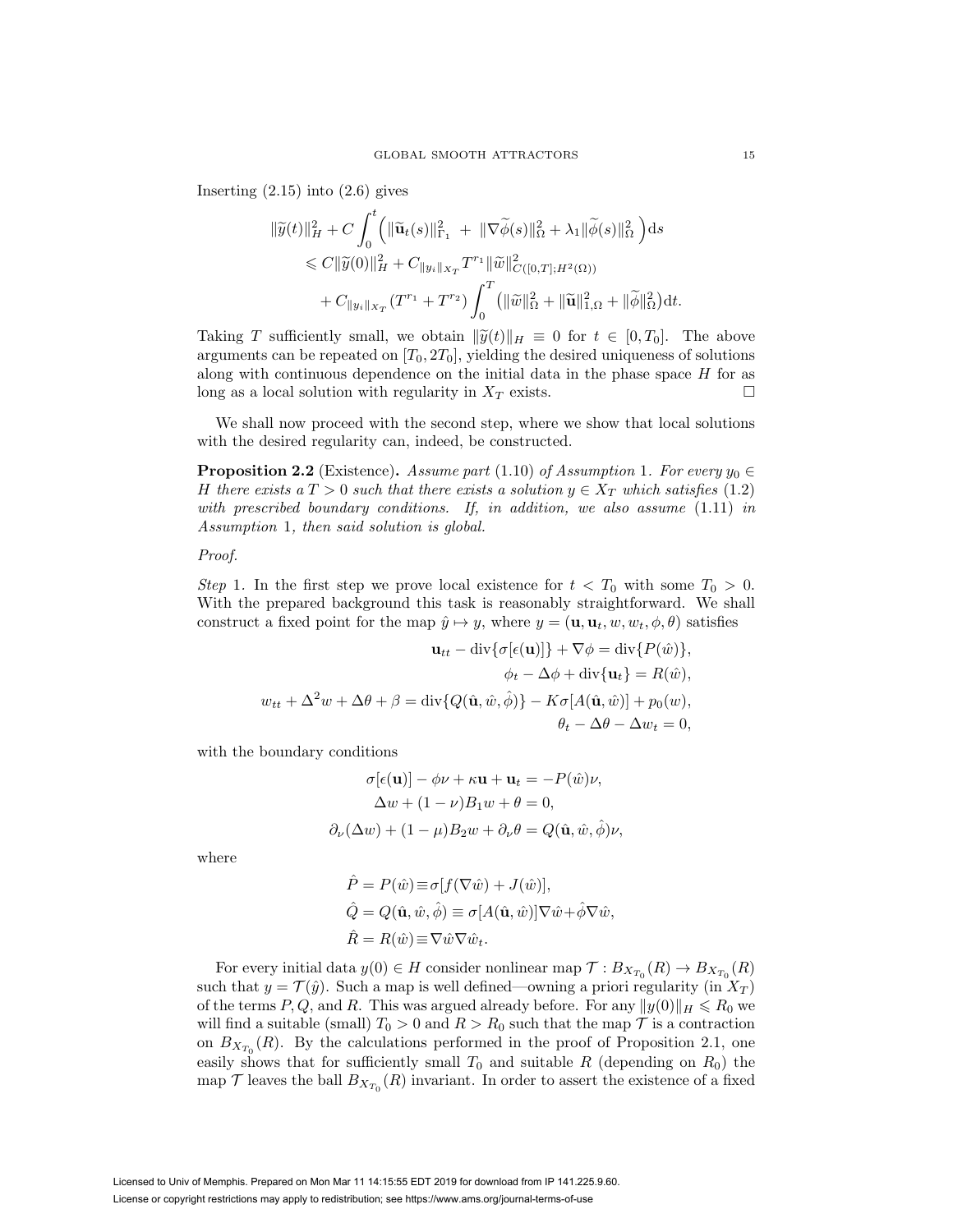point, one needs to establish contractivity. To this end we let  $\hat{y}_1, \hat{y}_2 \in B_{X_{T_0}}(R)$ , and we consider the following notation:  $\mathcal{T}(\hat{y}_1) = y_1, \mathcal{T}(\hat{y}_2) = y_2, \mathcal{T}(\hat{y}_1) - \mathcal{T}(\hat{y}_2) = \tilde{y}.$ 

By using energy estimate corresponding to the variable **u**, we obtain

$$
\begin{split} \|\widetilde{y}_{u,\phi}(t)\|_{H_{u,\phi}}^2 &+ \int_0^t \left(\|\widetilde{\mathbf{u}}_t(t)\|_{\Gamma_1}^2 + \|\nabla \widetilde{\phi}(t)\|_{\Omega}^2 + \lambda_1 \|\widetilde{\phi}(t)\|_{\Gamma}^2\right) \mathrm{d}t \\ &\leqslant C \|\widetilde{y}_{u,\phi}(0)\|_{H_{u,\phi}}^2 + C \int_0^t \left| -(\hat{P}_1 - \hat{P}_2, \widetilde{\mathbf{u}})_{\Omega}\right|_0^t + (\hat{P}_{1,t} - \hat{P}_{2,t}, \epsilon(\widetilde{\mathbf{u}}))_{\Omega} + (\widetilde{R}, \widetilde{\phi})_{\Omega} \right| \mathrm{d}t. \end{split}
$$

We obtain, for some  $r_1, r_2 > 0$ , the estimate

$$
\|\widetilde{y}_{u,\phi}(t)\|_{H_{u,\phi}}^{2} + \int_{0}^{t} (\|\widetilde{\mathbf{u}}_{t}(t)\|_{\Gamma_{1}}^{2} + \|\nabla \widetilde{\phi}(t)\|_{\Omega}^{2} + \lambda_{1} \|\widetilde{\phi}(t)\|_{\Gamma}^{2}) dt
$$
\n
$$
\leq C_{\|\hat{y}\|_{B_{X_{T_{0}}}}} T^{r_{1}} \|\hat{w}^{1} - \hat{w}^{2}\|_{C(H^{2})}^{2}
$$
\n
$$
+ C_{\|\hat{y}\|_{B_{X_{T_{0}}}}} (T^{r_{1}} + T^{r_{2}}) \int_{0}^{T} (\|\hat{w}^{1} - \hat{w}^{2}\|_{3,\Omega}^{2} + \|\hat{w}^{1}_{t} - \hat{w}^{2}_{t}\|_{1,\Omega}^{2}) dt.
$$

We can see from (2.16) that a finite energy estimate for **u** requires a supercritical level of energy for  $w$ . In fact, the situation is even more subtle. Obtaining a finite energy estimate for the w equation requires the term div ${Q}$  to be an element of  $L^2(\Omega)$ . And this is certainly not the case, as we have a loss of  $1+\varepsilon$  derivatives. The reason this loss does not appear in a variational approach which leads at most to an existence of solutions is that there is a cancellation of singularities. However, at the level of construction of solutions and uniqueness, this cancellation does not occur.

We shall resolve this issue by appealing, again, to the analyticity and maximal regularity of semigroups associated with thermal plates. To wit, we denote  $D(\mathbf{u}, w) \equiv K\sigma[A(\mathbf{u}, w)] + \beta w^3 - p_0(w)$  and write

$$
y_{w,\theta}(t) = e^{At} y_{w,\theta}(0) + \int_0^t e^{A(t-s)} (0, \text{div}\{Q\} + \mathcal{A}G_2(Q \cdot \nu) - D, 0)^\top ds
$$
  
=  $e^{At} y_{w,\theta}(0) + \int_0^t A^{1/2} e^{A(t-s)} A^{-1/2} (0, \text{div}\{Q\} + \mathcal{A}G_2(Q \cdot \nu) - D, 0)^\top ds.$ 

Then we find the following estimate on account of the analyticity of the thermal semigroup:

$$
||y_{w,\theta}(t)||_{H_{w,\theta}} \leq C ||y_{w,\theta}(0)||_{H_{w,\theta}} + \int_0^t \frac{e^{-\omega(t-s)}}{\sqrt{t-s}} ||A^{-1/2}(0, \text{div}\{Q\} + \mathcal{A}G_2(Q \cdot \nu) - D, 0)^\top||_{H_{w,\theta}} ds.
$$

Accounting for singularity in the integral, for  $p > 2$  we find

$$
||y_{w,\theta}(t)||_{H_{w,\theta}} \leq C||y_{w,\theta}(0)||_{H_{w,\theta}} + \int_0^t \frac{e^{-\omega(t-s)}}{\sqrt{t-s}} ||\text{div}\{Q\} + \mathcal{A}G_2(Q \cdot \nu) - D||_{[H^1]'} \text{d}s
$$
  

$$
\leq C||y_{w,\theta}(0)||_{H_{w,\theta}} + C||\text{div}\{Q\} + \mathcal{A}G_2(Q \cdot \nu) - D||_{L^p([H^1]')}.
$$

On the other hand, as proved earlier,

$$
\|\text{div}\{Q\} + \mathcal{A}G_2(Q\cdot\nu)\|_{L^p([H^1]')}\leqslant C\|Q\|_{L^p(L^2)}.
$$

Collecting the estimates yields

$$
||y_{w,\theta}(t)||_{H_{w,\theta}} \leqslant C(||y_{w,\theta}(0)||_{H_{w,\theta}} + ||Q||_{L^p(L^2)} + ||D||_{L^2(L^2)}).
$$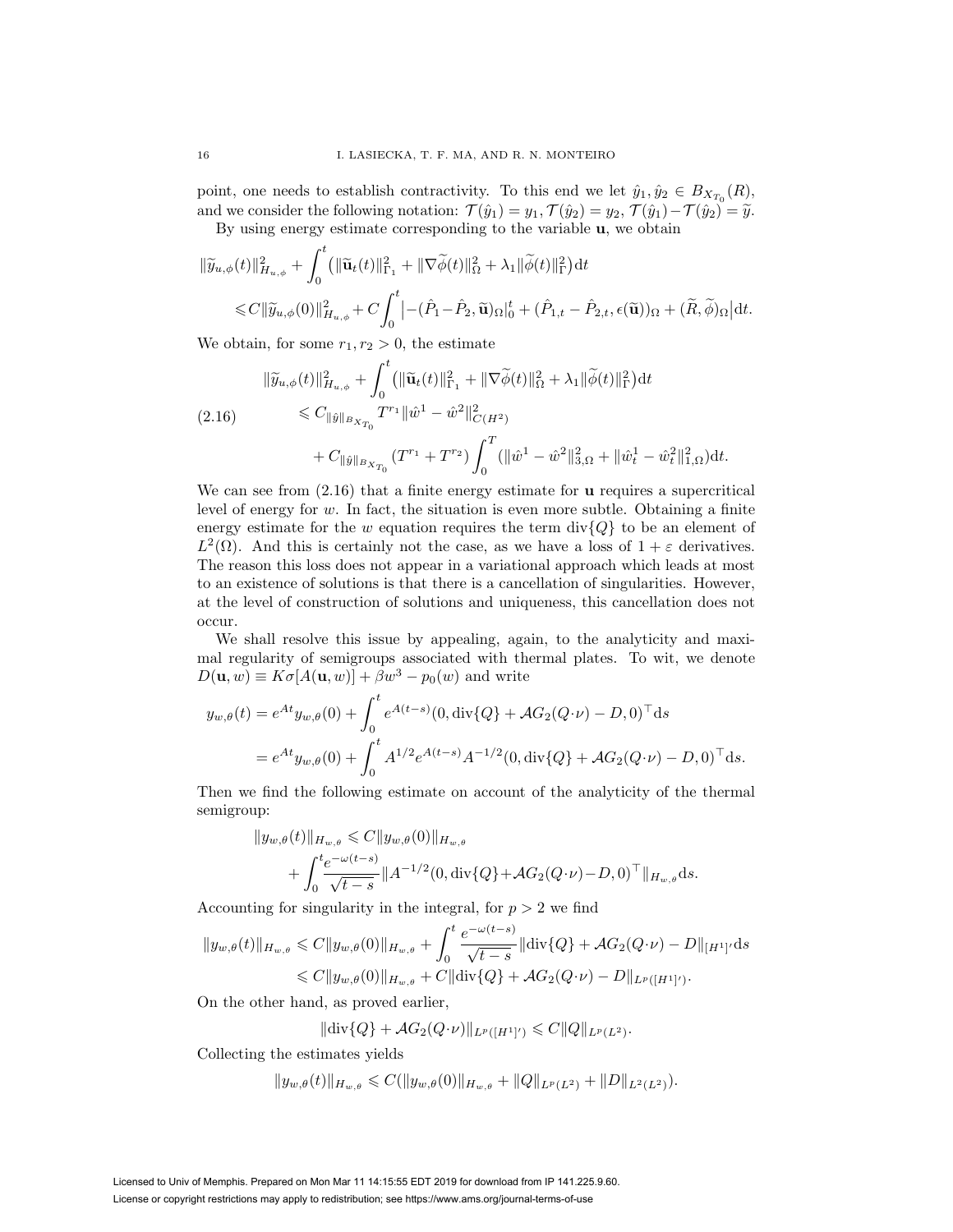Moreover, by the maximal regularity exploited earlier, we also have

(2.17) A1/2yw,θ <sup>L</sup>2(Hw,θ) C( yw,θ(0) <sup>H</sup>w,θ + Q <sup>L</sup>2(L2) + C D <sup>L</sup>2(L2)).

Taking into consideration the differences of the solutions, we have

$$
\|\widetilde{y}_{w,\theta}(t)\|_{H_{w,\theta}} + \|A^{1/2}\widetilde{y}_{w,\theta}\|_{L_2(H_{w,\theta})} \leqslant C(\|\hat{Q}_1 - \hat{Q}_2\|_{L^p(L^2)} + \|\hat{D}_1 - \hat{D}_2\|_{L^2(L^2)}),
$$

where  $\hat{D}_1 - \hat{D}_2 = D(\hat{\mathbf{u}}^1, \hat{w}^1) - D(\hat{\mathbf{u}}^2, \hat{w}^2)$ .

By exploiting the interpolation inclusion

$$
L^2(H^3) \cap H^1(H^1) \subset H^{1-\vartheta}(H^{1+2\vartheta}),
$$

followed by  $H^{1-\vartheta}(0,T) \subset L^{\frac{2}{\epsilon}}(0,T)$ , where  $2\vartheta = 1+\epsilon$ , we obtain with some  $r > 0$ 

$$
\|\hat{Q}_1-\hat{Q}_2\|_{L^p(L^2)}\leqslant CT^r\|\hat{y}_1-\hat{y}_2\|_{X_{T_0}}\sup_i\{\|\hat{y}_i\|_{H}+\|\hat{y}_i\|_{H}^2\},
$$

$$
\|\hat{D}_1-\hat{D}_2\|_{L^2(L^2)} \leq C T^r \|\hat{y}_1-\hat{y}_2\|_{X_{T_0}} \sup_i \{\|\hat{y}_i\|_{H} + \|\hat{y}_i\|_{H}^2\}.
$$

Higher norms of  $w$  are controlled by smoothing estimate  $(2.14)$ ,

$$
\int_0^T \|\widetilde{w}\|_{3,\Omega}^2 + \|\widetilde{w}_t\|_{1,\Omega}^2 dt \leq C(\|\hat{Q}_1 - \hat{Q}_2\|_{L^2(L^2)}^2 + \|\hat{D}_1 - \hat{D}_2\|_{L^2(L^2)}^2),
$$

which gives for  $p > 2$ 

$$
(2.18)
$$

$$
\|\widetilde{y}_{w,\theta}(t)\|_{H_{w,\theta}}^2 + \int_0^T (\|\widetilde{w}\|_{3,\Omega}^2 + \|\widetilde{w}_t\|_{1,\Omega}^2) dt \leq C(\|\hat{Q}_1 - \hat{Q}_2\|_{L^p(L^2)}^2 + \|\hat{D}_1 - \hat{D}_2\|_{L^2(L^2)}^2).
$$

Going back to **u** estimate (2.16) along with (2.18) leads to

$$
\|\widetilde{y}(t)\|_{H}^{2} + \int_{0}^{T} \left( \|\widetilde{w}\|_{3,\Omega}^{2} + \|\widetilde{w}_{t}\|_{1,\Omega}^{2} \right) dt \leq C_{\|\hat{y}^{i}\|_{B_{X_{T_{0}}}}} T^{r} \|\hat{y}_{1} - \hat{y}_{2}\|_{X_{T}}^{2} \quad \text{for some } r > 0,
$$

which completes the proof of contractivity after taking T sufficiently small.

Step 2. Global bounds. Here, the idea is to explore cancellations occurring in the finite energy estimates and to rely on a smoothing mechanism which leads to linear control of the additional finite energy bounds on  $H$ . The energy bounds on H are standard and follow from the application of variational formulation—after accounting for cancellations. This means that we obtain from a standard energy estimate with  $p'(s) = p_0(s)$ 

$$
||y(t)||_H^2 + \int_{\Omega} (\frac{\beta}{4}|w(t)|^4 - p(w(t)))d\Omega
$$
  
+ 
$$
\int_0^t (||\mathbf{u}_t||_{\Gamma_1}^2 + ||\nabla\phi||_{\Omega}^2 + ||\nabla\theta||_{\Omega}^2 + ||\phi||_1^2 + ||\theta||_{\Gamma}^2)ds
$$
  
= 
$$
||y(0)||_H^2 + \int_{\Omega} (\frac{\beta}{4}|w(0)|^4 - p(w(0)))d\Omega.
$$

By the dissipativity part of Assumption (1.11) and Gronwall's inequality,

$$
||y(t)||_H^2 + \int_0^t (||\mathbf{u}_t||_{\Gamma_1}^2 + ||\nabla\phi||_{\Omega}^2 + ||\nabla\theta||_{\Omega}^2 + ||\phi||_{\Gamma}^2 + ||\theta||_{\Gamma}^2) ds \leq C_t ||y(0)||_H^2.
$$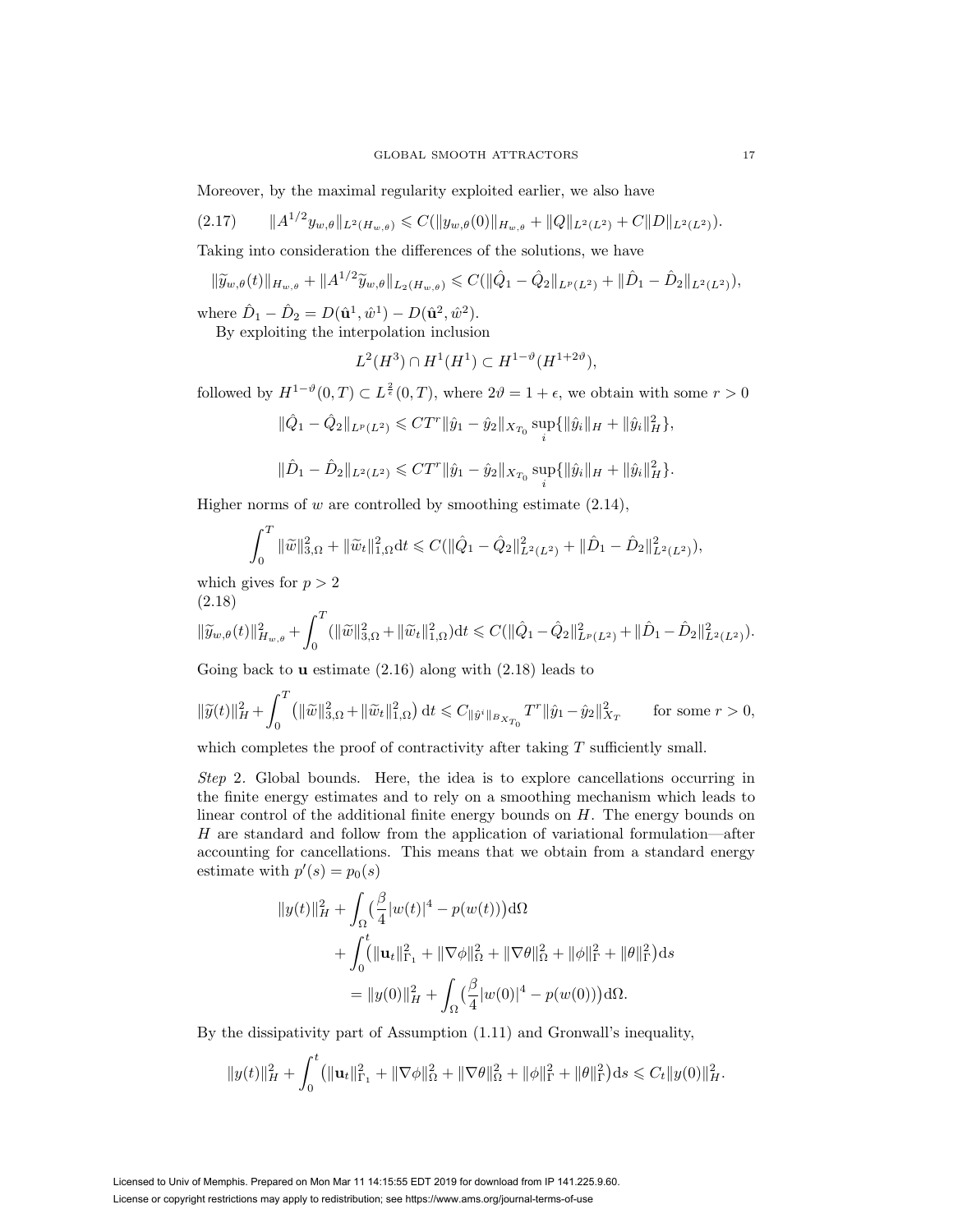On the other hand, from (2.17)

$$
\int_0^t (||w_t||_{1,\Omega}^2 + ||w||_{3,\Omega}^2) ds \leq C ||y(0)||_H^2 + \int_0^t (||y||_H + ||y||_H^2) ||w||_{2+\epsilon,\Omega} ds
$$
  

$$
\leq C ||y(0)||_H^2 + \epsilon \int_0^t ||w||_{3,\Omega}^2 ds + C_{\epsilon} \int_0^t (||y||_H + ||y||_H^2)^2 ds.
$$

Selecting small  $\epsilon$  and a priori bounds for  $||y||_H$  gives, for every  $T > 0$ ,

$$
\sup_{t\in[0,T]}\|y(t)\|_H^2 + \int_0^t \left(\|w_t\|_{1,\Omega}^2 + \|w\|_{3,\Omega}^2\right) ds \leq C_T \|y(0)\|_H^2,
$$

which is the desired a priori bound in  $X_T$ .

Local solutions with a priori bounds in  $X_T$  yield the result stated in Proposition 2.2.

The proof of Lemma 2.1 follows now by combining the results of Propositions 2.1 and 2.2

2.3. **Completion of the proofs of Theorems 1.1 and 1.2.** First, note that Proposition 2.2 provides the actual construction of weak solutions with the regularity characterized by  $X_T$  space. Thus, the statement in Theorem 1.1 follows directly from Proposition 2.2 and Lemma 2.1. Existence of weak (finite energy) solutions can also be shown by Faedo–Galerkin's method [70]. However, this method would not exhibit the additional regularity of the vertical displacement, a piece of information critical for the uniqueness and continuous dependence with respect to the data.

As to Theorem 1.2, which provides boosted regularity for more regular and compatible boundary initial data, the arguments from this point on are routine and relay on application of the estimates in Lemma 2.1 to time-differentiated version of the system. This part is now straightforward and hence is omitted. The reader may consult [49] for some technical details.

#### 3. Global attractors: Proof of Theorem 1.3

3.1. **Attractors for quasi-stable systems: Abstract results.** In this subsection we provide several abstract results pertaining to existence and characterization of the attractors for quasi-stable dynamical systems [14, 19].

To facilitate the reading, we shall introduce several concepts from the area of dynamical systems. A dynamical system is a pair  $(H, S(t))$ , where H is a Banach space and  $S(t)$  is a continuous semigroup defined on H. We recall that a set  $A \subset H$ is a global attractor for  $(H, S(t))$  if it is compact, fully invariant, and uniformly attracting; that is,

and

$$
S(t)\mathbf{A} = \mathbf{A}
$$

$$
\lim_{t \to \infty} d_H\{S(t)D, \mathbf{A}\} = 0
$$

for any bounded set  $D \subset H$ , where  $d_H$  denotes the Hausdorff semidistance.

As is well known, the existence of a global attractor is granted under suitable dissipativeness and compactness conditions. A dynamical system is called dissipative if it admits a bounded absorbing set, that is, a bounded set  $\mathcal{B} \subset H$  such that,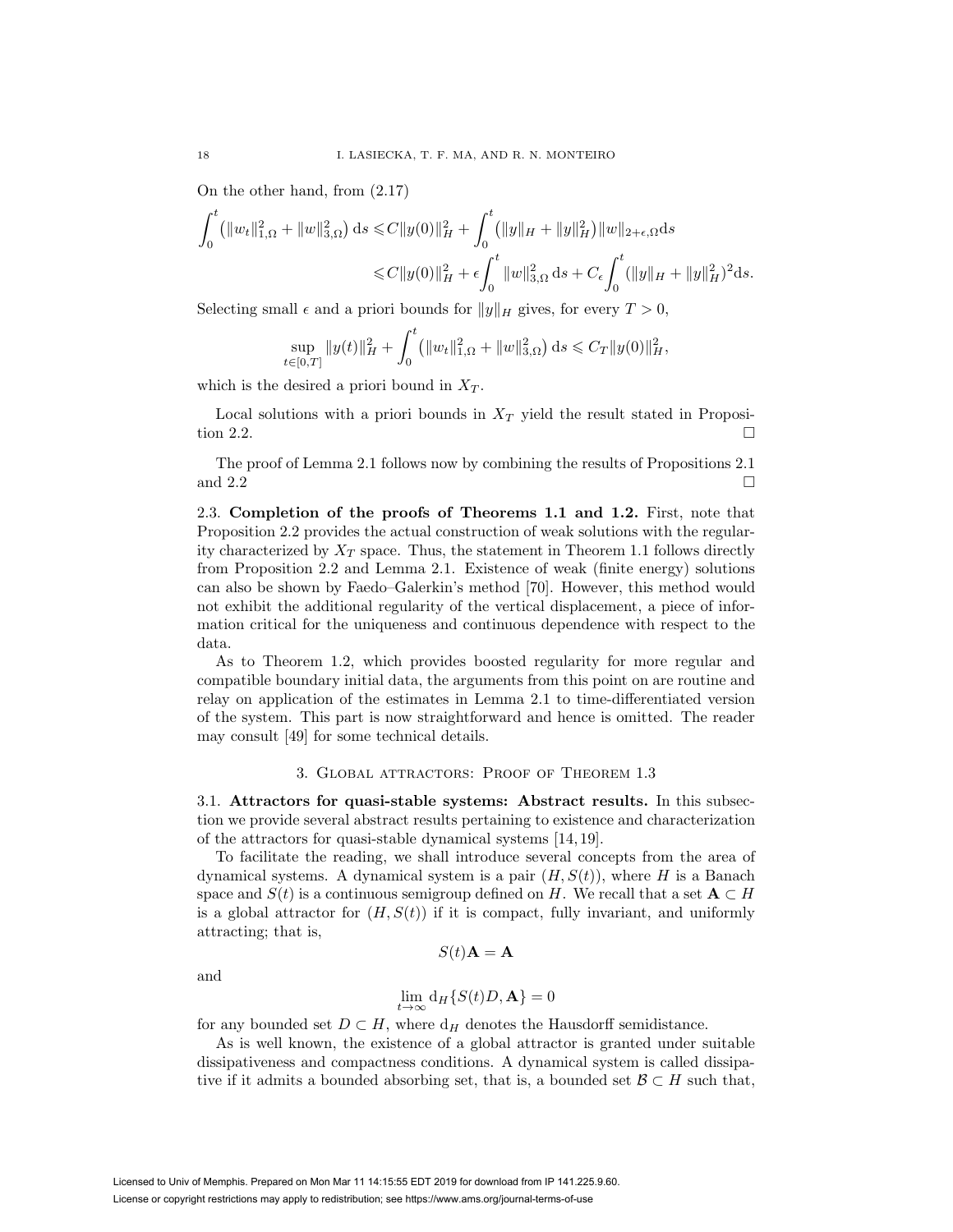for any bounded set  $D \subset H$ , there exists a time  $T_D > 0$  satisfying

$$
S(t)D\subset B\qquad\forall t\geqslant T_D.
$$

On the other hand, a dynamical system is called asymptotically smooth if, for any bounded set  $D \subset H$  forward invariant  $(S(t)D \subset D, t \geq 0)$ , there exists a compact set  $K \subset \overline{D}$  that uniformly attracts D. Then we have the following classical result; see [5, 18, 19, 32, 42, 71].

**Theorem 3.1.** Let  $(H, S(t))$  be a dynamical system, dissipative and asymptotically smooth. Then it possesses a unique compact global attractor.

In the present paper we have exploited the dissipative property characterized by gradient systems, that is, systems possessing a strict Lyapunov function. We recall that  $\Phi: H \to \mathbb{R}$  is a strict Lyapunov function if

- (i) the map  $t \mapsto \Phi(S(t)y)$  is nonincreasing for any  $y \in H$ ;
- (ii) if  $\Phi(S(t)y) = \Phi(y)$  for all t, then y is a stationary point of  $S(t)$ .

In the case of a gradient system, the global attractor **A** is the unstable manifold of the set of equilibrium points.

The following result is well known. See, for instance, [19, Corollary 7.5.7].

**Theorem 3.2.** Let  $(H, S(t))$  be an asymptotically smooth gradient system with the corresponding Lyapunov functional denoted by Φ. Suppose that

(3.19) 
$$
\Phi(y) \to \infty \quad \text{if and only if} \quad ||y||_H \to \infty,
$$

and that the set of stationary points N is bounded. Then  $(H, S(t))$  has a compact global attractor which coincides with the unstable manifold  $\mathbb{M}_+(\mathcal{N})$ .

Concerning the asymptotically smooth property, we shall introduce the concept of quasi-stability [19, Chapter 7, Definition 7.9.2].

Let  $X, Y, Z$  be three reflexive Banach spaces with  $X$  compactly embedded into Y, and define  $H = X \times Y \times Z$ . Suppose that  $(H, S(t))$  is a dynamical system of the form

$$
(3.20) \t S(t)y = (u(t), ut(t), \xi(t)), \t y = (u(0), ut(0), \xi(0)) \in H,
$$

where the functions  $u$  and  $\xi$  have regularity

(3.21) 
$$
u \in C([0,\infty);X) \cap C^1([0,\infty);Y), \xi \in C([0,\infty);Z).
$$

Then we say that  $(H, S(t))$  is quasi-stable on a set  $B \subset H$  if there exists a compact seminorm  $n_X$  on X and nonnegative scalar functions a and c, locally bounded in  $[0, \infty)$ , and  $b \in L^1(0, \infty)$ , with  $\lim_{h \to \infty} b(t) = 0$ , such that

(3.22) 
$$
||S(t)y_1 - S(t)y_2||_H^2 \leq a(t)||y_1 - y_2||_H^2,
$$

and, for  $S(t)y_i = (u^i(t), u^i_t(t), \xi^i(t)), i = 1, 2,$ 

$$
(3.23) \quad ||S(t)y_1 - S(t)y_2||_H^2 \leq b(t)||y_1 - y_2||_H^2 + c(t) \sup_{0 \leq s \leq t} [n_X(u^1(s) - u^2(s))]^2
$$

for any  $y_1, y_2 \in B$ . In this case the following result holds.

**Theorem 3.3** ([19, Proposition 7.9.4]). Let  $(H, S(t))$  be a dynamical system given by  $(3.20)$  and satisfying 3.21. Then  $(H, S(t))$  is asymptotically smooth if it is quasistable on every bounded positively invariant set of H.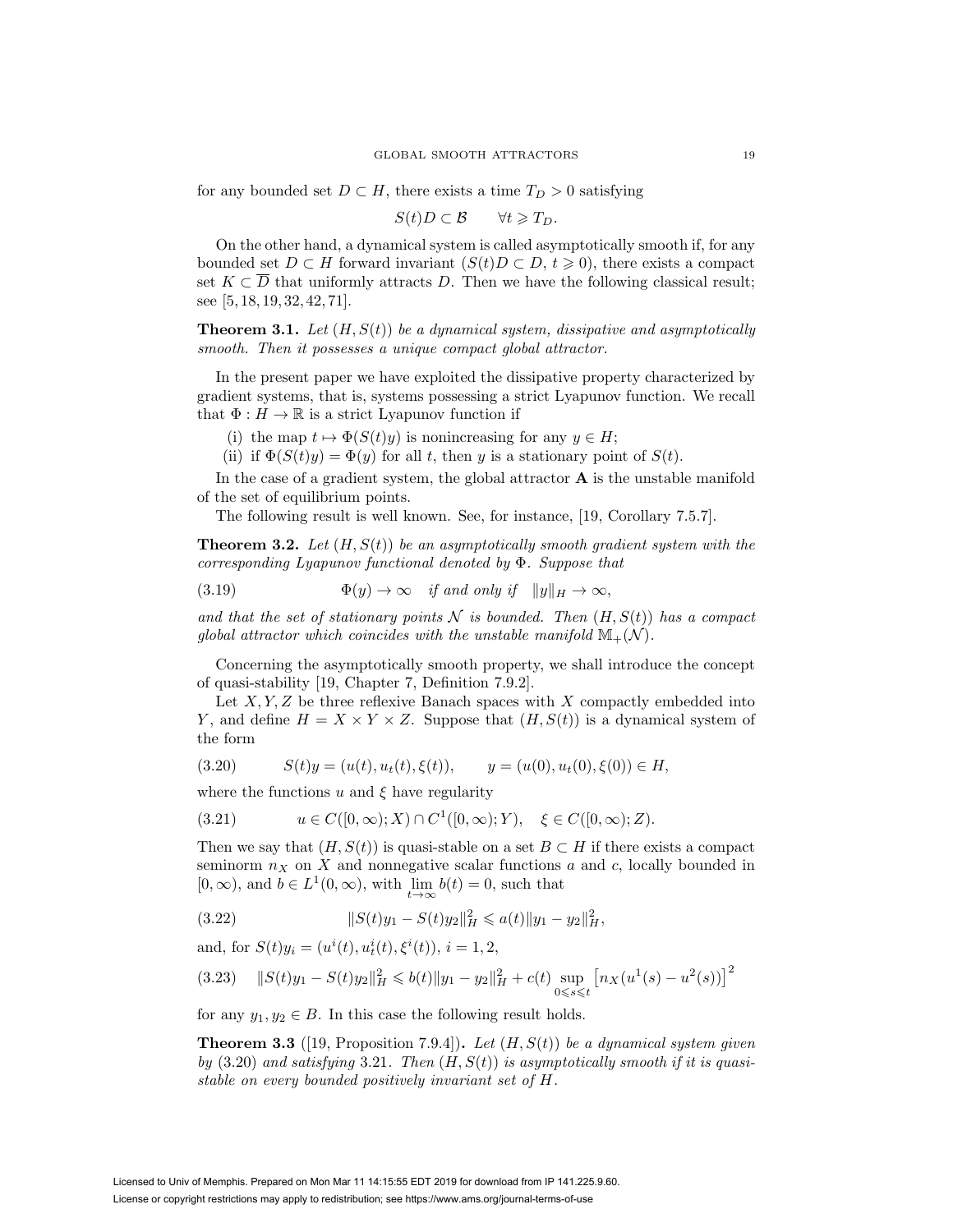For quasi-stable systems we automatically have both smoothness and finite dimensionality of the attractor. This is guaranteed by the following result.

**Theorem 3.4** ([19, Theorems 7.9.6 and 7.9.8]). Let  $(H, S(t))$  be a dynamical system given by (3.20) and satisfying (3.21). Suppose that it has a global attractor **A**. Then if  $(H, S(t))$  is quasi-stable on **A**, this global attractor has finite fractal dimension. Moreover, its complete trajectories have additional (time) regularity

$$
\frac{\mathrm{d}}{\mathrm{d}t}(S(t)y)\in L^{\infty}(\mathbb{R},H),\qquad y\in\mathbf{A},
$$

with the estimate  $\|\frac{d}{dt}(S(t)y)\|_H \leq M, t \in R$ , where M depends on  $\sup_{t\geq 0} c(t)$ .

Our main result is to establish the existence of a smooth and finite-dimensional global attractor. This will be achieved with the aid of Theorem 3.2, which guarantees the existence of a global attractor, and Theorem 3.4, which provides finite fractal dimension and smoothness. Next we summarize these results into the following corollary.

**Corollary 3.1.** Let  $(H, S(t))$  be given by  $(3.20)$  satisfying  $(3.21)$ , and let it be a quasi-stable gradient system with Lyapunov function satisfying (3.19) and a bounded set of stationary points. Then  $(H, S(t))$  admits a finite-dimensional global attractor **A** which is also "smooth":  $\frac{d}{dt}(S(t)y) \in L^{\infty}(\mathbb{R}, H)$  for  $y \in \mathbf{A}$ . If, in addition,  $c(t)$ in (3.23) is bounded for  $t > 0$ , there exists an  $M < \infty$  such that  $\|\frac{d}{dt}(S(t)y)\|_{H} \leq$  $M, t \in R$ .

3.2. **Proof of Theorem 1.3.** In this subsection we prove Theorem 1.3. This happens in the steps that follows: The corresponding dynamical system  $(H, S(t))$ is  $(1)$  a gradient system with a Lyapunov function satisfying  $(3.19)$ , and  $(2)$  a quasistable system with the appropriate bounds for  $c(t)$ . The first is a consequence of a new unique continuation property shown for the system under consideration. The latter property is based on results related to hidden regularity of the boundary traces corresponding to vectorial systems—**u** displacement—with free boundary conditions and also relies on a use of the analyticity of the semigroup corresponding to the linear part of the thermoelastic model  $(w, \theta)$ .

3.3. **Energy functional.** In what follows we make some remarks on the energy of the system. Along a solution  $y = (\mathbf{u}, \mathbf{u}_t, w, w_t, \phi, \theta)$ , the energy of the system, with  $p'(s) = p_0(s)$ , is defined by

$$
\mathcal{E}_y(t) \equiv E_k(t) + E_p(t) - \int_{\Omega} p^+(w) d\Omega,
$$

with kinetic energy  $E_k(\cdot)$  and potential energy  $E_p(\cdot)$  defined by

$$
E_k(t) \equiv \frac{1}{2} \int_{\Omega} (|\mathbf{u}_t|^2 + |w_t|^2) d\Omega
$$

and

$$
E_p(t) = \frac{1}{2} \int_{\Omega} \left( \sigma[A]A + |\phi|^2 + |\theta|^2 \right) d\Omega + \frac{1}{2} a(w, w) + \frac{\beta}{4} ||w||_{L_4(\Omega)}^4 - \int_{\Omega} p^-(w) d\Omega + \frac{\kappa}{2} ||\mathbf{u}||_{\Gamma_1}^2,
$$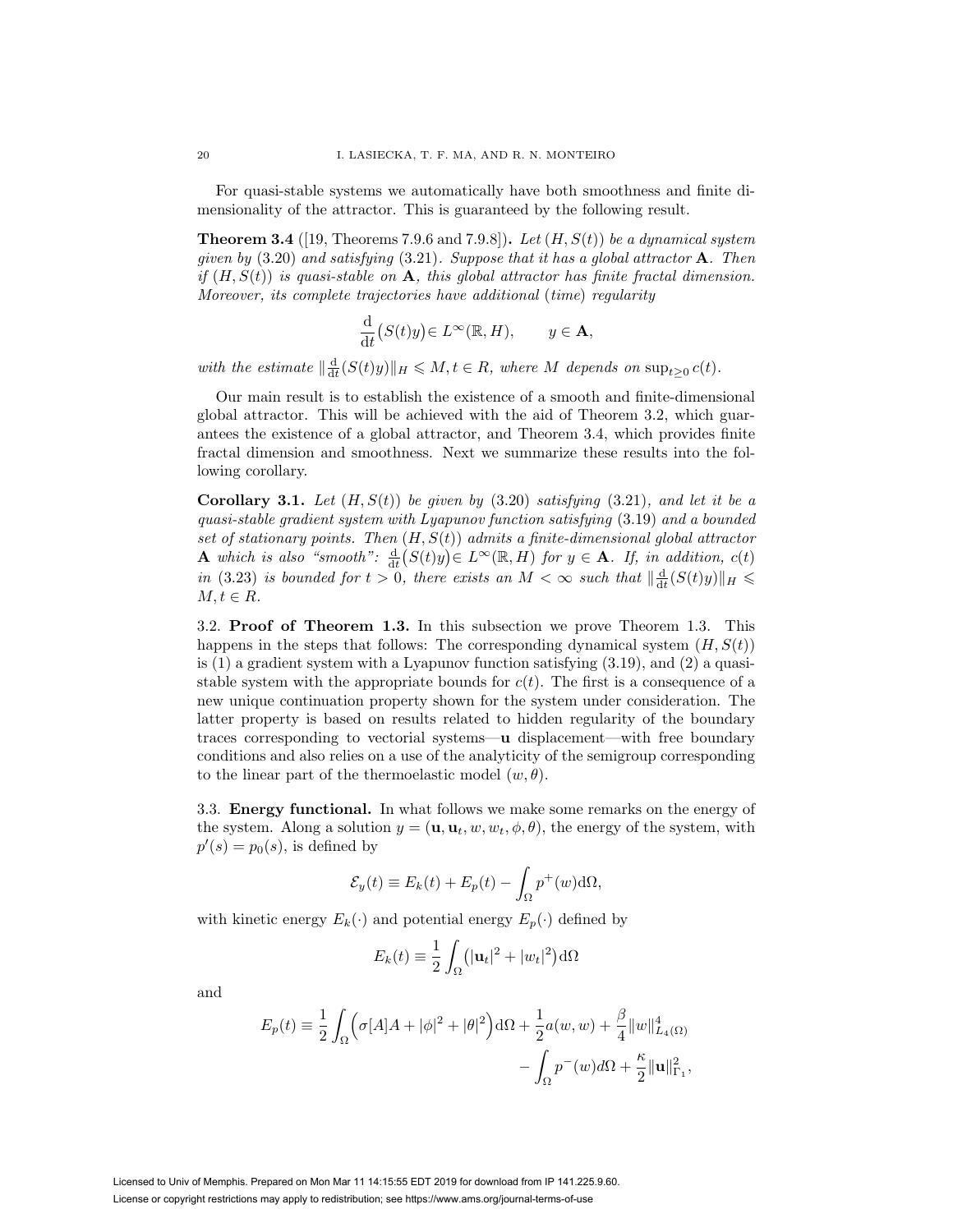where  $p(s) = p^+(s) + p^-(s)$ , with  $p^-(s) \leq 0$ . The bilinear form  $a(w, z)$  is defined via

$$
a(w, z) \equiv \int_{\Omega} \left( w_{xx} z_{xx} + w_{yy} z_{yy} + \mu w_{xx} z_{yy} + \mu w_{yy} z_{xx} + 2(1 - \mu) w_{xy} z_{xy} \right) d\Omega
$$

$$
+ l \int_{\Gamma_1} wz d\Gamma_1.
$$

We shall derive formal energy relations, which are easily justified for smooth solutions and later obtained, via density, for weak solutions.

**Lemma 3.1.** The following energy balance is satisfied for all weak solutions:

$$
\mathcal{E}_y(t) + \int_s^t (||\mathbf{u}_t(\tau)||_{\Gamma_1}^2 + ||\nabla\phi(\tau)||_{\Omega}^2 + ||\nabla\theta(\tau)||_{\Omega}^2 + \lambda_1 ||\phi(\tau)||_{\Gamma}^2 + \lambda_2 ||\theta(\tau)||_{\Gamma}^2) d\tau = \mathcal{E}_y(s).
$$

*Proof.* We first take the  $L^2(\Omega)$  inner product of  $(1.2)$  with  $(\mathbf{u}_t, w_t)^\top$ . Then

$$
\frac{1}{2}\frac{\mathrm{d}}{\mathrm{d}t}(\|\mathbf{u}_t\|_{\Omega}^2 + \kappa \|\mathbf{u}_t\|_{\Gamma_1}^2) + (\sigma[A], \epsilon(\mathbf{u}_t))_{\Omega} + (\nabla\phi, \mathbf{u}_t)_{\Omega} = 0
$$

and

$$
\frac{1}{2}\frac{\mathrm{d}}{\mathrm{d}t}(\|w_t\|_{\Omega}^2 + a(w,w) + \frac{\beta}{2}\|w\|_{L^4(\Omega)}^4) + (\sigma[A], (\nabla w \otimes \nabla w_t))_{\Omega} \n+ (\phi \nabla w, \nabla w_t)_{\Omega} + (\sigma[A], Jw_t)_{\Omega} + (\Delta \theta - p_0, w_t)_{\Omega} = 0.
$$

Accounting for the heat transfer,

$$
\frac{1}{2}\frac{\mathrm{d}}{\mathrm{d}t}(\|\mathbf{u}_t\|_{\Omega}^2 + \|w_t\|_{\Omega}^2 + a(w, w) + \frac{\beta}{2}\|w\|_{L^4(\Omega)}^4 + \kappa \|\mathbf{u}_t\|_{\Gamma_1}^2 + \|\phi\|_{\Omega}^2 + \|\theta\|_{\Omega}^2) + (\sigma[A], \frac{\mathrm{d}}{\mathrm{d}t}A)_{\Omega} \n+ \|\mathbf{u}_t\|_{\Gamma_1}^2 + \|\nabla\phi\|_{\Omega}^2 + \|\nabla\theta\|_{\Omega}^2 + \lambda_1 \|\phi\|_{\Gamma}^2 + \lambda_2 \|\theta\|_{\Gamma}^2 = (p_0, w_t)_{\Omega}.
$$

Hence, by identity  $(\frac{d}{dt}\sigma[A], A)_{\Omega} = (\sigma[A], \frac{d}{dt}A)_{\Omega}$  one can show that

$$
\frac{1}{2}\frac{\mathrm{d}}{\mathrm{d}t}\left(\|\mathbf{u}_t\|_{\Omega}^2 + \|w_t\|_{\Omega}^2 + a(w, w) + \frac{\beta}{2}\|w\|_{L^4(\Omega)}^4 + \kappa \|\mathbf{u}_t\|_{\Gamma_1}^2 + \|\phi\|_{\Omega}^2 + \|\theta\|_{\Omega}^2 + (\sigma[A], A)_{\Omega}\right) \n+ \|\mathbf{u}_t\|_{\Gamma_1}^2 + \|\nabla\phi\|_{\Omega}^2 + \|\nabla\theta\|_{\Omega}^2 + \lambda_1 \|\phi\|_{\Gamma}^2 + \lambda_2 \|\theta\|_{\Gamma}^2 = (p_0, w_t)_{\Omega}.
$$

This yields the conclusion.

Note that  $E_y(\cdot) \equiv E_k(\cdot) + E_p(\cdot)$  is topologically equivalent to the phase space H. In fact, due to Korn's inequality [25] and simple algebraic manipulations, we have

$$
\|\mathbf{u}\|_{1,\Omega} \leqslant C\big(\|N(\mathbf{u},w)\|_{\Omega} + \|\nabla w\|_{L_4(\Omega)}^2\big).
$$

Thus,

$$
\|\mathbf{u}\|_{1,\Omega} \leq C\big(\|A(\mathbf{u},w)\|_{\Omega} + \|w\|_{\Omega} + \|\nabla w\|_{L_4(\Omega)}^2\big).
$$

On the other hand, due to positive definitiveness of the bilinear form  $a(w, w)$ , one obtains  $||w||_{2,\Omega}^2 \leq C a(w, w) \leq C E_p$ ; hence,

$$
\|\mathbf{u}\|_{1,\Omega}^2 + \|w\|_{2,\Omega}^2 + \|\theta\|_{\Omega}^2 + \|\phi\|_{\Omega}^2 \leq C E_p^2.
$$

We also notice that the energy  $\mathcal{E}_y(\cdot)$  is topologically equivalent to  $E_y(\cdot)$ , giving rise to a topology on the phase space for the variable  $y = (\mathbf{u}, \mathbf{u}_t, w, w_t, \theta, \phi) \in H$ .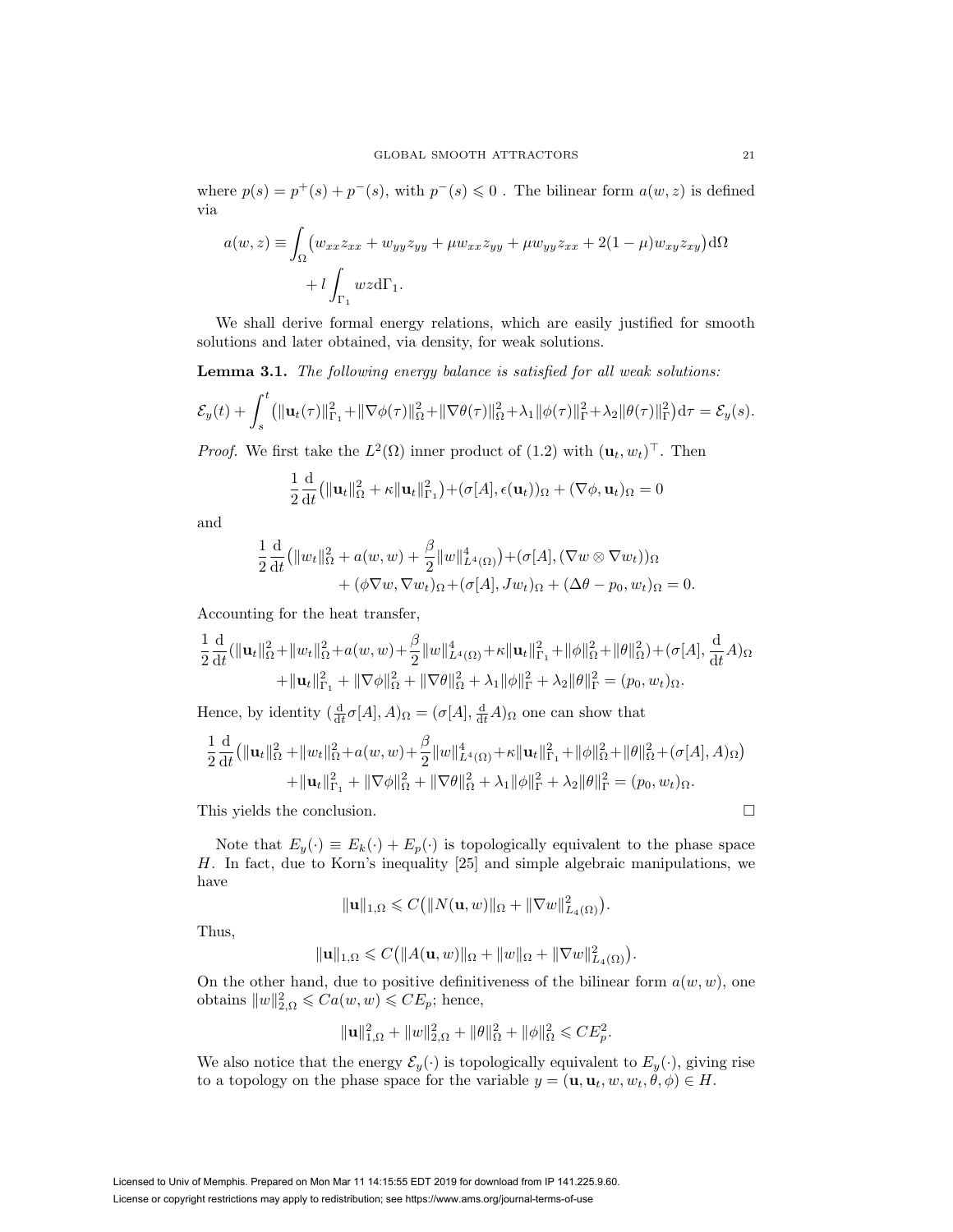**Lemma 3.2.** Let the constant M in Assumption 1 be suitably small or  $\alpha < 1$ (resp.,  $\alpha$  < 3) when  $\beta = 0$  (resp.,  $\beta > 0$ ). Then there exist positive constants  $M_1, M_2, m_E$  such that

$$
M_1 E_y(t) - m_E \leq \mathcal{E}_y(t) \leq M_2 E_y(t) + m_E \qquad \forall t \geq 0.
$$

Proof. We note first that the following inequality holds:

$$
|\mathcal{E}_y(t) - E_y(t)| \leq \int_{\Omega} |p^+(w)| d\Omega.
$$

Now, on the strength of the generalized dissipativity assumption imposed on  $p_0$ , one obtains for the decomposition  $p = p^+ + p^-$ 

$$
|p^+(s)|\leqslant M|s|^{\alpha+1}+m|s|.
$$

Since  $|s|^{\alpha+1} \leq \delta |s|^4 + C_{\delta} |s|^2$  when  $\beta > 0$  (and hence  $\alpha < 3$ ), this implies that

$$
|s|^{\alpha+1} \leq \delta \frac{\beta}{4} |s|^4 + C_{\delta, \beta}.
$$

When  $\alpha < 1$  and  $\beta = 0$ , we then have for an arbitrary small  $\delta > 0$ 

$$
|s|^{\alpha+1} \leq \delta |s|^2 + C_{\delta}.
$$

Putting these together yields

$$
\int_{\Omega} |p^+(w)| d\Omega \leq \delta \left( \|w\|_{2,\Omega}^2 + \frac{\beta}{4} \|w\|_{L_4(\Omega)}^4 \right) + C_{\delta,\beta,M,m,\Omega} \quad \text{if } \beta > 0,
$$
  

$$
\int_{\Omega} |p^+(w)| d\Omega \leq \delta \|w\|_{2,\Omega}^2 + C_{\delta,M,m,\Omega} \quad \text{if } \beta = 0,
$$

where  $\delta > 0$  can be taken as arbitrarily small. Thus, the conclusion holds.

Now, for the cases  $\alpha = 1$  (when  $\beta = 0$ ) and  $\alpha = 3$  (when  $\beta > 0$ ), we obtain from Assumption (1.11) the following estimates:

$$
\int_{\Omega} |p^+(w)| d\Omega \leq M \|w\|_{L_4(\Omega)}^4 + C_{M,m,\Omega} \leq \frac{4M}{\beta} E_y(t) + C_{M,m,\Omega} \quad \text{if } \beta > 0,
$$
  

$$
\int_{\Omega} |p^+(w)| d\Omega \leq M \|w\|_{\Omega}^2 + C_{M,m,\Omega} \leq 2MC_a E_y(t) + C_{M,m,\Omega} \quad \text{if } \beta = 0.
$$

Thus, assuming the following choice of M, Lemma 3.2 is proved

$$
M < \frac{\beta}{4} \qquad \text{if } \beta > 0
$$

and

$$
M < \frac{1}{2C_a} \qquad \text{if } \beta > 0,
$$

where  $C_a$  is the embedding constant  $||w||^2_{\Omega} \leq C_a a(w, w)$ .

3.4. **Gradient system.** In the present section we will we seek a Lyapunov function for  $(H, S(t))$ . This is done by taking the energy functional  $\mathcal{E}_y(\cdot)$  as a Lyapunov function  $\Phi(y)$ . In fact, from Lemma 3.1 it follows that  $t \mapsto \Phi(S(t)y)$  is a decreasing function for any  $y \in H$ . The strictness property is a consequence of the unique continuation property stated in the lemma below.

**Lemma 3.3.** Assume that  $\Gamma_0 \neq \emptyset$ . Then the following property holds:

$$
\mathcal{E}_y(t) = \mathcal{E}_y(0) \,\forall t > 0 \Rightarrow S(t)y = y \,\forall t > 0.
$$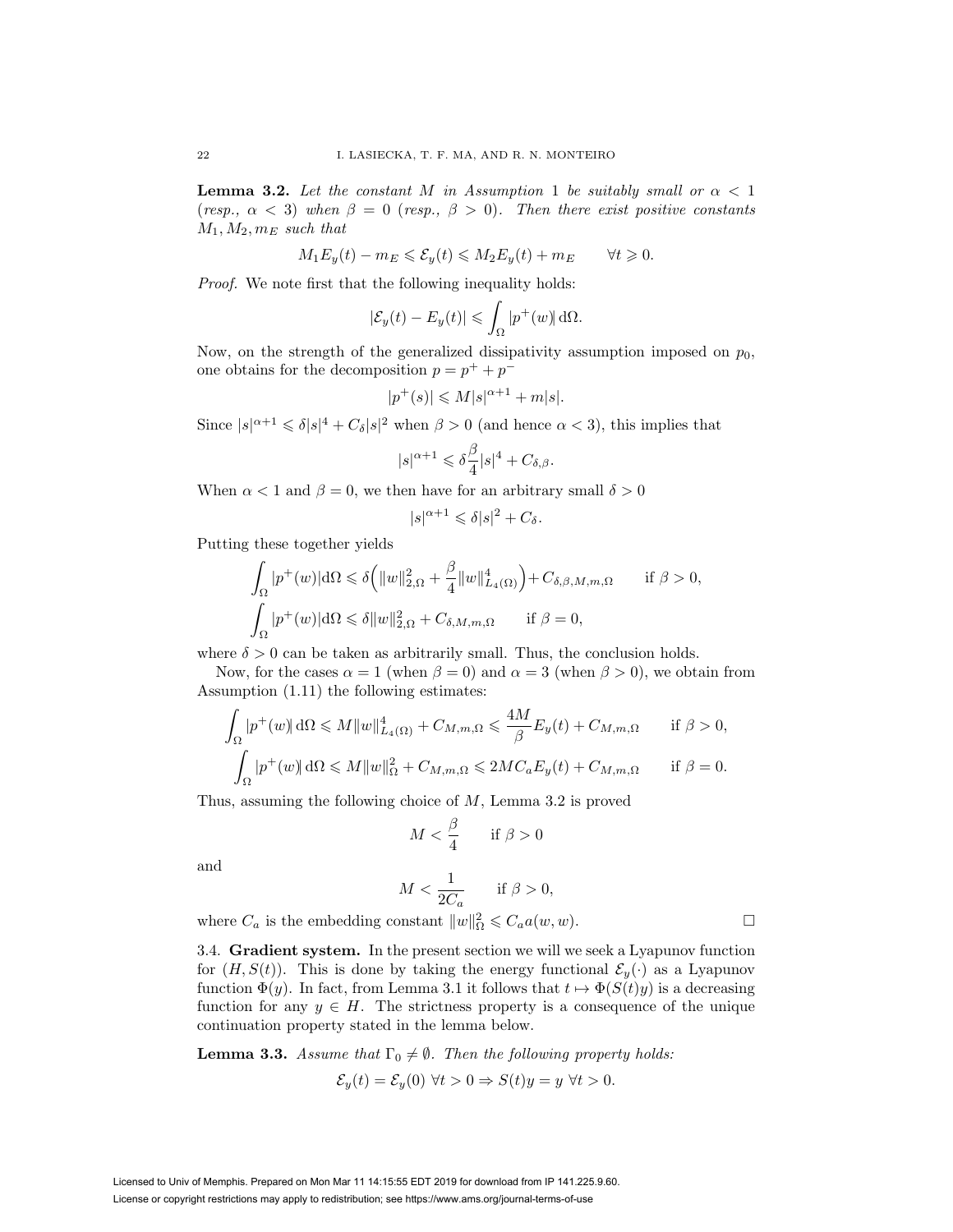Proof. The assumption and the energy identity given in Lemma 3.1 yield

$$
\mathbf{u}_t = 0 \text{ in } \Gamma_1
$$

and

$$
\phi = \theta = \text{div}\{\mathbf{u}_t\} = 0 \text{ in } \Omega.
$$

These imply that, distributionally,  $\Delta w_t = 0$  and  $w_t = 0$ ,  $\nabla w_t = 0$  on  $\Gamma_0$ . Taking into account that meas( $\Gamma_0$ ) > 0, via the elliptic unique continuation property we conclude that  $w_t = 0$ . With this information we go back to (1.2), and denoting  $\bar{\mathbf{u}} \equiv \mathbf{u}_t$ , we find

$$
\bar{\mathbf{u}}_{tt} - \text{div}\{\sigma[\epsilon(\bar{\mathbf{u}})]\} = 0 \text{ in } \Omega \times (0, \infty)
$$

with the overdetermined boundary conditions

(3.24) 
$$
\bar{\mathbf{u}} = 0 \text{ on } \Gamma,
$$

$$
\sigma[\epsilon(\bar{\mathbf{u}})]\nu = 0 \text{ on } \Gamma_1.
$$

This combined with div $\{\bar{\mathbf{u}}\} = 0$  in  $\Omega$  gives

$$
\bar{\mathbf{u}}_{tt} - \text{div}\{\sigma[\epsilon(\bar{\mathbf{u}})]\} = \bar{\mathbf{u}}_{tt} - \eta(\Delta\bar{\mathbf{u}}_1, \Delta\bar{\mathbf{u}}_2) = 0 \text{ in } \Omega \times (0, \infty),
$$
  

$$
\bar{\mathbf{u}} = 0 \text{ on } \Gamma \times (0, \infty),
$$
  

$$
\sigma[\epsilon(\bar{\mathbf{u}})]\nu = 0 \text{ on } \Gamma_1 \times (0, \infty).
$$

Therefore, we are dealing with two wave equations and overdetermined boundary conditions. The overdetermination allows us to conclude that the corresponding solution enjoys one unit higher regularity than the finite energy solution. This is now accomplished by multipliers analysis applied to the overdetermined problem. In fact, one shows in the same way as in [51] that  $\mathbf{u}_t \in C(H^1)$ , which gives the result that  $\bar{\mathbf{u}} \in C(H^1)$  is of finite energy. In the next step we shall show that

(3.25) 
$$
\partial_{\nu} \bar{\mathbf{u}} = 0 \text{ on } \Gamma_1 \times (0, \infty).
$$

Indeed, in order to prove (3.25), let  $\nu = (\nu_1, \nu_2)$  with  $\nu_1^2 + \nu_2^2 = 1$ . We also have  $\bar{\mathbf{u}}_{\tau} = 0$  on  $\Gamma_1$ , where  $\tau$  represents the tangential direction to the boundary. Via formulas in [19, p. 299] we obtain

$$
\bar{\mathbf{u}}_x = \nu_1 \bar{\mathbf{u}}_\nu, \qquad \bar{\mathbf{u}}_y = \nu_2 \bar{u}_\nu.
$$

Then we find the following representation of the stress tensor:

$$
\epsilon(\bar{\mathbf{u}}) = \begin{bmatrix} \nu_1 \bar{u}_{1\nu} & 1/2(\nu_1 \bar{u}_{2\nu} + \nu_2 \bar{u}_{1\nu}) \\ 1/2(\nu_1 \bar{u}_{2\nu} + \nu_2 \bar{u}_{1\nu}) & \nu_2 \bar{u}_{2\nu} \end{bmatrix}.
$$

Hence,

$$
\epsilon(\bar{\mathbf{u}})\nu = \begin{bmatrix} \nu_1\bar{u}_{1\nu} & 1/2(\nu_1\bar{u}_{2\nu} + \nu_2\bar{u}_{1\nu}) \\ 1/2(\nu_1\bar{u}_{2\nu} + \nu_2\bar{u}_{1\nu}) & \nu_2\bar{u}_{2\nu} \end{bmatrix} \nu = M \cdot \bar{\mathbf{u}}_{\nu},
$$

where after the calculations

$$
M = \begin{bmatrix} \nu_1^2 + 1/2\nu_2^2 & 1/2\nu_2\nu_1 \\ 1/2\nu_1\nu_2 & \nu_2^2 + 1/2\nu_1^2 \end{bmatrix}
$$

.

Since the determinant of M is equal to  $1/2(\nu_1^2+\nu_2^2)^2 = 1/2$ , the boundary conditions in (3.24) imply (3.25). In addition, the overdetermined solution is of finite energy. Now we are in position to invoke the unique continuation principle in [65] (or [36, Theorem 1.2], [30]) to claim that  $\bar{\mathbf{u}} = \mathbf{u}_t \equiv 0$  in  $\Omega$ . Thus, the dynamics has been reduced to a stationary problem.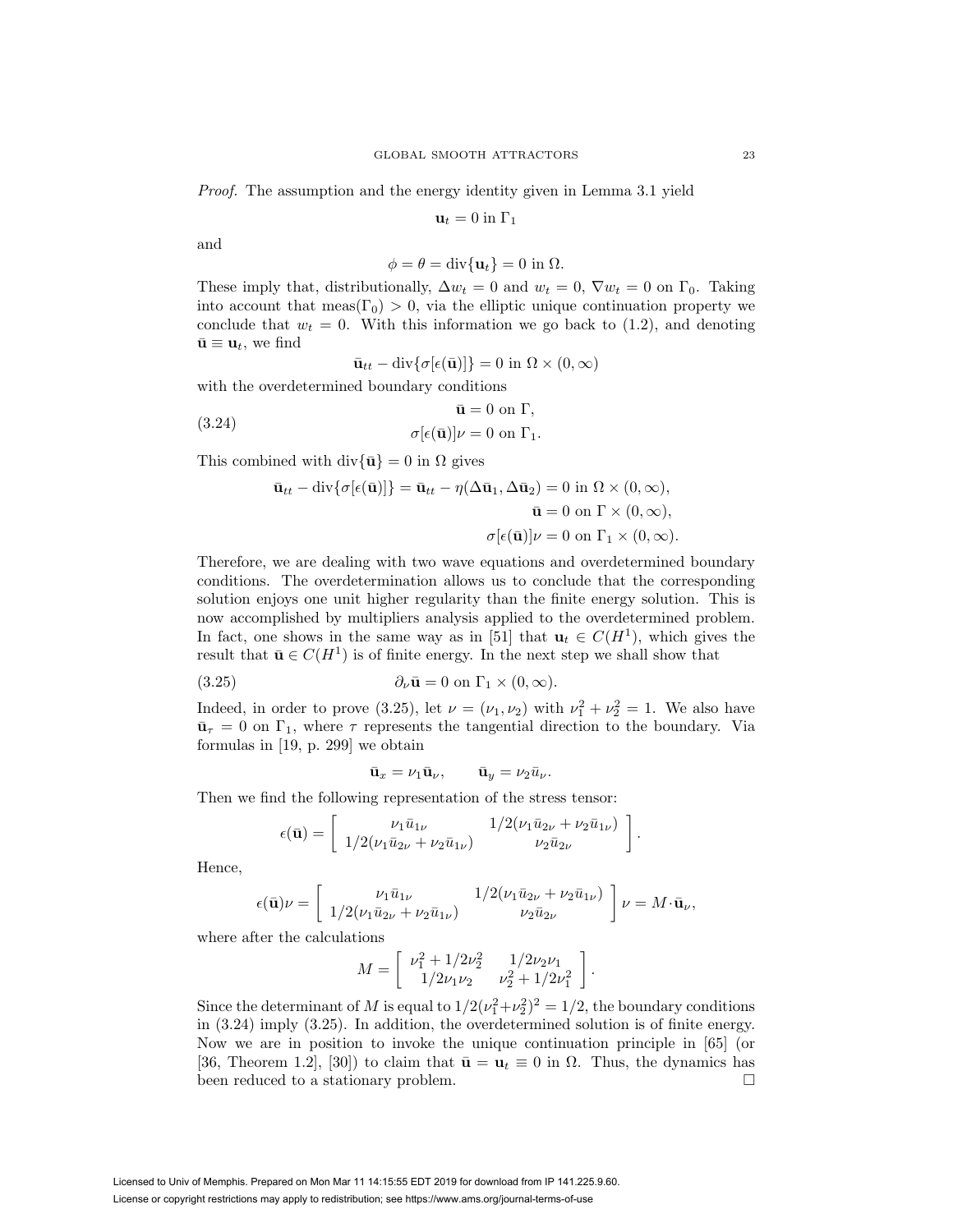# 3.5. **Stationary solutions.**

**Lemma 3.4.** Let M be as in Lemma 3.2. Assuming that either  $\beta > 0$  or  $\sup\left\{\|K_i\|_{C(\Omega)}\right\}$  are sufficiently small, then the set of stationary solutions is bounded.  $i=1,2$ 

Proof. Stationary solutions are given by

$$
-\text{div}\{\sigma[A]\} + \nabla\phi = 0 \text{ in } \Omega \times (0, \infty),
$$
  

$$
\Delta^2 w - \text{div}\{\sigma[A]\nabla w + \phi\nabla w\} + K \cdot \sigma[A] + \Delta\theta + \beta w^3 - p_0(w) = 0 \text{ in } \Omega \times (0, \infty),
$$

with boundary conditions

$$
\mathbf{u} = 0, w = 0, \nabla w = 0 \text{ on } \Gamma_0 \times (0, \infty),
$$

$$
\sigma[A]\nu + \kappa \mathbf{u} - \phi \nu = 0 \text{ on } \Gamma_1 \times (0, \infty),
$$

$$
\Delta w + (1 - \mu)B_1 w + \theta = 0 \text{ on } \Gamma_1 \times (0, \infty),
$$

$$
\partial_{\nu}(\Delta w) + (1 - \mu)B_2 w - \sigma[A]\nu \cdot \nabla w - \phi \partial_{\nu} w + \partial_{\nu} \theta = 0 \text{ on } \Gamma_1 \times (0, \infty),
$$

with thermal components satisfying

$$
\Delta \phi = 0 \text{ in } \Omega \times (0, \infty)
$$

and

$$
\Delta \theta = 0 \text{ in } \Omega \times (0, \infty),
$$

subject to  $\partial_{\nu}\phi + \lambda_1\phi = \partial_{\nu}\theta + \lambda_2\theta = 0$  on  $\Gamma \times (0, \infty)$ . Due to the positivity of  $\lambda_1, \lambda_2$ , we have  $\theta \equiv 0, \phi \equiv 0$ . This leads to

$$
-\text{div}\{\sigma[A]\} = 0 \text{ in } \Omega \times (0, \infty),
$$
  

$$
\Delta^2 w - \text{div}\{\sigma[A]\nabla w\} + K \cdot \sigma[A] + \beta w^3 - p_0(w) = 0 \text{ in } \Omega \times (0, \infty),
$$

with

$$
\mathbf{u} = 0, w = 0, \nabla w = 0 \text{ on } \Gamma_0 \times (0, \infty),
$$

$$
\sigma[A]\nu + \kappa \mathbf{u} = 0 \text{ on } \Gamma_1 \times (0, \infty),
$$

$$
\Delta w + (1 - \mu)B_1 w = 0 \text{ on } \Gamma_1 \times (0, \infty),
$$

$$
\partial_{\nu}(\Delta w) + (1 - \mu)B_2 w - \sigma[A]\nu \cdot \nabla w = 0 \text{ on } \Gamma_1 \times (0, \infty).
$$

By variational methods one easily shows that the stationary problem admits solutions  $(u, w)$  in the phase space  $[H^1(\Omega)]^2 \times H^2(\Omega)$ . We next ask questions about whether these solutions are bounded. Taking the inner product of each equation with **u** and w and accounting for boundary conditions yields

$$
(\sigma[A], \epsilon(\mathbf{u}))_{\Omega} + \kappa \|\mathbf{u}\|_{\Gamma_1}^2 = 0,
$$
  

$$
a(w, w) + \beta \|w\|_{L^4(\Omega)}^4 + 2(\sigma[A], f(\nabla w))_{\Omega} + (\sigma[A], Jw)_{\Omega} - (p_0(w), w) = 0.
$$

This gives, after rescaling the second equation by  $\frac{1}{2}$ ,

$$
C_{\sigma} \|\sigma[A(\mathbf{u}, w)]\|_{\Omega}^2 + \frac{1}{2}a(w, w) + \frac{1}{2}\beta \|w\|_{L_4}^4 + \kappa \|\mathbf{u}\|_{\Gamma_1}^2
$$
  
\$\leq \frac{1}{2} |(p\_0(w), w)\_{\Omega}| + \frac{1}{2} |(\sigma[A], Jw)\_{\Omega}|\$,

where  $C_{\sigma}$  is a positive constant such that  $C_{\sigma} || \sigma[A(\mathbf{u}, w)] ||_{\Omega}^2 \leqslant (\sigma[A], A)_{\Omega}$ .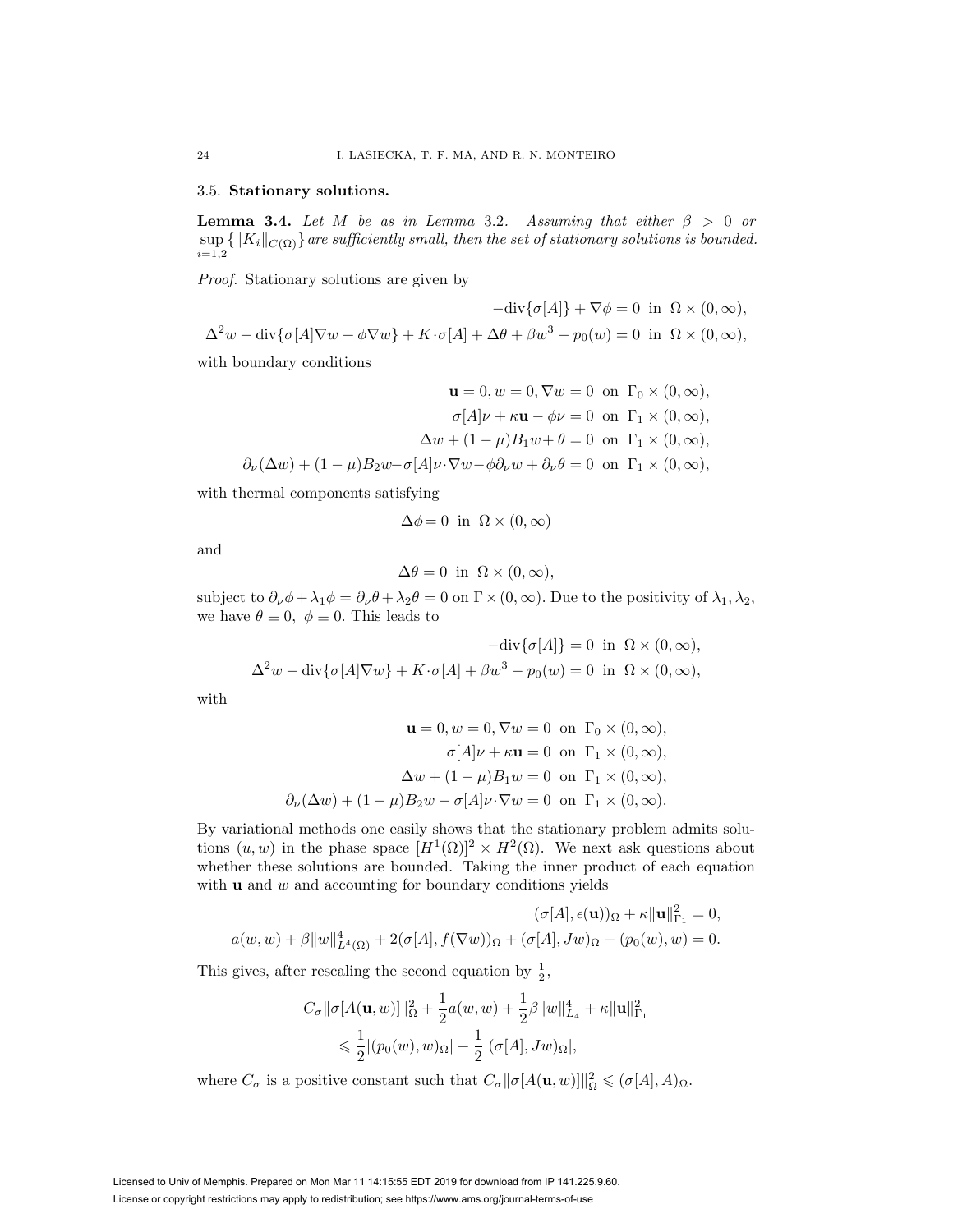In the case  $\beta = 0$  and in view of the fact that  $(p_0^-(w), w)_{\Omega} \leq 0$ , we find the following bound:

$$
\begin{aligned} |(p_0^+(w),w)_{\Omega}+ (\sigma[A],Jw)_{\Omega}|\\ \leqslant M\|w\|_{\Omega}^2 + C_{m,M,\Omega} + \frac{C_{\sigma}}{2}\|\sigma[A]\|_{\Omega}^2 + \sup_{i=1,2}\left\{\|K_i\|_{C(\Omega)}\right\}\frac{1}{2C_{\sigma}}\|w\|_{\Omega}^2. \end{aligned}
$$

Thus, in order to obtain bounded solutions with  $\beta = 0$ , one needs

$$
\sup_{i=1,2} \left\{ \|K_i\|_{C(\Omega)} \right\} < \frac{C_{\sigma}}{C_a}.
$$

If  $\beta > 0$ , we have

$$
|(p_0^+(w),w)_{\Omega}+(\sigma[A],Jw)_{\Omega}|\leqslant M\|w\|_{L_4}^4+\frac{C_{\sigma}}{2}\|\sigma[A(\mathbf{u},w)]\|_{\Omega}^2+C_{m,M,K,C_{\sigma},\Omega},
$$

and we do not need any restrictions on  $K_i$ .

3.6. **Quasi-stability inequality.** The goal of this section is to show that our dynamical system satisfies inequality (3.23), which will yield the desired quasistability property. Following Corollary 3.1, we are interested in the behavior of the difference of two solutions with initial data from a bounded set  $B \subset H$ . Here, we denote the difference by

(3.26) 
$$
\widetilde{y}(t) \equiv (\mathbf{u}^1 - \mathbf{u}^2, w^1 - w^2, \phi^1 - \phi^2, \theta^1 - \theta^2) = (\widetilde{\mathbf{u}}, \widetilde{w}, \widetilde{\phi}, \widetilde{\theta}).
$$

The flow  $\tilde{y}(\cdot)$  defined in (3.26) satisfies the following problem:

(3.27) 
$$
\widetilde{\mathbf{u}}_{tt} - \text{div}\{\sigma[\epsilon(\widetilde{\mathbf{u}})]\} + \nabla \widetilde{\phi} - \text{div}\{N_1(\widetilde{w})\} = 0,
$$
\n(3.28)

(3.29)  
\n
$$
\widetilde{w}_{tt} + \Delta^2 \widetilde{w} + \Delta \widetilde{\theta} - \text{div} \{ N_2(\widetilde{\mathbf{u}}, \widetilde{w}) \} + K \cdot \sigma [A(\mathbf{u}^1, w^1) - A(\mathbf{u}^2, w^2)] + P(\widetilde{w}) = 0,
$$
\n(3.29)  
\n
$$
\widetilde{\phi}_t - \Delta \widetilde{\phi} + \text{div} \{ \widetilde{\mathbf{u}}_t \} - [\nabla w^1 \cdot \nabla w_t^1 - \nabla w^2 \cdot \nabla w_t^2] = 0,
$$

$$
\theta_t - \Delta\theta - \Delta\tilde{w}_t = 0,
$$

where

$$
P = p_0(w^1) - p_0(w^2) + \beta \tilde{w}((w^1)^2 + (w^2)^2 + w^1 w^2),
$$
  
\n
$$
N_1 = \sigma[f(\nabla w^1) - f(\nabla w^2)] + \sigma[J(\tilde{w})],
$$
  
\n
$$
N_2 = \sigma[A(\mathbf{u}^1, w^1)]\nabla w^1 - \sigma[A(\mathbf{u}^2, w^2)]\nabla w^2 + \phi^1 \nabla w^1 - \phi^2 \nabla w^2.
$$

The displacements  $(\widetilde{\mathbf{u}}, \widetilde{w})$  satisfy on  $\Gamma_0 \times (0, \infty)$ 

(3.31) 
$$
\widetilde{\mathbf{u}} = 0, \quad \widetilde{w} = 0, \quad \nabla \widetilde{w} = 0.
$$

The boundary conditions on  $\Gamma_1 \times (0, \infty)$  are

(3.32) 
$$
\sigma[\varepsilon(\widetilde{\mathbf{u}})]\nu + N_1(\widetilde{\omega})\nu + \kappa \widetilde{\mathbf{u}} - \widetilde{\phi}\nu + \widetilde{\mathbf{u}}_t = 0,
$$

(3.33) 
$$
\Delta \tilde{w} + (1 - \mu) B_1 \tilde{w} + \tilde{\theta} = 0,
$$

(3.34)  $\partial_{\nu}(\Delta \tilde{w}) + (1 - \mu)B_2 \tilde{w} - N_2(\tilde{\mathbf{u}}, \tilde{w}) \cdot \nu + \partial_{\nu} \theta = 0,$ 

with the Robin boundary condition on  $\Gamma_1 \times (0, \infty)$  for the thermal components.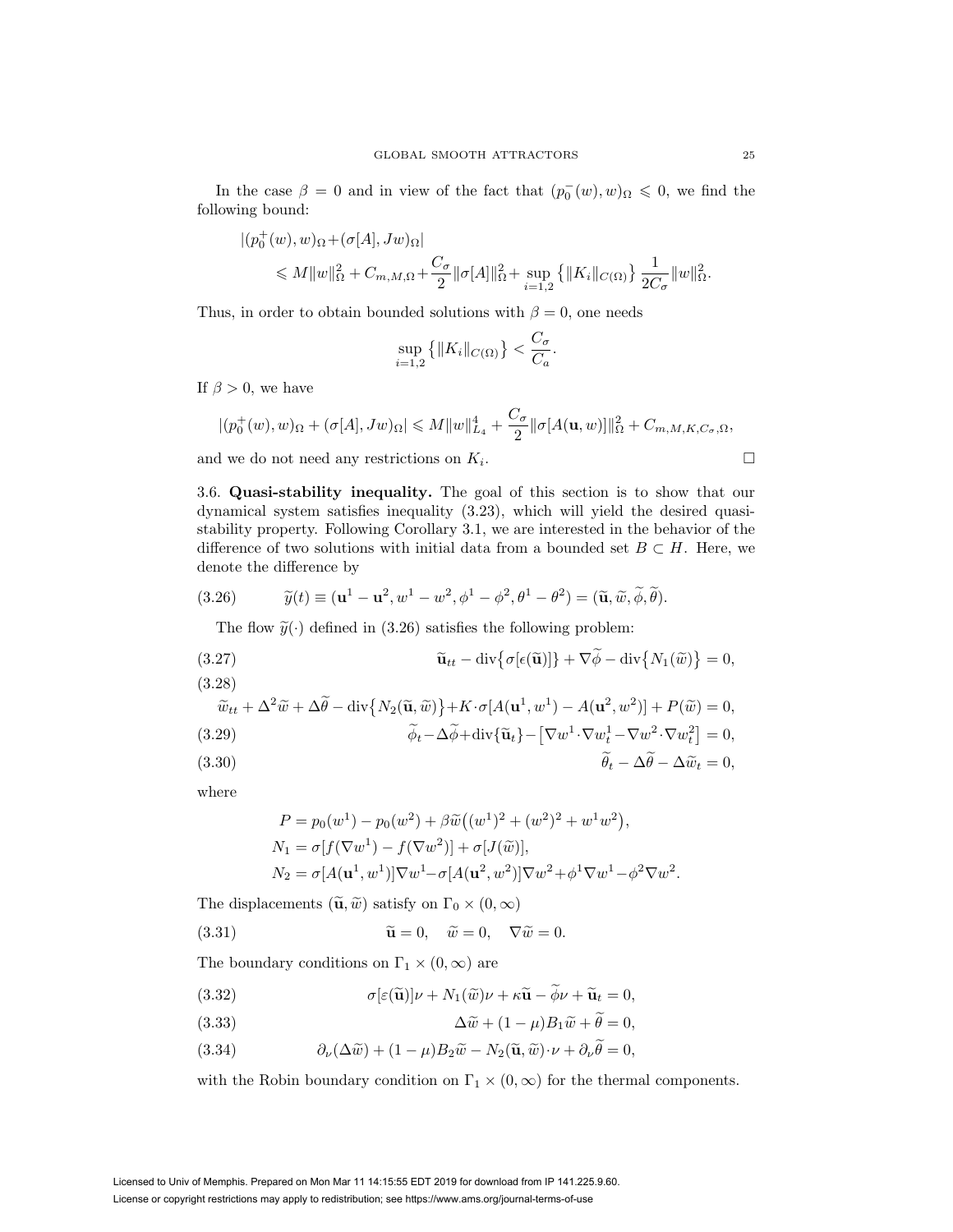The corresponding initial data are

(3.35)  
\n
$$
\tilde{\mathbf{u}}(\cdot,0) = \mathbf{u}_0^1 - \mathbf{u}_0^2, \qquad \tilde{\mathbf{u}}_t(\cdot,0) = \mathbf{u}_1^1 - \mathbf{u}_1^2,
$$
\n
$$
\tilde{w}(\cdot,0) = w_0^1 - w_0^2, \qquad \tilde{w}_t(\cdot,0) = w_1^1 - w_1^2,
$$
\n
$$
\tilde{\phi}(\cdot,0) = \phi_0^1 - \phi_0^2, \qquad \tilde{\theta}(\cdot,0) = \theta_0^1 - \theta_0^2.
$$

In order to obtain our results, we introduce the energy of the system  $(3.27)$ – $(3.35)$ ,

$$
\widetilde{E}(t)\!=\!\frac{1}{2}\int_{\Omega}\!\Big(|\widetilde{\mathbf{u}}_t|^2\!+\!|\widetilde{w}_t|^2\!+\sigma[\epsilon(\widetilde{\mathbf{u}})]\epsilon(\widetilde{\mathbf{u}})\!+\!|\widetilde{\phi}|^2\!+\!|\widetilde{\theta}|^2\Big)\mathrm{d}\Omega+\frac{1}{2}a(\widetilde{w},\widetilde{w})+\frac{\kappa}{2}\int_{\Gamma_1}|\widetilde{\mathbf{u}}|^2\mathrm{d}\Gamma_1.
$$

We observe that energy  $\widetilde{E}(\cdot)$  satisfies

(3.36) 
$$
\widetilde{E}(t) + D_s^t(\widetilde{\mathbf{u}}, \widetilde{\phi}, \widetilde{\theta}) = \widetilde{E}(s) + \int_s^t \sum_{i=1}^5 R_i(\tau) d\tau,
$$

with

$$
R_1(t) = \int_{\Omega} N_1(\tilde{w}) \tilde{\mathbf{u}}_t \, d\Omega + \int_{\Gamma_1} N_1(\tilde{w}) \cdot \nu \tilde{\mathbf{u}}_t \, d\Gamma_1,
$$
  
\n
$$
R_2(t) = \int_{\Omega} (A(\mathbf{u}^1, w^1) \nabla w^1 - A(\mathbf{u}^2, w^2) \nabla w^2) \nabla \tilde{w}_t \, d\Omega,
$$
  
\n(3.37) 
$$
R_3(t) = -\int_{\Omega} K \cdot \sigma [A(\mathbf{u}^1, w^1) - A(\mathbf{u}^2, w^2)] \tilde{w}_t \, d\Omega,
$$
  
\n
$$
R_4(t) = -\int_{\Omega} (\phi^1 \nabla w^1 - \phi^2 \nabla w^2) \nabla \tilde{w}_t + (\nabla w^1 \cdot \nabla w^1_t - \nabla w^2 \cdot \nabla w^2_t) \tilde{\phi} \, d\Omega,
$$
  
\n
$$
R_5(t) = -\int_{\Omega} P(\tilde{w}) \tilde{w}_t \, d\Omega,
$$

and

$$
D_s^t(\widetilde{\mathbf{u}}, \widetilde{\phi}, \widetilde{\theta}) = \int_s^t ( \| \widetilde{\mathbf{u}}_t \|_{\Gamma_1}^2 + \| \nabla \widetilde{\phi} \|_{\Omega}^2 + \| \nabla \widetilde{\theta} \|_{\Omega}^2, + \lambda_1 \| \widetilde{\phi} \|_{\Gamma}^2 + \lambda_2 \| \widetilde{\theta} \|_{\Gamma}^2 \Big) d\tau.
$$

The main result of this section is stated below.

**Lemma 3.5** (Quasi-stability inequality)**.** Under the hypotheses of Theorem 1.3, let (3.26) denote the solution to (3.27)–(3.35). Then, for  $\varepsilon \in (0, \frac{1}{4})$ , there exist constants  $b > 0$  and  $C_1, C_2 > 0$  such that

$$
\widetilde{E}(t) \leq C_1 \widetilde{E}(0) e^{-bt} + C_2 \sup_{\tau \in [0,t]} \|\widetilde{\mathbf{u}}(\tau)\|_{1-\varepsilon,\Omega}^2 + C_2 \sup_{\tau \in [0,t]} \|\widetilde{w}(\tau)\|_{2-\varepsilon,\Omega}^2,
$$

with constants depending only on B.

Since the proof of Lemma 3.5 is lengthly and needs several energy-type estimates, we outline here a guiding strategy for establishing them:

- (i) "Hidden" regularity both for vertical and in-plane displacements are established—Lemmas 3.8 and 3.7—by invoking maximal regularity for thermal shells with free boundary conditions and microlocal estimates applied to a hyperbolic component represented by **u**.
- (ii) Observability inequalities are obtained from multiplier analysis—Section 3.6.2.
- (iii) Estimates for  $R_i$ —defined in (3.37)—in terms of lower-order terms (l.o.t.) are stated and given in Lemma 3.11.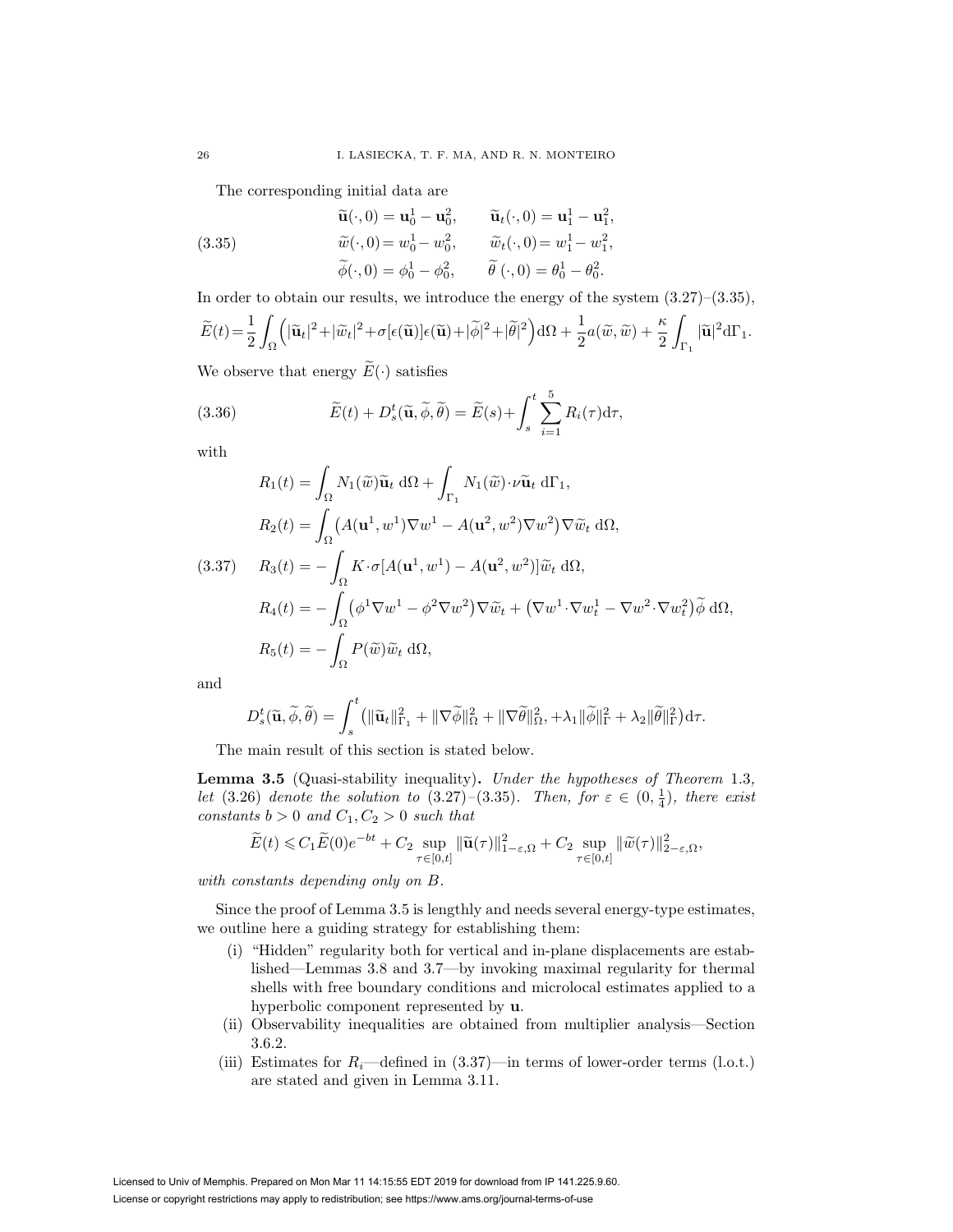(iv) Finally, in Section 3.6.4 we complete the stabilizability estimate proof. We end this section with the following result.

**Lemma 3.6.** For every  $\varepsilon \in (0,1)$  the following estimates hold,

(i) 
$$
\int_0^T ||f(\nabla w^1) - f(\nabla w^2) + J(\tilde{w})||_{\Omega}^2 dt \leq C_{B,T} \text{ l.o.t.}(\tilde{\mathbf{u}}, \tilde{w}),
$$
  
\n(ii) 
$$
\int_0^T ||f(\nabla w^1) - f(\nabla w^2) + J(\tilde{w})||_{1,\Omega}^2 dt \leq C_B \int_0^T ||\tilde{w}||_{2+\varepsilon,\Omega}^2 dt,
$$
  
\n(iii) 
$$
\int_0^T ||f(\nabla w^1) - f(\nabla w^2) + J(\tilde{w})||_{\Sigma_1}^2 dt \leq C_B \int_0^T ||\tilde{w}||_{2+\varepsilon,\Omega}^2 dt,
$$

where the l.o.t. are given by

l.o.t.
$$
(\widetilde{\mathbf{u}}, \widetilde{w}) = \sup_{t \in [0,T]} ||\widetilde{\mathbf{u}}(t)||_{1-\varepsilon,\Omega}^2 + \sup_{t \in [0,T]} ||\widetilde{w}(t)||_{2-\varepsilon,\Omega}^2.
$$

Proof. To prove these estimates, it will suffice to show the desired inequality for the difference of nonlinear terms  $f(\nabla w_i)$ . We begin with the identity

$$
f(\nabla w^1) - f(\nabla w^2) = f(\nabla \widetilde{w}) + \nabla \widetilde{w} \otimes \nabla w^2 + \nabla w^2 \otimes \nabla \widetilde{w}.
$$

To show (i), we use  $||u \otimes v||_{\Omega} \leq C||u||_{\varepsilon,\Omega}||v||_{1-\varepsilon,\Omega}$ :

$$
\int_0^T \|f(\nabla w^1) - f(\nabla w^2)\|_{\Omega}^2 dt \leq C \int_0^T \left( \|\widetilde{w}\|_{1+\varepsilon,\Omega}^2 \|\widetilde{w}\|_{2-\varepsilon,\Omega}^2 + \|w^2\|_{1+\varepsilon,\Omega}^2 \|\widetilde{w}\|_{2-\varepsilon,\Omega}^2 \right) dt
$$
  

$$
\leq C_{B,T} \text{ l.o.t.}(\widetilde{\mathbf{u}}, \widetilde{w}).
$$

To prove (ii), inequality  $||u \otimes v||_{1,\Omega} \leqslant C||u||_{1,\Omega}||v||_{1+\varepsilon,\Omega}$  yields

$$
\int_0^T \|f(\nabla w^1) - f(\nabla w^2)\|_{1,\Omega}^2 dt \leq C \int_0^T \left( \|\widetilde{w}\|_{2,\Omega}^2 \|\widetilde{w}\|_{2+\varepsilon,\Omega}^2 + \|w^2\|_{2,\Omega}^2 \|\widetilde{w}\|_{2+\varepsilon,\Omega}^2 \right) dt
$$
  

$$
\leq C_B \int_0^T \|\widetilde{w}\|_{2+\varepsilon,\Omega}^2 dt.
$$

The last one is a consequence of the trace theorem and estimate (ii).  $\Box$ 

3.6.1. Higher-order norms of w and boundary trace estimates. This section is devoted to control higher-order norms of  $w$  displacement and also boundary trace terms. These bounds play an essential role in establish the quasi-stability property. The main ingredients here are

- (i) analyticity of the corresponding semigroup associated with the linear thermoelastic plate [53],
- (ii) trace regularity valid for the linear model of dynamic elasticity [34] (other related analyticity and trace results for elastic coupled systems can be found in [72, 73]).

**Lemma 3.7.** Let  $(\tilde{\mathbf{u}}, \tilde{\mathbf{u}}, \tilde{w}, \tilde{w}_t, \phi, \theta)$  be a regular solution of the system  $(3.27)$ –<br> $(3.35)$  Then for any  $\epsilon \in (0, 1)$ (3.35). Then, for any  $\varepsilon \in (0, \frac{1}{2})$ ,

$$
\int_0^T \left( \|\widetilde{w}\|_{3-\varepsilon,\Omega}^2 + \|\widetilde{w}_t\|_{1-\varepsilon,\Omega}^2 + \|\widetilde{\theta}\|_{1-\varepsilon,\Omega}^2 \right) dt
$$
  
\$\leqslant C\widetilde{E}(0) + C\_B \int\_0^T \|\widetilde{\phi}\|\_{1,\Omega}^2 dt + C\_{B,T}l.o.t. (\widetilde{\mathbf{u}}, \widetilde{w}).\$

Proof. The proof is divided into three parts.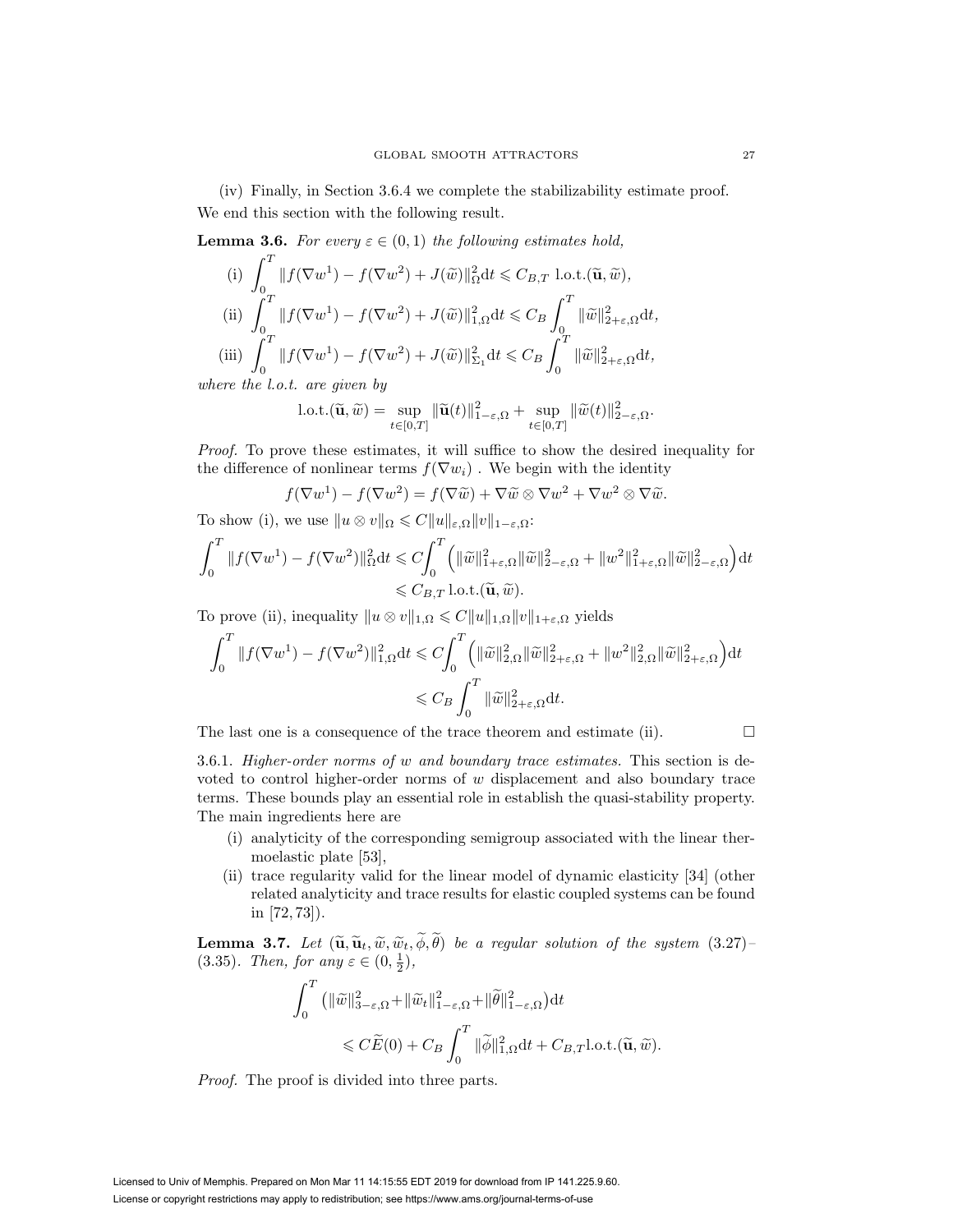Step 1. Abstract framework. As a starting point for the proof of this result, we will consider the system for  $(\tilde{w}, \theta)$  as an abstract evolution equation and, following the proof of Proposition 2.1, we find that the solution  $\tilde{y}_{w,\theta} = (\tilde{w}, \tilde{w}_t, \theta)$  is given by

$$
\widetilde{y}_{w,\theta}(t) = e^{At} \widetilde{y}_{w,\theta}(0) + \int_0^t e^{A(t-s)} \big(0, F(s) + \mathcal{A}G_2(N_2(\widetilde{\mathbf{u}}, \widetilde{w}, \widetilde{\phi}) \cdot \nu), 0\big)^{\top} ds,
$$
\n
$$
F(s) = \mathcal{F}(N_2(\widetilde{\mathbf{u}}, \widetilde{\phi}) \cdot \nu) + \mathcal{F}(N_2(\widetilde{\mathbf{u}}, \widetilde{\phi}) \cdot \nu) + \mathcal{F}(N_2(\widetilde{\mathbf{u}}, \widetilde{\phi}) \cdot \nu) + \mathcal{F}(N_2(\widetilde{\mathbf{u}}, \widetilde{\phi}) \cdot \nu) + \mathcal{F}(N_2(\widetilde{\mathbf{u}}, \widetilde{\phi}) \cdot \nu) + \mathcal{F}(N_2(\widetilde{\mathbf{u}}, \widetilde{\phi}) \cdot \nu) + \mathcal{F}(N_2(\widetilde{\mathbf{u}}, \widetilde{\phi}) \cdot \nu) + \mathcal{F}(N_2(\widetilde{\mathbf{u}}, \widetilde{\phi}) \cdot \nu) + \mathcal{F}(N_2(\widetilde{\mathbf{u}}, \widetilde{\phi}) \cdot \nu) + \mathcal{F}(N_2(\widetilde{\mathbf{u}}, \widetilde{\phi}) \cdot \nu) + \mathcal{F}(N_2(\widetilde{\mathbf{u}}, \widetilde{\phi}) \cdot \nu) + \mathcal{F}(N_2(\widetilde{\mathbf{u}}, \widetilde{\phi}) \cdot \nu) + \mathcal{F}(N_2(\widetilde{\mathbf{u}}, \widetilde{\phi}) \cdot \nu) + \mathcal{F}(N_2(\widetilde{\mathbf{u}}, \widetilde{\phi}) \cdot \nu) + \mathcal{F}(N_2(\widetilde{\mathbf{u}}, \widetilde{\phi}) \cdot \nu) + \mathcal{F}(N_2(\widetilde{\mathbf{u}}, \widetilde{\phi}) \cdot \nu) + \mathcal{F}(N_2(\widetilde{\mathbf{u}}, \widetilde{\phi}) \cdot \nu) + \mathcal{F}(N_2(\widetilde{\mathbf{u}}, \widetilde{\phi}) \cdot \nu) + \mathcal{F}(N_2(\widetilde{\mathbf{u}}, \widetilde{\phi}) \cdot \nu) + \mathcal{F}(N_2(\widetilde{\mathbf{u}}, \widetilde{\phi}) \cdot \nu) + \mathcal
$$

with  $F(s) = \text{div}\{N_2(\tilde{\mathbf{u}}, \tilde{w}, \phi)\} - P(\tilde{w}) - K \cdot \sigma[A(\mathbf{u}^1, w^1) - A(\mathbf{u}^2, w^2)].$ 

Then, for  $\varepsilon < \frac{1}{2}$ , we obtain

 $A^{\frac{1-\varepsilon}{2}}\widetilde{y}_{w,\theta}(t)$ (3.38)

$$
= A^{\frac{1-\varepsilon}{2}} e^{At} \widetilde{y}_{w,\theta}(0) + \int_0^t A e^{A(t-s)} A^{-\frac{1+\varepsilon}{2}} (0, F(s) + \mathcal{A}G_2(N_2(\widetilde{\mathbf{u}}, \widetilde{w}, \widetilde{\phi}) \cdot \nu), 0)^{\top} ds.
$$

Step 2. Here, we shall exploit the fact that A generates an analytic semigroup on  $H_{w,\theta}$  [53]. In fact, more has been shown recently—A enjoys maximal regularity on any  $L^p(L^q)$  with  $p, q \in (1, \infty)$  [29]. This, in particular, means that

(3.39) 
$$
\| \int_0^t A e^{(t-s)A} f(s) ds \|_{L^p(H_q)} \leq C_T \|f\|_{L^p(H_q)},
$$

where

$$
H_q(\Omega) \equiv W^{2,q}(\Omega) \times L^q(\Omega) \times L^q(\Omega).
$$

However, in our case we find it convenient to work with fractional powers of A which have sharp characterization for dissipative and invertible generators, that is,

(3.40) 
$$
\| \int_0^t A^{\alpha} e^{(t-s)A} f(s) ds \|_{H_{w,\theta}} \leq C \| f \|_{L^2(H_{w,\theta})}, \qquad \alpha \leq \frac{1}{2},
$$

$$
\| A^{\alpha} e^{tA} x \|_{L^2(H_{w,\theta})} \leq C \| x \|_{H_{w,\theta}}, \qquad \alpha \leq \frac{1}{2}.
$$

Inserting inequalities (3.40) into (3.38), for  $\varepsilon \in (0, \frac{1}{2})$ , shows that (3.41)

$$
||A^{\frac{1-\varepsilon}{2}}\widetilde{y}_{w,\theta}(t)||_{L^{2}(H_{w,\theta})} \leq C ||\widetilde{y}_{w,\theta}(0)||_{H_{w,\theta}} + C||A^{-\frac{1+\varepsilon}{2}}(0,F(s)+AG(N_{2}\cdot\nu),0)||_{L^{2}(H_{w,\theta})}.
$$
  
We readily find from [7, Proposition 6.1] that

(3.42) 
$$
D(A^{\alpha}) \subset H^{2(1+\alpha)}(\Omega) \times H^{2\alpha}(\Omega) \times H^{2\alpha}(\Omega) \quad \text{for } \alpha \in (0,1).
$$

Therefore, for  $\alpha = \frac{1+\varepsilon}{2}$ ,

$$
(3.43) \quad C\|A^{-\frac{1+\varepsilon}{2}}\big(0, F(s) + \mathcal{A}G(N_2 \cdot \nu), 0\big)\|_{H_{w,\theta}} \leqslant C\|F(s) + \mathcal{A}G(N_2 \cdot \nu)\|_{-(1+\varepsilon),\Omega}.
$$

As proved earlier, for every  $\psi \in H^{1+\varepsilon}(\Omega)$ 

(3.44)

$$
(F(s) + \mathcal{A}G(N_2 \cdot \nu), \psi)_{\Omega} = -(N_2, \nabla \psi)_{\Omega} - (P(\widetilde{w}) + K \cdot \sigma[A(\mathbf{u}^1, w^1) - A(\mathbf{u}^2, w^2)], \psi)_{\Omega}.
$$
  
We begin with the most critical term,  $N_2$ , Recalling its definition, we obtain

 $N_2$ . Recalling its definition,  $N_2$ . (3.45)

$$
(N_2(\widetilde{\mathbf{u}},\widetilde{w},\widetilde{\phi}),\nabla\psi)_{\Omega} = (\sigma[\epsilon(\widetilde{\mathbf{u}})]\nabla w^2,\nabla\psi)_{\Omega} + (\sigma[f(\nabla w^1) - f(\nabla w^2)]\nabla w^2,\nabla\psi)_{\Omega} + (\sigma[\epsilon(\mathbf{u}^1) + f(\nabla w^1)]\nabla\widetilde{w},\nabla\psi)_{\Omega} + (\widetilde{\phi}\nabla w^2 + \phi^1\nabla\widetilde{w},\nabla\psi)_{\Omega}.
$$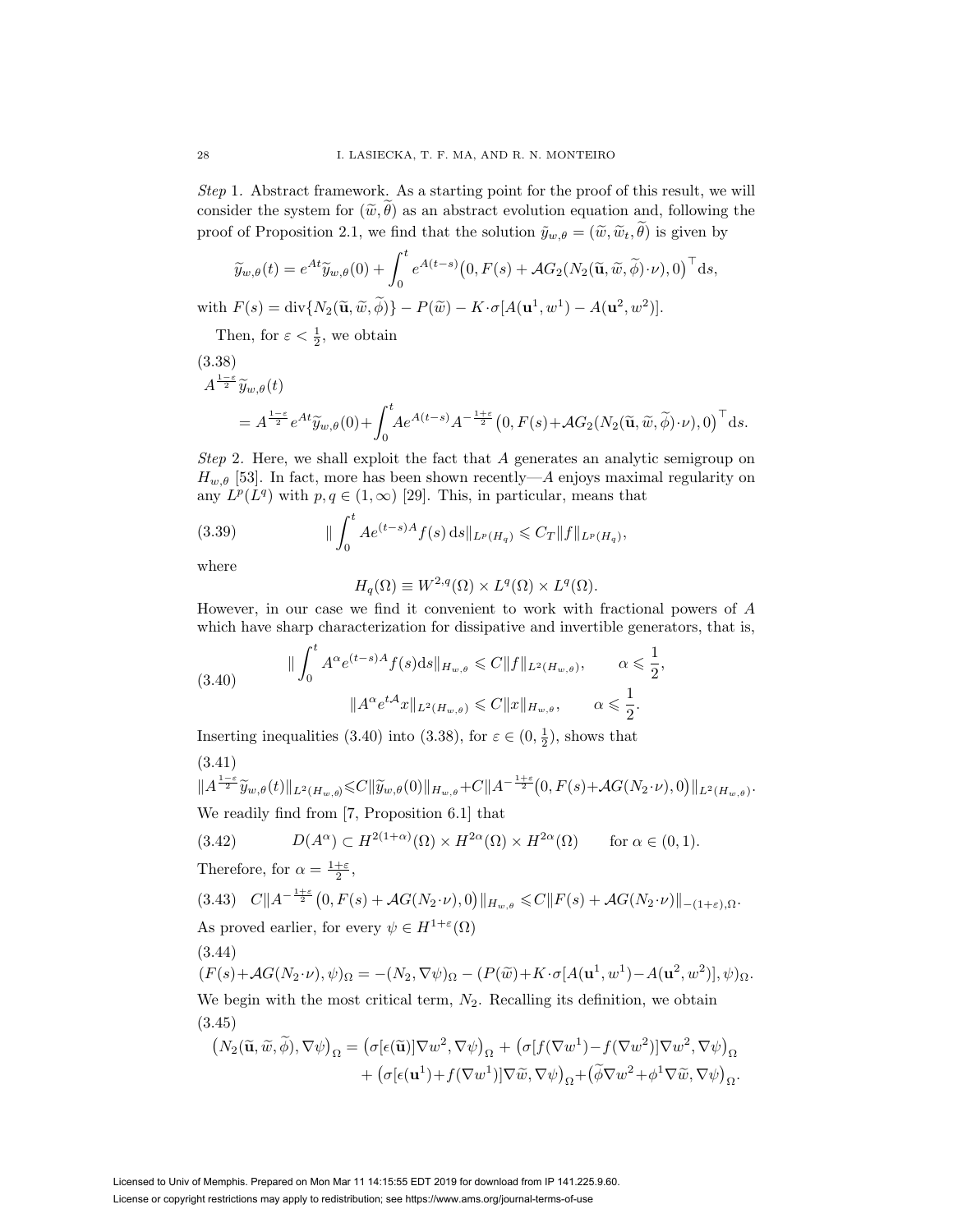The next step is to estimate the inner products in (3.45). Once again, a combination of Hölder, Sobolev, and interpolation inequalities give, for  $\varepsilon_1 < \frac{1}{2}$ ,

$$
(\sigma[\epsilon(\widetilde{\mathbf{u}})]\nabla w^2, \nabla \psi)_{\Omega} \leqslant C \|\epsilon(\widetilde{\mathbf{u}})\|_{-\varepsilon_1, \Omega} \|\nabla w^2 \cdot \nabla \psi\|_{\varepsilon_1, \Omega}
$$
  

$$
\leqslant C \|\epsilon(\widetilde{\mathbf{u}})\|_{-\varepsilon_1, \Omega} \|\nabla w^2\|_{1, \Omega} \|\nabla \psi\|_{\varepsilon_1 + \varepsilon_2, \Omega}.
$$

Take here  $\varepsilon_1 + \varepsilon_2 = \varepsilon$ , thereby obtaining

$$
(\sigma[\epsilon(\widetilde{\mathbf{u}})]\nabla w^2, \nabla \psi)_{\Omega} \leqslant C \|\widetilde{\mathbf{u}}\|_{1-\epsilon_1, \Omega} \|w^2\|_{2, \Omega} \|\psi\|_{1+\epsilon, \Omega}.
$$

We also find that

$$
\begin{split} &\left(\sigma[f(\nabla w^1) - f(\nabla w^2)]\nabla w^2, \nabla \psi\right)_{\Omega} \leqslant C_B \|\widetilde{w}\|_{2-\varepsilon, \Omega} \|w^2\|_{2+\varepsilon, \Omega} \|\psi\|_{1+\varepsilon, \Omega}, \\ &\left(\sigma[\epsilon(\mathbf{u}^1) + f(\nabla w^1)]\nabla \widetilde{w}, \nabla \psi\right)_{\Omega} \leqslant C_B \|\widetilde{w}\|_{\Omega}^{\frac{1-2\varepsilon}{3-\varepsilon}} \|\widetilde{w}\|_{3-\varepsilon, \Omega}^{\frac{2+\varepsilon}{3-\varepsilon}} \|\psi\|_{1+\varepsilon, \Omega} \\ &\leqslant \left(\delta \|\widetilde{w}\|_{3-\varepsilon, \Omega} + C_{B,\delta} \|\widetilde{w}\|_{\Omega}\right) \|\psi\|_{1+\varepsilon, \Omega}, \end{split}
$$

$$
\left(\widetilde{\phi}\nabla w^2 + \phi^1 \nabla \widetilde{w}, \nabla \psi\right)_{\Omega} \leq C \left(\|\widetilde{\phi} \nabla w^2\|_{-\varepsilon, \Omega} + \|\phi^1 \nabla \widetilde{w}\|_{-\varepsilon, \Omega}\right) \|\nabla \psi\|_{\varepsilon, \Omega}
$$
  

$$
\leq C \left(\|\widetilde{\phi}\|_{\Omega} \|w^2\|_{2-\varepsilon, \Omega} + \|\phi^1\|_{\Omega} \|\widetilde{w}\|_{2-\varepsilon, \Omega}\right) \|\psi\|_{1+\varepsilon, \Omega}.
$$

Similarly, by using forcing assumptions, one can show that

$$
(P(\widetilde{w}) + K \cdot \sigma[A(\mathbf{u}^1, w^1) - A(\mathbf{u}^2, w^2)], \psi)_{\Omega} \leq C_B \left( \|\widetilde{\mathbf{u}}\|_{1-\varepsilon} + \|\widetilde{w}\|_{2-\varepsilon} \right) \|\psi\|_{1+\varepsilon,\Omega}.
$$

Combining these estimates with  $(3.44)$ , we obtain

$$
(3.46) \t\t ||\mathcal{F}(\widetilde{\mathbf{u}}, \widetilde{w}, \widetilde{\phi})||_{-(1+\varepsilon), \Omega}^{2} \leq C_{B} \|\widetilde{\phi}\|_{\Omega}^{2} + \delta \|\widetilde{w}\|_{3-\varepsilon, \Omega}^{2} + C_{B, \delta} \text{ l.o.t.}(\widetilde{\mathbf{u}}, \widetilde{w}).
$$

Step 3. Conclusion. From the estimate  $(3.46)$  together with  $(3.41)$ – $(3.43)$ , and the characterization of  $D(A^{\frac{1-\varepsilon}{2}})$ , it follows that

$$
\int_0^T (\|\widetilde{w}\|_{3-\varepsilon,\Omega}^2 + \|\widetilde{w}_t\|_{1-\varepsilon,\Omega}^2 + \|\widetilde{\theta}\|_{1-\varepsilon,\Omega}^2) dt
$$
  
\$\leqslant C\widetilde{E}(0) + C\_B \int\_0^T \|\widetilde{\phi}\|\_{\Omega}^2 dt + \delta \int\_0^T \|\widetilde{w}\|\_{3-\varepsilon,\Omega}^2 dt  
+ C\_{\delta,B,T} \text{ l.o.t.}(\widetilde{\mathbf{u}}, \widetilde{w}).

Taking  $\delta > 0$  small enough, we obtain the main result of Lemma 3.7.

Remark 3.1. The following estimate is an immediate consequence of Lemma 3.7 and the trace theorem,

(3.47)  
\n
$$
\int_0^T (\|\Delta \widetilde{w}\|_{\Gamma_0}^2 + \|\widetilde{w}_t\|_{\frac{1}{2}-\epsilon,\Gamma_1}^2) dt \leqslant C\widetilde{E}(0) + C_B \int_0^T \|\widetilde{\phi}\|_{1,\Omega}^2 dt + C_{B,T} \text{l.o.t.}(\widetilde{\mathbf{u}}, \widetilde{w}),
$$
 and it holds for  $\epsilon \in (0, 1)$ .

and it holds for  $\epsilon \in (0, \frac{1}{2})$ .

**Lemma 3.8.** Let  $(\tilde{\mathbf{u}}, \tilde{\mathbf{u}}_t, \tilde{w}, \tilde{w}_t, \phi, \theta)$  be a regular solution of the system  $(3.27)$ –<br>(3.35). Then, for any  $\varepsilon \in (0, \frac{1}{4})$  and  $\alpha \in (0, \frac{T}{2})$ , the following trace regularity is valid:

$$
\int_{\alpha}^{T-\alpha} \|\nabla \widetilde{\mathbf{u}}\|_{\Gamma_1}^2 dt
$$
  
\$\leqslant C\_{\alpha} \int\_{0}^{T} (\|\widetilde{\mathbf{u}}\_t\|\_{\Gamma\_1}^2 + \|\widetilde{\phi}\|\_{1,\Omega}^2) dt + C\_{\alpha,B} \int\_{0}^{T} \|\widetilde{w}\|\_{2+\varepsilon,\Omega}^2 dt + C\_{\alpha,B,T} \text{ l.o.t.}(\widetilde{\mathbf{u}},\widetilde{w}).\$}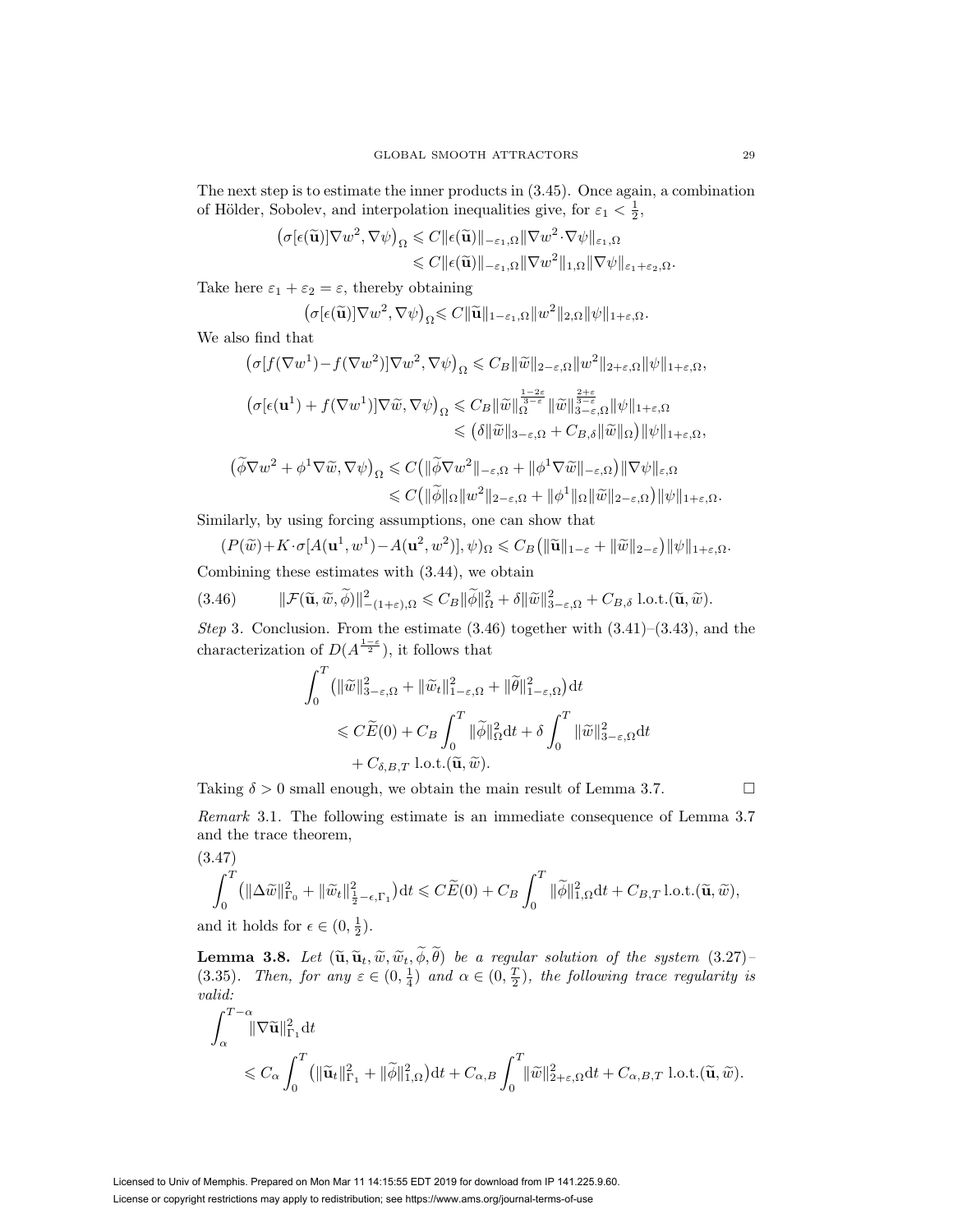Proof. The proof is divided into three steps.

Step 1. Preliminary estimate. The following inequality holds true:

$$
\int_{\alpha}^{T-\alpha} \|\nabla \widetilde{\mathbf{u}}\|_{\Gamma_1}^2 dt \leqslant C \left( \int_{\alpha}^{T-\alpha} \|\nabla \widetilde{\mathbf{u}} \,\,\tau\|_{\Gamma_1}^2 dt + \int_{\alpha}^{T-\alpha} \|\sigma[\widetilde{\mathbf{u}}] \,\nu\|_{\Gamma_1}^2 dt \right).
$$

The conclusion is complete by showing the validation of

$$
|\nabla \widetilde{\mathbf{u}}| \leqslant C\big(|\nabla \widetilde{\mathbf{u}} \; \tau| + |\sigma[\widetilde{\mathbf{u}}] \; \nu|\big),
$$

where  $\nu = (\nu_1, \nu_2)$  and  $\tau = (\tau_1, \tau_2) = (-\nu_2, \nu_1)$  denote, respectively, the outward unit normal and the unit tangential vectors, at a point of Γ.

To prove this, let us consider  $\nabla \tilde{u}$  written as  $(\tilde{u}_{1,x}, \tilde{u}_{1,y}, \tilde{u}_{2,x}, \tilde{u}_{2,y})$ . Then we obtain the following algebraic system:

$$
A(\nabla \widetilde{\mathbf{u}})^{\top} = (\nabla \widetilde{\mathbf{u}} \ \tau, \sigma[\widetilde{\mathbf{u}}] \ \nu)^{\top},
$$

where

$$
A = \begin{bmatrix} \tau_1 & \tau_2 & 0 & 0 \\ 0 & 0 & \tau_1 & \tau_2 \\ (\lambda + 2\eta)\nu_1 & \eta\nu_2 & \eta\nu_2 & \lambda\nu_1 \\ \lambda\nu_2 & \eta\nu_1 & \eta\nu_1 & (\lambda + 2\eta)\nu_2 \end{bmatrix}.
$$

Note that  $\det(A) = (\lambda + 2\eta)\eta$  is constant over Γ. Then we obtain

$$
(\nabla \widetilde{\mathbf{u}})^{\top} = A^{-1} (\nabla \widetilde{\mathbf{u}} \ \tau, \sigma[\widetilde{\mathbf{u}}] \ \nu)^{\top},
$$

and this implies the required inequality.

Step 2. Tangential derivative of **u** estimate. We have the following estimate:

(3.48) 
$$
\int_{\alpha}^{T-\alpha} \|\nabla \widetilde{\mathbf{u}} \,\tau\|_{\Gamma_1}^2 dt \leq C_{\alpha} \int_{0}^{T} \left( \|\widetilde{\mathbf{u}}_t\|_{\Gamma_1}^2 + \|\widetilde{\phi}\|_{1,\Omega}^2 + \|\sigma[\epsilon(\widetilde{\mathbf{u}})]\nu\|_{\Gamma_1}^2 \right) dt + C_{\alpha,B} \int_{0}^{T} \|\widetilde{w}\|_{2+\varepsilon,\Omega}^2 dt + C_{\alpha,B,T} \text{ l.o.t.}(\widetilde{\mathbf{u}},\widetilde{w}).
$$

To establish this, let us consider

 $(3.49)$   $\widetilde{F} = \text{div}\{\sigma[N_1(\widetilde{w})]\} - \nabla \widetilde{\phi} = \text{div}\{\sigma[f(\nabla w^1) - f(\nabla w^2) + J(\widetilde{w})]\} - \nabla \widetilde{\phi}.$ Then the problem for the  $\tilde{u}$  displacement is given by

 $\widetilde{\mathbf{u}}_{tt} - \text{div}\{\sigma[\epsilon(\widetilde{\mathbf{u}})]\} = \widetilde{F} + \text{(boundary conditions)}.$ 

After using the established trace regularity for **u** stated in [34], we obtain

$$
\int_{\alpha}^{T-\alpha} \|\nabla \widetilde{\mathbf{u}} \,\,\tau\|_{\Gamma_1}^2 dt \leqslant C_{\alpha} \int_{0}^{T} \left( \|\widetilde{\mathbf{u}}_t\|_{\Gamma_1}^2 + \|\widetilde{F}\|_{-\frac{1}{2},\Omega}^2 + \|\sigma[\epsilon(\widetilde{\mathbf{u}})]\nu\|_{\Gamma_1}^2 + \|\widetilde{\mathbf{u}}\|_{1-\epsilon,\Omega}^2 \right) dt,
$$

where we have used the continuous embedding  $H^{1-\varepsilon}(\Omega) \subset H^{\frac{1}{2}+\varepsilon}(\Omega)$ .

To conclude this step, we show an estimate for  $\tilde{F}$ . For a fixed  $\varepsilon \in (0, \frac{1}{2})$  we have (3.50)  $\|\widetilde{F}(t)\|_{-\frac{1}{2},\Omega}^2 \leqslant C_B \|\widetilde{w}\|_{2,\Omega}^2 + C \|\widetilde{\phi}\|_{1,\Omega}^2 + C_B \text{ l.o.t. } (\widetilde{\mathbf{u}}, \widetilde{w}) \qquad \forall t \geqslant$  $\forall t \geqslant 0.$ 

In fact, let  $\psi \in H^{\frac{1}{2}}(\Omega)$ . Then Hölder and Sobolev inequalities imply that  $(\text{div}\{\sigma[N_1(\widetilde{w})]\}, \psi)_{\Omega}$ 

$$
\leqslant C\big(\|\widetilde{w}\|_{2,\Omega}\|\nabla \widetilde{w}\cdot\psi\|_{\Omega}+\|\widetilde{w}\|_{2,\Omega}\|\nabla w^{2}\cdot\psi\|_{\Omega}+\|w^{2}\|_{2,\Omega}\|\nabla \widetilde{w}\cdot\psi\|_{\Omega}+\|\widetilde{w}\|_{\Omega}\|\psi\|_{\Omega}\big).
$$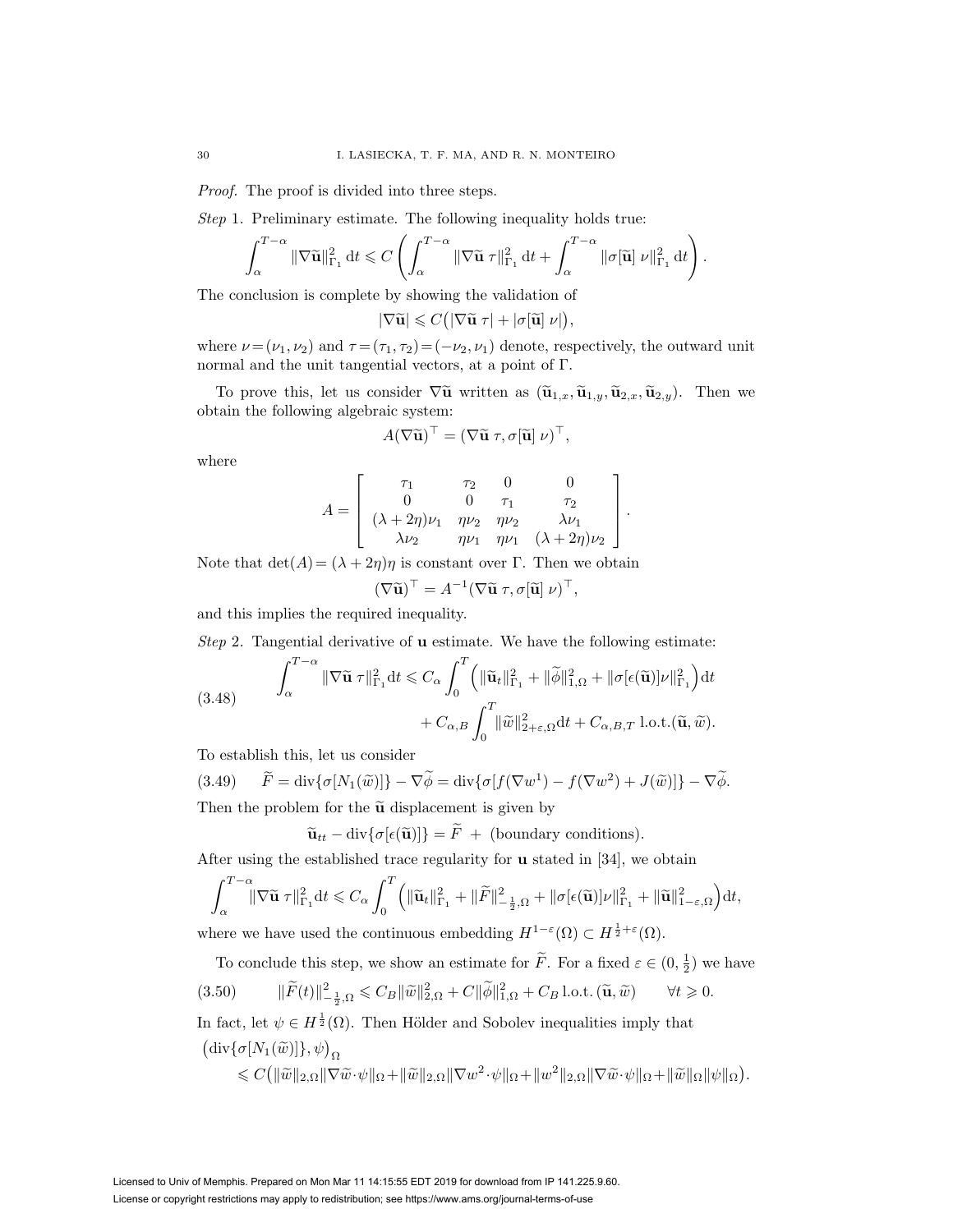In light of Sobolev embeddings  $H^{2-\varepsilon}(\Omega) \subset W^{1,4}(\Omega)$  and  $H^{\frac{1}{2}}(\Omega) \subset L^4(\Omega)$ , we have

 $\|\widetilde{w}\|_{2,\Omega} \|\nabla \widetilde{w}\cdot \psi\|_{\Omega} \leqslant C_B \|\widetilde{w}\|_{W^{1,4}(\Omega)} \|\psi\|_{L^4(\Omega)} \leqslant C_B \|\widetilde{w}\|_{2-\varepsilon,\Omega} \|\psi\|_{\frac{1}{2},\Omega},$ 

 $\|\widetilde{w}\|_{2,\Omega}\|\nabla w^2 \cdot \psi\|_{\Omega} \leqslant C \|\widetilde{w}\|_{2,\Omega} \|w^2\|_{W^{1,4}(\Omega)} \|\psi\|_{L^4(\Omega)} \leqslant C_B \|\widetilde{w}\|_{2,\Omega} \|\psi\|_{\frac{1}{2},\Omega},$ 

and

$$
||w^2||_{2,\Omega} ||\nabla \widetilde{w} \cdot \psi||_{\Omega} \leqslant C_B ||\widetilde{w}||_{W^{1,4}(\Omega)} ||\psi||_{L^4(\Omega)} \leqslant C_B ||\widetilde{w}||_{2-\varepsilon,\Omega} ||\psi||_{\frac{1}{2},\Omega}.
$$

These inequalities combined prove estimate (3.50). Thus, (3.48) is fully proved. *Step* 3. Boundary estimate for the stress tensor. For  $\varepsilon \in (0, \frac{1}{2})$ , we have

$$
\int_{\alpha}^{T-\alpha} \lVert \sigma[\epsilon(\widetilde{\mathbf{u}})] \rVert_{\Gamma_1}^2 dt
$$
\n
$$
\leq C \int_0^T \left( \lVert \widetilde{\mathbf{u}}_t \rVert_{\Gamma_1}^2 + \lVert \widetilde{\phi} \rVert_{1,\Omega}^2 \right) dt + C_B \int_0^T \lVert \widetilde{w} \rVert_{2+\varepsilon,\Omega}^2 dt + C_{\alpha,B,T} \text{ l.o.t.}(\widetilde{\mathbf{u}}, \widetilde{w}).
$$

Indeed, the boundary condition (3.32) readily yields

$$
\int_{\alpha}^{T-\alpha} ||\sigma[\epsilon(\widetilde{\mathbf{u}})||]_{\Gamma_1}^2 dt
$$
  
\$\leq C \int\_{\alpha}^{T-\alpha} (||f(\nabla w^1) - f(\nabla w^2)||\_{\Gamma\_1}^2 + ||\widetilde{w}||\_{\Gamma\_1}^2 + ||\widetilde{\mathbf{u}}||\_{\Gamma\_1}^2 + ||\widetilde{\phi}||\_{\Gamma\_1}^2 + ||\widetilde{\mathbf{u}}\_t||\_{\Gamma\_1}^2)dt.

This inequality along with trace estimates and Lemma 3.6 promptly imply the desired estimate.

Step 4. Conclusion. Estimates achieved in Steps 2 and 3 applied on the right-hand side of inequality from Step 1 prove the assertion of Lemma 3.8.

3.6.2. Observability inequalities. Here, we obtain a first observability inequality that reconstructs the integral of the energy  $E(\cdot)$  in terms of the dissipation, the l.o.t., and also the boundary trace which, by virtue of Lemmas 3.8 and 3.7, are bounded.

**Lemma 3.9.** Let  $(\widetilde{\mathbf{u}}, \widetilde{\mathbf{u}}_t, \widetilde{\omega}, \widetilde{\omega}_t, \phi, \theta)$  be a solution of the system (3.27)–(3.35) with assumption (1.12) in force. Then there exists a  $T > 0$  large enough such that for assumption (1.12) in force. Then there exists a  $T > 0$  large enough such that for any  $\varepsilon \in (0, \frac{1}{4})$  the following estimate holds:

$$
\int_0^T \widetilde{E}(t)dt
$$
  
\$\leq C(\widetilde{E}(0) + \widetilde{E}(T)) + C\_B \int\_0^T (\|\widetilde{\mathbf{u}}\_t\|\_{\Gamma\_1} + \|\widetilde{\phi}\|\_{1,\Omega}^2 + \|\widetilde{\theta}\|\_{1,\Omega}^2)dt + C \int\_0^T \|\nabla \widetilde{\mathbf{u}}\|\_{\Gamma\_1}^2 dt  
+ C\_B \int\_0^T (\|\Delta \widetilde{w}\|\_{\Gamma\_0}^2 + \|\widetilde{w}\_t\|\_{\frac{1}{2}-\varepsilon,\Gamma\_1}^2 + \|\widetilde{w}\|\_{2+\varepsilon,\Omega}^2)dt + C\_{B,T}l.o.t. (\widetilde{\mathbf{u}}, \widetilde{w}).\$

Proof. The proof of this lemma is divided into several steps.

Step 1. Reconstruction of the kinetic energy of the elastic part. Consider the multiplier  $h\nabla \tilde{u}$ , where  $h(x) = x - x_0$ . We take here the  $[L^2(\Omega)]^2$  inner product with equation (3.27) and, after integration over the  $[0, T]$ , we obtain the identity

(3.51) 
$$
\int_0^T \left( \widetilde{\mathbf{u}}_{tt} - \text{div}\{\sigma[\epsilon(\widetilde{\mathbf{u}})]\} + \nabla \widetilde{\phi} - \text{div}\{N_1(\widetilde{w})\}, h\nabla \widetilde{\mathbf{u}}\right)_{\Omega} dt = 0.
$$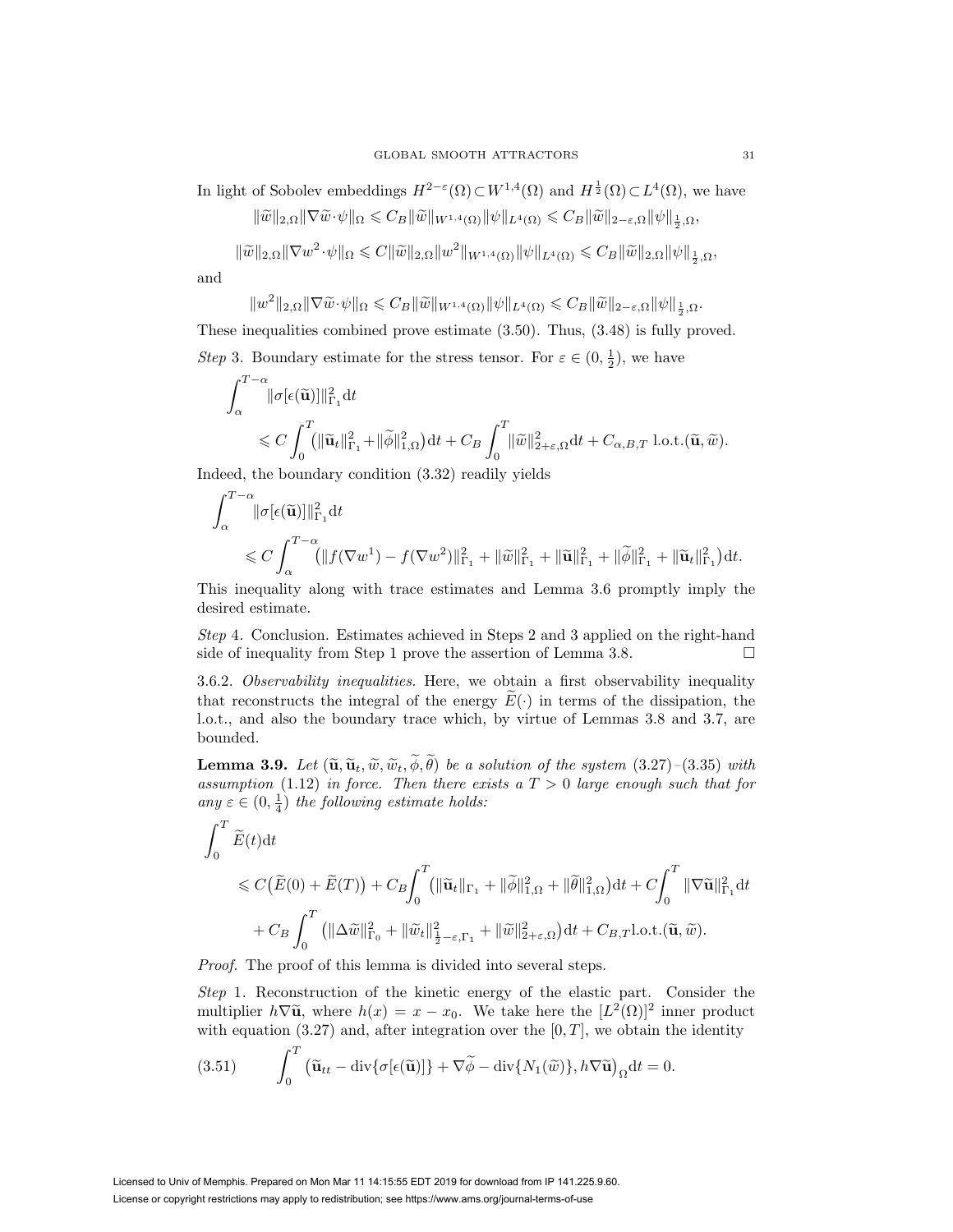We shall estimate/rewrite each product in (3.51). The first product can be handled by use of divergence formula and integration by parts in time

(3.52)  

$$
\int_0^T (\widetilde{\mathbf{u}}_{tt}, h\nabla \widetilde{\mathbf{u}})_{\Omega} dt = (\widetilde{\mathbf{u}}_t, h\nabla \widetilde{\mathbf{u}})_{\Omega}\Big|_0^T + \int_0^T \|\widetilde{\mathbf{u}}_t\|_{\Omega}^2 dt - \frac{1}{2} \int_0^T \int_{\Gamma_1} |\widetilde{\mathbf{u}}_t|^2 h \cdot \nu \, d\Gamma_1 dt.
$$

Application of divergence and Gauss theorems allows us to compute the following identity for the second product of (3.51):

(3.53)  

$$
\int_0^T (\text{div}\{\sigma[\epsilon(\tilde{\mathbf{u}})]\}, h\nabla \tilde{\mathbf{u}})_{\Omega} dt = \int_0^T \langle \sigma[\epsilon(\tilde{\mathbf{u}})]\nu, h\nabla \tilde{\mathbf{u}} \rangle_{\Gamma} - (\sigma[\epsilon(\tilde{\mathbf{u}})], \nabla(h\nabla \tilde{\mathbf{u}})_{\Omega} dt.
$$

Via boundary condition (3.32) and making use of  $\langle \sigma[\epsilon(\tilde{\mathbf{u}})]\nu, h\nabla \tilde{\mathbf{u}} \rangle_{\Gamma_0} = \langle \sigma[\epsilon(\tilde{\mathbf{u}})],$  $\epsilon(\widetilde{\mathbf{u}})h \cdot \nu_{\Gamma_0}$ , we obtain

$$
\int_0^T \langle \sigma[\epsilon(\widetilde{\mathbf{u}})]\nu, h \nabla \widetilde{\mathbf{u}} \rangle_{\Gamma} dt = \int_0^T \langle \sigma[\epsilon(\widetilde{\mathbf{u}})], \epsilon(\widetilde{\mathbf{u}})h \cdot \nu \rangle_{\Gamma_0} - \langle N_1(\widetilde{w})\nu + \kappa \widetilde{\mathbf{u}} - \widetilde{\phi}\nu + \widetilde{\mathbf{u}}_t, h \nabla \widetilde{\mathbf{u}} \rangle_{\Gamma_1} dt.
$$

Note that

$$
\int_0^T \left(\sigma[\epsilon(\tilde{\mathbf{u}})], \nabla(h\nabla \tilde{\mathbf{u}})\right)_{\Omega} dt = \int_0^T \left(\sigma[\epsilon(\tilde{\mathbf{u}})], \epsilon(h\nabla \tilde{\mathbf{u}})\right)_{\Omega} dt
$$
\n
$$
\stackrel{(4.90)}{=} \int_0^T \left(\sigma[\epsilon(\tilde{\mathbf{u}})], \epsilon(\tilde{\mathbf{u}})\right)_{\Omega} dt + \sum_{i,j,k=1}^2 \int_0^T \left(a_{i,j}, \frac{\partial^2 \tilde{\mathbf{u}}_i}{\partial x_k \partial x_j} h_k\right)_{\Omega} dt
$$
\n
$$
\stackrel{(4.89)}{=} \frac{1}{2} \int_0^T \left\langle \sigma[\epsilon(\tilde{\mathbf{u}})], \epsilon(\tilde{\mathbf{u}})h \cdot \nu \right\rangle_{\Gamma_0} + \left\langle \sigma[\epsilon(\tilde{\mathbf{u}})], \epsilon(\tilde{\mathbf{u}})h \cdot \nu \right\rangle_{\Gamma_1} dt.
$$

Taking into account these identities, we can rewrite (3.53) as

(3.54)  
\n
$$
\int_0^T (\text{div}\{\sigma[\epsilon(\tilde{\mathbf{u}})]\}, h\nabla \tilde{\mathbf{u}})_{\Omega} dt = \frac{1}{2} \int_0^T \langle \sigma[\epsilon(\tilde{\mathbf{u}})], \epsilon(\tilde{\mathbf{u}})h \cdot \nu \rangle_{\Gamma_0} - \langle \sigma[\epsilon(\tilde{\mathbf{u}})], \epsilon(\tilde{\mathbf{u}})h \cdot \nu \rangle_{\Gamma_1} dt - \int_0^T \langle N_1(\tilde{w})\nu + \kappa \tilde{\mathbf{u}} - \tilde{\phi}\nu + \tilde{\mathbf{u}}_t, h\nabla \tilde{\mathbf{u}}\rangle_{\Gamma_1} dt.
$$

The combination of  $(3.52)$  and  $(3.54)$  with  $(3.51)$  yields

$$
\int_0^T \|\widetilde{\mathbf{u}}_t\|_{\Omega}^2 dt = -(\widetilde{\mathbf{u}}_t, h\nabla \widetilde{\mathbf{u}})_{\Omega} \Big|_0^T + \frac{1}{2} \int_0^T \int_{\Gamma_1} |\widetilde{\mathbf{u}}_t|^2 h \cdot \nu \, d\Gamma_1 dt + \frac{1}{2} \int_0^T \langle \sigma[\epsilon(\widetilde{\mathbf{u}})], \epsilon(\widetilde{\mathbf{u}}) h \cdot \nu \rangle_{\Gamma_0} dt - \frac{1}{2} \int_0^T \langle \sigma[\epsilon(\widetilde{\mathbf{u}})], \epsilon(\widetilde{\mathbf{u}}) h \cdot \nu \rangle_{\Gamma_1} dt - \int_0^T \langle N_1(\widetilde{w}) \nu + \kappa \widetilde{\mathbf{u}} - \widetilde{\phi} \nu + \widetilde{\mathbf{u}}_t, h \nabla \widetilde{\mathbf{u}} \rangle_{\Gamma_1} - (\nabla \widetilde{\phi} - \text{div}\{N_1(\widetilde{w})\}, h \nabla \widetilde{\mathbf{u}})_{\Omega} dt.
$$

Licensed to Univ of Memphis. Prepared on Mon Mar 11 14:15:55 EDT 2019 for download from IP 141.225.9.60. License or copyright restrictions may apply to redistribution; see https://www.ams.org/journal-terms-of-use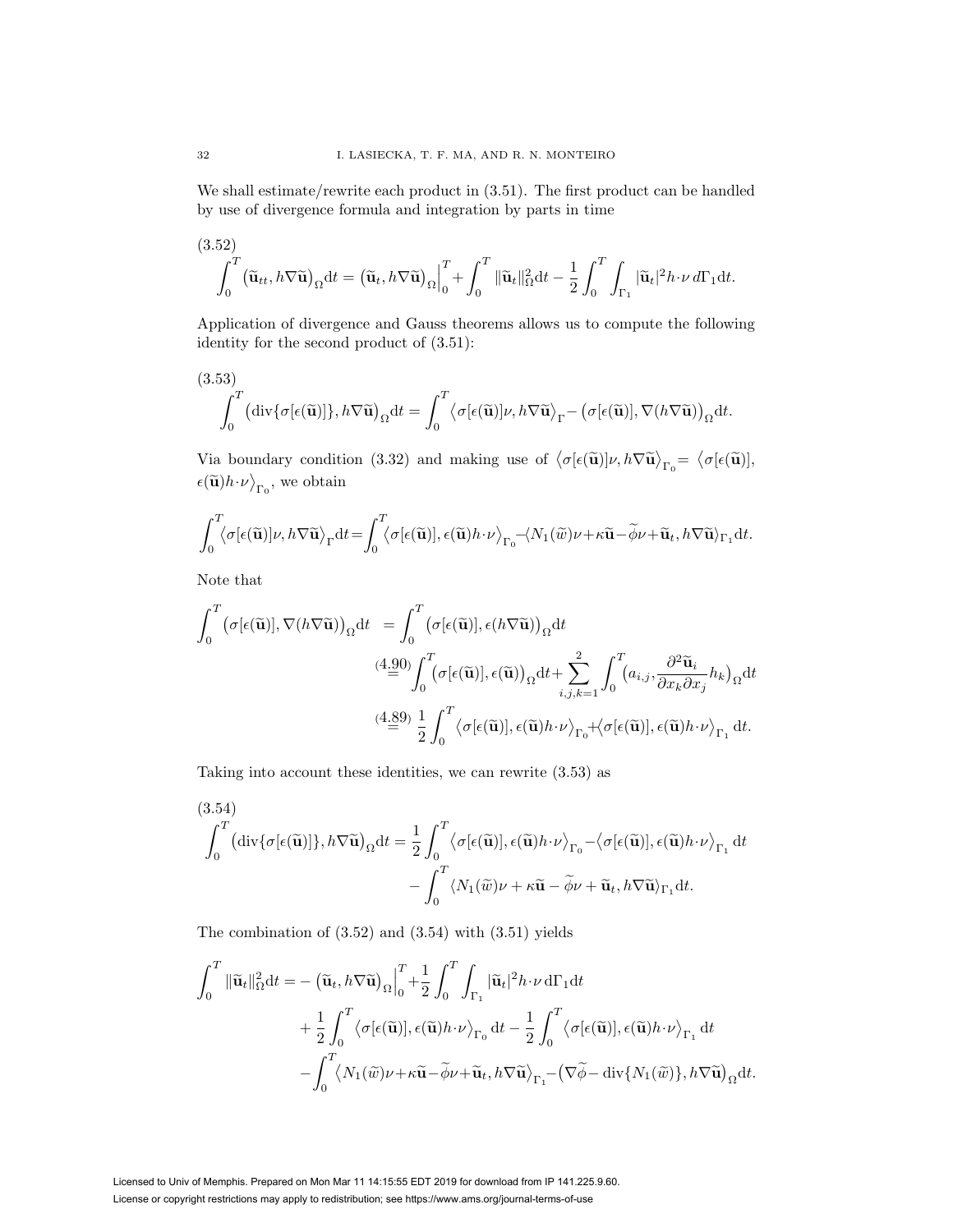Finally, using a combination of geometric condition (1.12), the trace theorem, and Lemma 3.6, we find that

$$
\int_0^T \|\tilde{\mathbf{u}}_t\|_{\Omega}^2 dt \leq C \big(\widetilde{E}(0) + \widetilde{E}(T)\big) + \delta \int_0^T \big(\kappa \|\tilde{\mathbf{u}}\|_{\Gamma_1}^2 + \|\nabla \tilde{\mathbf{u}}\|_{\Omega}^2\big) dt
$$
\n
$$
+ C_{\delta} \int_0^T \big(\|\tilde{\mathbf{u}}_t\|_{\Gamma_1}^2 + \|\nabla \tilde{\mathbf{u}}\|_{\Gamma_1}^2 + \|\tilde{\phi}\|_{1,\Omega}^2\big) dt
$$
\n
$$
+ C_{B,\delta} \int_0^T \|\tilde{w}\|_{2+\varepsilon,\Omega}^2 dt + C_{B,T,\delta} \operatorname{l.o.t.}(\widetilde{\mathbf{u}}, \widetilde{w}).
$$
\nHere, we used the fact that\n
$$
\int_0^T \big\langle \sigma[\epsilon(\widetilde{\mathbf{u}})], \epsilon(\widetilde{\mathbf{u}})\big\rangle_{\Gamma_1} h \cdot \nu dt \leq C \int_0^T \|\nabla \tilde{\mathbf{u}}\|_{\Gamma_1}^2 dt.
$$

Step 2. Reconstruction of the difference of potential and kinetic energies. Now we consider **u** as a multiplier. Then we return to equation (3.27) to obtain

(3.56) 
$$
\int_0^T \left( \widetilde{\mathbf{u}}_{tt} - \text{div}\{\sigma[\epsilon(\widetilde{\mathbf{u}})]\} + \nabla \widetilde{\phi} - \text{div}\{N_1(\widetilde{w})\}, \widetilde{\mathbf{u}} \right)_{\Omega} dt = 0.
$$

After application of the Gauss theorem and recalling boundary conditions (3.31) and  $(3.32)$ , we have  $(3.56)$  turning into

$$
- \int_0^T \|\tilde{\mathbf{u}}_t\|_{\Omega}^2 dt + \int_0^T \int_{\Omega} \sigma[\epsilon(\tilde{\mathbf{u}})] \epsilon(\tilde{\mathbf{u}}) d\Omega dt + \kappa \int_0^T \|\tilde{\mathbf{u}}\|_{\Gamma_1}^2 dt
$$
  
= 
$$
- (\tilde{\mathbf{u}}_t, \tilde{\mathbf{u}})_{\Omega} \Big|_0^T - \int_0^T \langle N_1(\tilde{w})\nu + \kappa \tilde{\mathbf{u}} - \tilde{\phi}\nu + \tilde{\mathbf{u}}_t, \tilde{\mathbf{u}} \rangle_{\Gamma_1} dt
$$
  

$$
- \int_0^T (\nabla \tilde{\phi} - \text{div}\{N_1(\tilde{w})\}, \tilde{\mathbf{u}})_{\Omega} dt.
$$

Lemma 3.6 implies that

$$
- \int_0^T \|\widetilde{\mathbf{u}}_t\|_{\Omega}^2 dt + \int_0^T \int_{\Omega} \sigma[\epsilon(\widetilde{\mathbf{u}})] \epsilon(\widetilde{\mathbf{u}}) d\Omega dt + \kappa \int_0^T \|\widetilde{\mathbf{u}}\|_{\Gamma_1}^2 dt
$$
  
(3.57)  

$$
\leq C(\widetilde{E}(0) + \widetilde{E}(T)) + C \int_0^T \left( \|\widetilde{\mathbf{u}}_t\|_{\Gamma_1}^2 + \|\widetilde{\phi}\|_{1,\Omega}^2 \right) dt
$$

$$
+ C_B \int_0^T \|\widetilde{w}\|_{2+\varepsilon,\Omega}^2 dt + C_{B,T,\delta} \text{ l.o.t.}(\widetilde{\mathbf{u}}, \widetilde{w}).
$$

Next we consider the multiplier  $\tilde{w}$  for equation (3.28). Then we obtain (3.58)

$$
-\int_0^T (\|\widetilde{w}_t\|_{\Omega}^2 + a(\widetilde{w}, \widetilde{w})) dt = -(\widetilde{w}_t, \widetilde{w})_{\Omega}\Big|_0^T - \int_0^T \langle \widetilde{\theta}, \partial_{\nu} \widetilde{w} \rangle_{\Gamma_1} - (\nabla \widetilde{\theta}, \nabla \widetilde{w})_{\Omega} dt - R_1,
$$

where

$$
R_1 = \int_0^T \left( P(\tilde{w}), \tilde{w} \right)_{\Omega} dt + \int_0^T \left( N_2, \nabla \tilde{w} \right)_{\Omega} dt + \int_0^T \left( K \cdot \sigma [A(\mathbf{u}^1, w^1) - A(\mathbf{u}^2, w^2)], \tilde{w} \right)_{\Omega} dt.
$$
  
Here, we have used

Here, we have used

$$
\int_0^T \left(\Delta^2 \tilde{w}, \tilde{w}\right)_{\Omega} dt = \int_0^T a(\tilde{w}, \tilde{w}) dt + \int_0^T \langle N_2 \cdot \nu - \partial_{\nu} \tilde{\theta}, \tilde{w} \rangle_{\Gamma_1} dt + \int_0^T \langle \tilde{\theta}, \partial_{\nu} \tilde{w} \rangle_{\Gamma_1} dt.
$$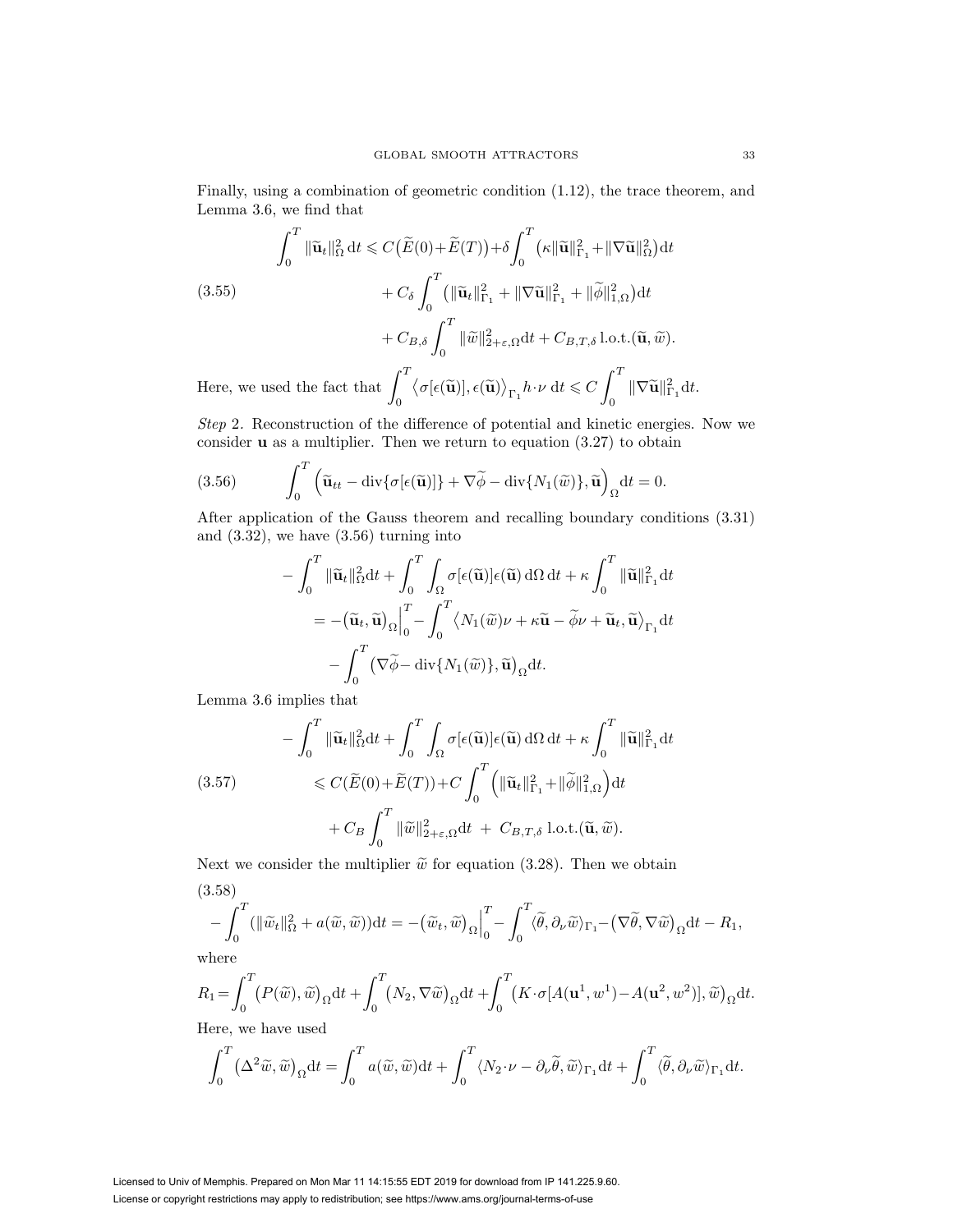We shall estimate all products on the right-hand side of  $(3.58)$ . First, trace estimates provide

(3.59) 
$$
\langle \widetilde{\theta}, \partial_{\nu} \widetilde{w} \rangle_{\Gamma_1} - (\nabla \widetilde{\theta}, \nabla \widetilde{w})_{\Omega} \leq \delta ||w||_{2,\Omega}^2 + C_{\delta} ||\theta||_{1,\Omega}^2.
$$

Let us estimate  $R_1$ . Using the definition of stress  $N_2(\cdot, \cdot)$ , we find that

$$
(N_2(\widetilde{\mathbf{u}}, \widetilde{w}), \nabla \widetilde{w})_{\Omega} = (\sigma \left[ \epsilon(\widetilde{\mathbf{u}}) + f(\nabla w^1) - f(\nabla w^2) + J(\widetilde{w}) \right], \nabla w^2 \otimes \nabla \widetilde{w})_{\Omega}
$$

$$
+ (\sigma \left[ \epsilon(\mathbf{u}^1) + f(\nabla w^1) + J(w^1) \right], \nabla \widetilde{w} \otimes \nabla \widetilde{w})_{\Omega}
$$

$$
+ (\phi^1 \nabla w^1 - \phi^2 \nabla w^2, \nabla \widetilde{w})_{\Omega}.
$$

Via inequality  $||u \otimes v||_{\Omega} \leq C||u||_{\varepsilon,\Omega}||v||_{1-\varepsilon,\Omega}$ , which holds for  $\varepsilon \in (0,1)$ , we obtain the following estimate:

$$
\int_0^T \left(N_2(\widetilde{\mathbf{u}},\widetilde{w}),\nabla \widetilde{w}\right)_{\Omega} dt \leq \delta \int_0^T \|\sigma[\epsilon(\widetilde{\mathbf{u}})]\|_{\Omega}^2 dt + C \int_0^T \|\widetilde{\phi}\|_{\Omega}^2 dt + C_{B,T,\delta} \text{l.o.t.}(\widetilde{\mathbf{u}},\widetilde{w}).
$$

The last product in  $R$  satisfies the estimate

$$
\int_0^T \left(K \cdot \sigma[A(\mathbf{u}^1, w^1) - A(\mathbf{u}^2, w^2)], \widetilde{w}\right)_{\Omega} dt \leq \delta \int_0^T \|\sigma[\epsilon(\widetilde{\mathbf{u}})]\|_{\Omega}^2 dt + C_{K, B, T, \delta} \text{l.o.t.}(\widetilde{\mathbf{u}}, \widetilde{w}).
$$
  
Forcine term assumptions allows us to show

Forcing term assumptions allows us to show

$$
\int_0^T \big(P(\widetilde{w}), \widetilde{w}\big)_{\Omega} dt \leqslant C_{B,T} \text{l.o.t.}(\widetilde{\mathbf{u}}, \widetilde{w}).
$$

Collecting this estimates, we find that

(3.60) 
$$
|R_1| \leq \delta \int_0^T \|\sigma[\epsilon(\widetilde{\mathbf{u}})]\|_{\Omega}^2 dt + C \int_0^T \|\widetilde{\phi}\|_{\Omega}^2 dt + C_{K,B,T,\delta} \operatorname{l.o.t.}(\widetilde{\mathbf{u}}, \widetilde{w}).
$$
Inserting this and (3.50) into (3.58) we obtain

Inserting this and (3.59) into (3.58), we obtain

$$
-\int_0^T \|\widetilde{w}_t\|_{\Omega}^2 dt + \int_0^T a(\widetilde{w}, \widetilde{w}) dt \le C(\widetilde{E}(0) + \widetilde{E}(T)) + C_B \int_0^T \Big( \|\widetilde{\phi}\|_{1, \Omega}^2 + \|\widetilde{\theta}\|_{1, \Omega}^2 \Big) dt
$$

$$
+ \delta \int_0^T \|\sigma[\epsilon(\widetilde{\mathbf{u}})]\|_{\Omega}^2 dt + C_{K, B, T, \delta} \operatorname{l.o.t.}(\widetilde{\mathbf{u}}, \widetilde{w}).
$$

Finally, this estimate combined with (3.57) shows that (3.61)

$$
\int_0^T \left(\widetilde{E}_p(t) - \widetilde{E}_k(t)\right) \mathrm{d}t \le C\left(\widetilde{E}(0) + \widetilde{E}(T)\right) + C_B \int_0^T \left(\|\widetilde{\mathbf{u}}\|_{1,\Gamma_1}^2 + \|\widetilde{\phi}\|_{1,\Omega}^2 + \|\widetilde{\theta}\|_{1,\Omega}^2\right) \mathrm{d}t + C_B \int_0^T \|\widetilde{w}\|_{2+\varepsilon,\Omega}^2 \mathrm{d}t + C_{K,B,T} \text{l.o.t.}(\widetilde{\mathbf{u}},\widetilde{w}).
$$

Step 3. Reconstruction of kinetic energy of the plate equation. Let  $\mathcal{A}_D$  be the Laplace operator acting on  $L^2(\Omega)$  with domain  $H^2(\Omega) \cap H_0^1(\Omega)$ , and let  $\mathcal D$  be the Dirichlet map

$$
\mathcal{D}h = v \Longleftrightarrow \begin{cases} \Delta v = 0 \text{ in } \Omega, \\ v = h \text{ on } \Gamma. \end{cases}
$$

Elliptic regularity [59] shows that

$$
\|\mathcal{A}_D^{-1}v\|_{2,\Omega}\leqslant C\|v\|_{\Omega} \ v\in L^2(\Omega)
$$

and

$$
\mathcal{D} \in \mathcal{L}(H^s(\Gamma), H^{s+\frac{1}{2}}(\Omega)), \qquad s \in \mathbb{R}.
$$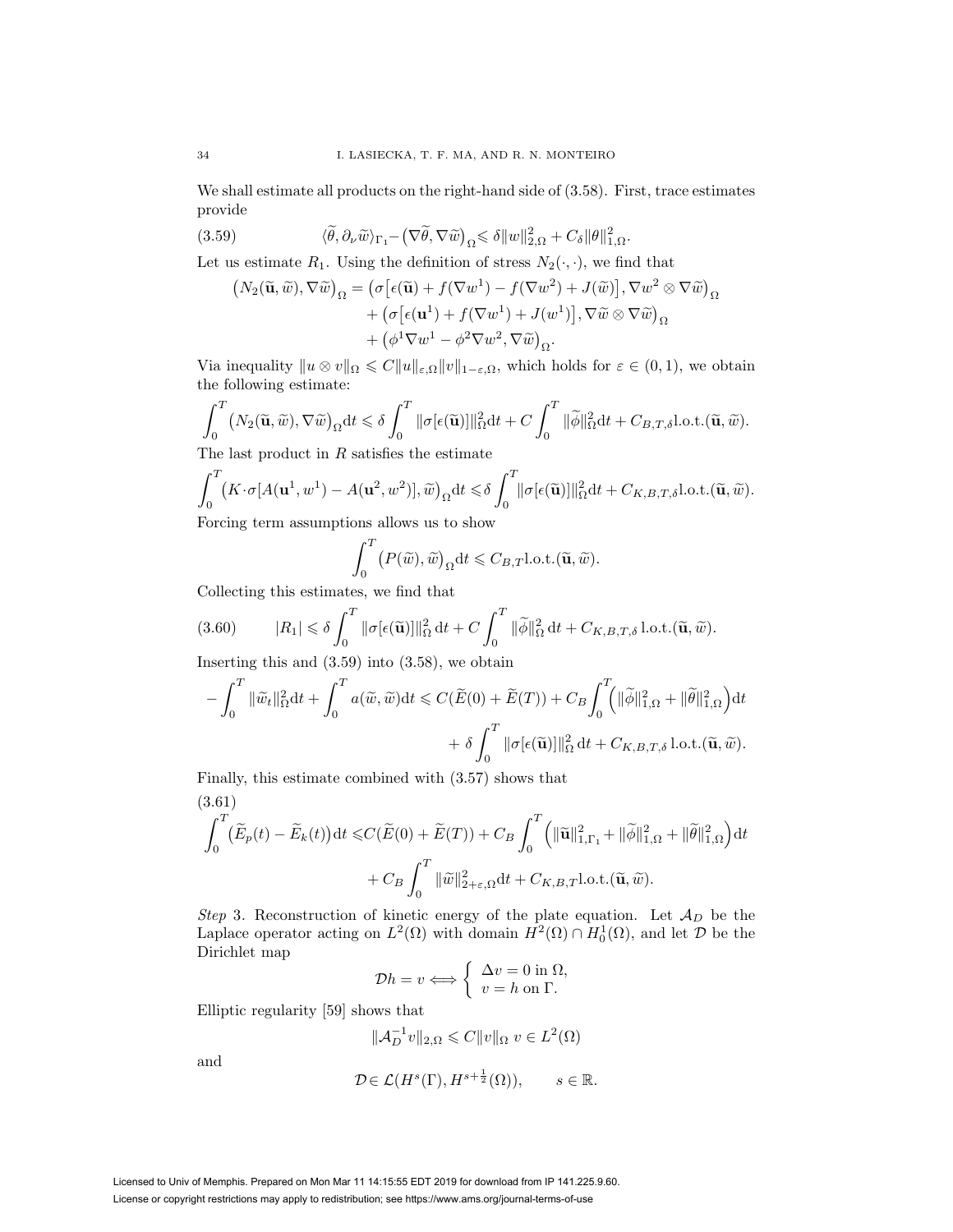For  $v \in H^2(\Omega)$  we have

(3.62) 
$$
-v + \mathcal{D}(v|_{\Gamma}) \in D(\mathcal{A}_D) \text{ and } \mathcal{A}_D^{-1} \Delta v = -v + \mathcal{D}(v|_{\Gamma}).
$$

Now, taking  $\mathcal{A}_D^{-1}\theta$  as a multiplier and back to equation (3.28), we obtain, after integration in time,

$$
\int_0^T \left(\tilde{w}_{tt} + \Delta^2 \tilde{w} + \Delta \tilde{\theta} + P(\tilde{w}) - \text{div}\{N_2\} + K \cdot \sigma[A(\mathbf{u}^1, w^1) - A(\mathbf{u}^2, w^2)], \mathcal{A}_D^{-1} \tilde{\theta}\right)_{\Omega} dt = 0.
$$

Proceeding as before, we obtain

(3.63)  
\n
$$
\int_0^T \left(\tilde{w}_{tt}, \mathcal{A}_D^{-1}\tilde{\theta}\right)_{\Omega} dt + \int_0^T a(\tilde{w}, \mathcal{A}_D^{-1}\tilde{\theta}) dt
$$
\n
$$
= -\int_0^T \left(\langle \tilde{\theta}, \partial_\nu (\mathcal{A}_D^{-1}\tilde{\theta}) \rangle_{\Gamma_1} - \langle \Delta \tilde{w}, \partial_\nu (\mathcal{A}_D^{-1}\tilde{\theta}) \rangle_{\Gamma_0} - \left(\nabla \tilde{\theta}, \nabla (\mathcal{A}_D^{-1}\tilde{\theta})\right)_{\Omega}\right) dt - R_2,
$$

with

$$
R_2 = \int_0^T \left( P(\widetilde{w}), \mathcal{A}_D^{-1} \widetilde{\theta} \right)_{\Omega} + \left( N_2, \nabla(\mathcal{A}_D^{-1}) \right)_{\Omega} + \left( K \cdot \sigma [A(\mathbf{u}^1, w^1) - A(\mathbf{u}^2, w^2)], \mathcal{A}_D^{-1} \widetilde{\theta} \right)_{\Omega} \mathrm{d}t.
$$

Integration by parts in time variable and identity (3.62) implies that

$$
\int_0^T \left(\widetilde{w}_{tt}, \mathcal{A}_D^{-1}\widetilde{\theta}\right)_{\Omega} dt = \left(\widetilde{w}_t, \mathcal{A}_D^{-1}\widetilde{\theta}\right)_{\Omega}\Big|_0^T + \int_0^T \lVert \widetilde{w}_t \rVert_{\Omega}^2 - \left(\widetilde{w}_t, \mathcal{D}(\widetilde{w}_t|_{\Gamma}) - \widetilde{\theta} + \mathcal{D}(\widetilde{\theta}|_{\Gamma})\right)_{\Omega} dt.
$$

A combination of the Hölder, Young, and Sobolev inequalities allows us to conclude that

$$
(3.64) \qquad \int_0^T \left(\widetilde{w}_t, \mathcal{D}(\widetilde{w}_t|_{\Gamma})\right)_{\Omega} dt \leq \delta_0 \int_0^T \|\widetilde{w}_t\|_{\Omega}^2 dt + C_{\delta_0} \int_0^T \|\widetilde{w}_t\|_{\frac{1}{2}-\varepsilon, \Gamma_1}^2 dt,
$$

(3.65) 
$$
\int_0^T \left(\widetilde{w}_t, \widetilde{\theta} - \mathcal{D}(\widetilde{\theta}|_{\Gamma})\right)_{\Omega} dt \leq \delta_0 \int_0^T \|\widetilde{w}_t\|_{\Omega}^2 dt + C_{\delta_0} \int_0^T \|\widetilde{\theta}\|_{1,\Omega}^2 dt,
$$

(3.66) 
$$
\int_0^T a(\widetilde{w}, \mathcal{A}_D^{-1}\widetilde{\theta}) dt \leq \delta \int_0^T \|\widetilde{w}\|_{2,\Omega}^2 dt + C_{\delta} \int_0^T \|\widetilde{\theta}\|_{\Omega}^2 dt,
$$

(3.67) 
$$
\int_0^T \left(\nabla \tilde{\theta}, \nabla (\mathcal{A}_D^{-1} \tilde{\theta})\right)_{\Omega} - \langle \tilde{\theta}, \partial_{\nu} (\mathcal{A}_D^{-1} \tilde{\theta}) \rangle_{\Gamma_1} dt \leqslant C \int_0^T \|\tilde{\theta}\|_{1,\Omega}^2 dt,
$$

(3.68) 
$$
\int_0^T \langle \Delta \tilde{w}, \partial_\nu (A_D^{-1} \tilde{\theta}) \rangle_{\Gamma_0} dt \leq C \int_0^T \|\Delta \tilde{w}\|_{\Gamma_0}^2 dt + C \int_0^T \|\tilde{\theta}\|_{\Omega}^2 dt.
$$

It remains to estimate the nonlinear terms  $R_2$ . Its estimate can be adapted to the same case as in  $(3.60)$ , the  $R_1$  estimate. Then we find that

(3.69)  
\n
$$
|R_2| \leq \delta \int_0^T \|\sigma[\epsilon(\tilde{\mathbf{u}})]\|_{\Omega}^2 dt + C_{B,\delta} \int_0^T (\|\tilde{\phi}\|_{1,\Omega}^2 + \|\tilde{\theta}\|_{1,\Omega}^2) dt + C_{B,T,\delta} \text{ l.o.t.}(\tilde{\mathbf{u}}, \tilde{w}).
$$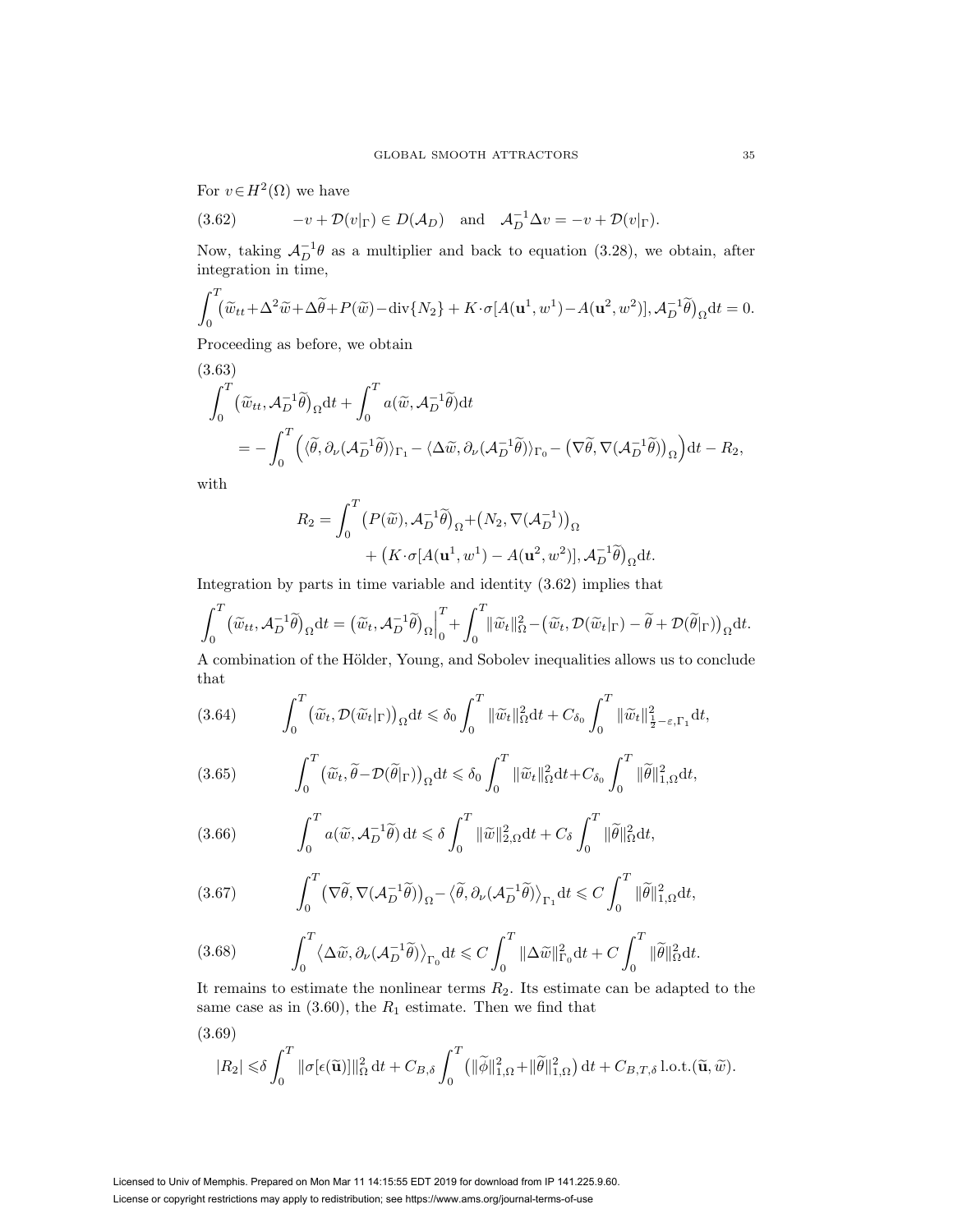Therefore, inequalities (3.64)–(3.68) and (3.69) applied in (3.63), for  $\delta_0 > 0$  small enough, yield

(3.70)  
\n
$$
\int_0^T \lVert \widetilde{w}_t \rVert_{\Omega}^2 dt \leq C(\widetilde{E}(0) + \widetilde{E}(T)) + \delta \int_0^T \lVert \sigma[\epsilon(\widetilde{\mathbf{u}})] \rVert_{\Omega}^2 dt + C_{B,\delta} \int_0^T \left( \lVert \widetilde{\theta} \rVert_{1,\Omega}^2 + \lVert \widetilde{\phi} \rVert_{1,\Omega}^2 \right) dt + C_B \int_0^T \left( \lVert \Delta \widetilde{w} \rVert_{\Gamma_0}^2 + \lVert \widetilde{w}_t \rVert_{\frac{1}{2}-\varepsilon,\Gamma_1}^2 + \lVert \widetilde{w} \rVert_{2+\varepsilon,\Omega}^2 \right) dt + C_{B,T,\delta} \operatorname{l.o.t.}(\widetilde{\mathbf{u}}, \widetilde{w}).
$$

Step 4. Completion of the proof. The conclusion follows from  $(3.55)$ ,  $(3.61)$ ,  $(3.70)$ and selecting suitable  $\delta > 0$  small.

Next we establish a second observability inequality. Here, the integral of the linear energy is bounded by dissipation, l.o.t., and nonlinearities (3.37).

**Lemma 3.10.** Let  $(\tilde{\mathbf{u}}, \tilde{\mathbf{u}}_t, \tilde{w}, \tilde{w}_t, \phi, \theta)$  be a solution of the system  $(3.27)-(3.35)$ .<br>Then for  $\alpha \in (0, \frac{T}{2})$  there exist positive constants  $C_{\alpha}, C_{\alpha, B}, C_{\alpha, B, T}$  such that

$$
T\widetilde{E}(T) + \int_0^T \widetilde{E}(t)dt + \int_0^T \left( \|\widetilde{\mathbf{u}}_t\|_{\Gamma_1}^2 + \|\widetilde{\phi}\|_{1,\Omega}^2 \right)dt + \left(\sup_{t \in [0,T]} \widetilde{E}^{\frac{1}{2}}(t)\right)^2
$$
  
\$\leqslant C\widetilde{E}(0) + (C + 2\alpha)\widetilde{E}(T) + C\_{\alpha,B} D\_0^T \left(\widetilde{\mathbf{u}}, \widetilde{\phi}, \widetilde{\theta}\right)\$  
+ C l.o.t.  $(\widetilde{\mathbf{u}}, \widetilde{w}) + C_{\alpha}R(0,T) + \int_0^T R(s,T)ds,$ 

where  $R(s_1, s_2) = \int_{s_2}^{s_1} \left| \sum_{i=1}^5 R_i(t) \right| dt$ .

*Proof.* The estimate in Lemma 2.2 applied to the interval  $\left[\alpha, T-\alpha\right]$  and Lemma 3.8 allows us to conclude that

$$
\int_{\alpha}^{T-\alpha} \widetilde{E}(t)dt \leq C \big(\widetilde{E}(\alpha) + \widetilde{E}(T-\alpha)\big) + C_{\alpha,B} \int_{\alpha}^{T-\alpha} \Big( \|\widetilde{\mathbf{u}}_{t}\|_{\Gamma_{1}}^{2} + \|\widetilde{\theta}\|_{1,\Omega}^{2} + \|\widetilde{\phi}\|_{1,\Omega}^{2} \Big) dt
$$

$$
+ C_{\alpha,B} \int_{\alpha}^{T-\alpha} \Big( \|\Delta \widetilde{w}\|_{\Gamma_{0}}^{2} + \|\widetilde{w}_{t}\|_{\frac{1}{2}-\varepsilon,\Gamma_{1}}^{2} + \|\widetilde{w}\|_{2+\varepsilon,\Omega}^{2} \Big) dt
$$

$$
+ C_{\alpha,B,T} \operatorname{l.o.t.}(\widetilde{\mathbf{u}}, \widetilde{w}).
$$

By use of the interpolation inequality  $||w||_{2+\varepsilon,\Omega} \leq C ||w||_{\Omega}^{\frac{1-2\varepsilon}{3-\varepsilon}} ||w||_{3-\varepsilon,\Omega}^{\frac{2+\varepsilon}{3-\varepsilon}}$  combined with Lemma 3.7 and estimate (3.47), we obtain (3.71)

$$
\int_{\alpha}^{T-\alpha} \widetilde{E}(t) \mathrm{d}t \leqslant C \big( \widetilde{E}(0) + \widetilde{E}(\alpha) + \widetilde{E}(T-\alpha) \big) + C_{\alpha,B} D_0^T(\widetilde{\mathbf{u}}, \widetilde{\phi}, \widetilde{\theta}) + C_{\alpha,B,T} \operatorname{l.o.t.}(\widetilde{\mathbf{u}}, \widetilde{\omega}).
$$

The next step of the proof is to extend this integral to the interval  $(0, T)$ . To this end, via energy equality (3.36), we find that

$$
\int_0^{\alpha} \tilde{E}(t) dt \leq \alpha \tilde{E}(\alpha) + \int_0^{\alpha} R(0, t) dt,
$$
  

$$
\int_{T-\alpha}^T \tilde{E}(t) dt \leq \alpha \tilde{E}(T-\alpha) + \int_{T-\alpha}^T R(0, t) dt,
$$
  

$$
\tilde{E}(\alpha) \leq \tilde{E}(T) + D_{\alpha}^T(\tilde{\mathbf{u}}, \tilde{\boldsymbol{\phi}}, \tilde{\boldsymbol{\theta}}) + R(\alpha, T),
$$
  

$$
\tilde{E}(T-\alpha) \leq \tilde{E}(T) + D_{T-\alpha}^T(\tilde{\mathbf{u}}, \tilde{\boldsymbol{\phi}}, \tilde{\boldsymbol{\theta}}) + R(T-\alpha, T),
$$

Licensed to Univ of Memphis. Prepared on Mon Mar 11 14:15:55 EDT 2019 for download from IP 141.225.9.60. License or copyright restrictions may apply to redistribution; see https://www.ams.org/journal-terms-of-use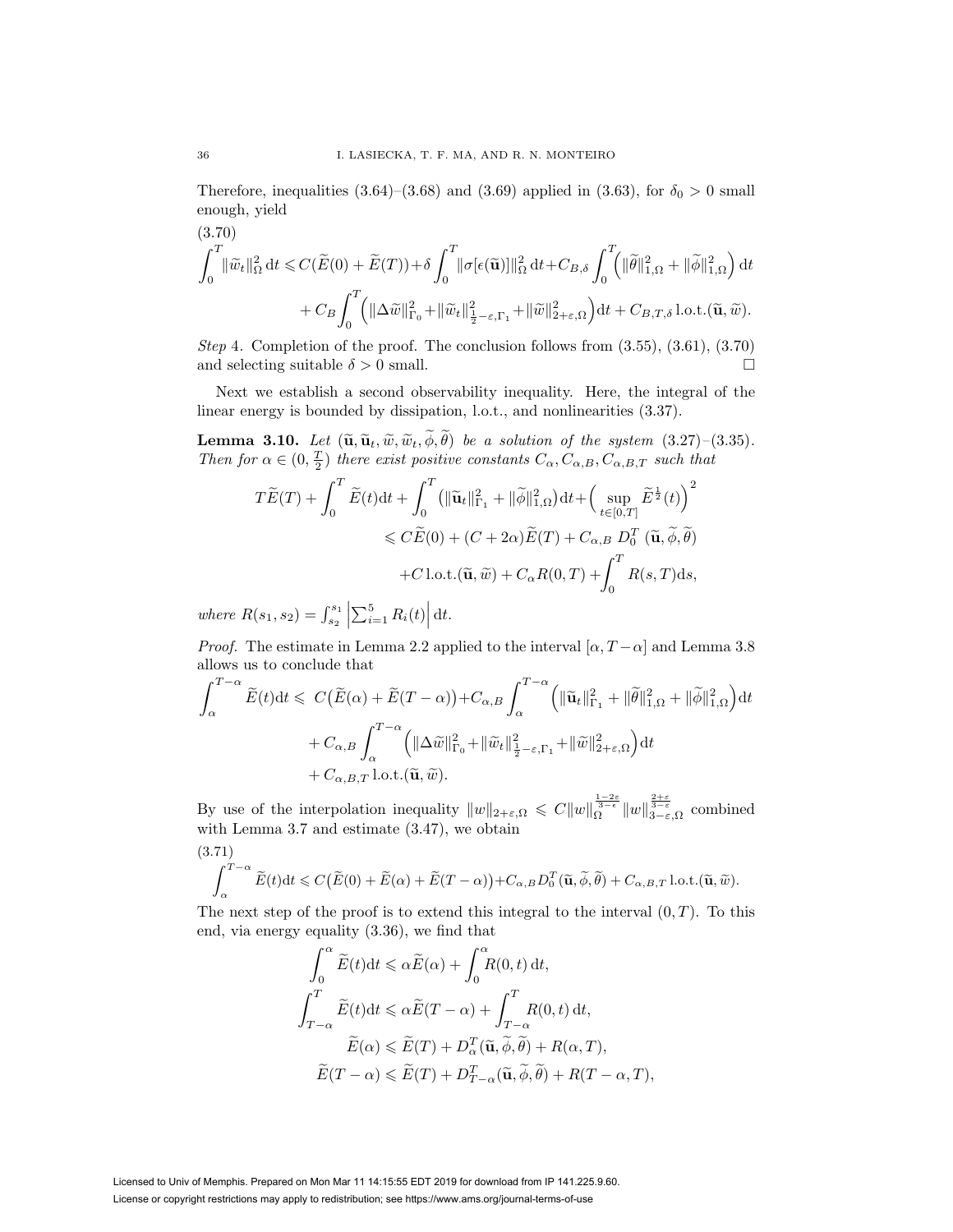and thus

(3.72) 
$$
\int_0^{\alpha} \widetilde{E}(t) dt + \int_{T-\alpha}^T \widetilde{E}(T) dt \leq 2\alpha \widetilde{E}(T) + 2D_0^T(\widetilde{\mathbf{u}}, \widetilde{\phi}, \widetilde{\theta}) + C_{\alpha,T} R(0,T).
$$

Identity (3.36) also shows that the following estimate holds:

(3.73) 
$$
T\widetilde{E}(T) \leqslant \int_0^T \widetilde{E}(s)ds + \int_0^T R(s,t) ds.
$$

A combination of estimates (3.72), (3.73) with (3.71) produces

(3.74)  
\n
$$
T\widetilde{E}(T) + \int_0^T \widetilde{E}(t)dt \le C\widetilde{E}(0) + (C + 2\alpha)\widetilde{E}(T) + C_{\alpha,B} D_0^T (\widetilde{\mathbf{u}}, \widetilde{\phi}, \widetilde{\theta})
$$
\n
$$
+ C_{\alpha,T}R(0,T) + \int_0^T R(s,T)ds + C_{\alpha,B,T}l.o.t.(\widetilde{\mathbf{u}}, \widetilde{w}).
$$

Next we add  $\int_0^T (\|\tilde{\mathbf{u}}_t\|_{\Gamma_1}^2 + \|\tilde{\phi}\|_{1,\Omega}^2) dt + (\sup_{t\in[0,T]}\tilde{E}^{\frac{1}{2}}(t))^2$  to both sides of (3.74) and, using the following estimate, we complete the proof of Lemma 3.10:

$$
\left(\sup_{t\in[0,T]}\widetilde{E}^{\frac{1}{2}}(t)\right)^2 \leqslant C\big(\widetilde{E}(0)+D_0^T(\widetilde{\mathbf{u}},\widetilde{\phi},\widetilde{\theta})+R(0,T)\big).
$$

This last step is needed to absorb some terms produced by the following result.  $\Box$ 

3.6.3. Handling of  $R_i$ . Here, we aim to obtain estimates for  $R_i(t)$ ,  $1 \leq i \leq 5$ . **Lemma 3.11.** With reference to the nonlinearities  $R_i$ , we have

$$
\max \Big\{ \int_0^T \int_s^T \Big| \sum_{i=1}^5 R_i(t) \Big| dt ds \, , \int_0^T \Big| \sum_{i=1}^5 R_i(t) \Big| dt \Big\}\leq \delta \int_0^T \Big( \|\sigma[\epsilon(\tilde{\mathbf{u}})]\|_{\Omega}^2 + \|\tilde{\mathbf{u}}_t\|_{\Gamma_1}^2 + \|\tilde{\mathbf{u}}_t\|_{\Omega}^2 + \|\tilde{\psi}_t\|_{\Omega}^2 + \|\tilde{\phi}\|_{1,\Omega}^2 \Big) dt + \delta \tilde{E}(T) + \delta \Big( \sup_{t \in [0,T]} \tilde{E}^{\frac{1}{2}}(t) \Big)^2 + \delta \int_0^T \Big( \|\tilde{\mathbf{u}}_t\|_{1-\varepsilon,\Omega}^2 + \|\tilde{\mathbf{w}}\|_{3-\varepsilon,\Omega}^2 \Big) dt + C_{B,T,\delta} \operatorname{l.o.t.}(\tilde{\mathbf{u}},\tilde{\mathbf{w}}).
$$

Proof. Combining Hölder and Lemma 3.6, we have

$$
(3.75)
$$
\n
$$
\int_0^T \int_s^T R_1(t) dt ds
$$
\n
$$
\leq \delta \int_0^T (\|\widetilde{\mathbf{u}}_t\|_{\Omega}^2 + \|\widetilde{\mathbf{u}}_t\|_{\Gamma_1}^2) dt + C_{B,T,\delta} \int_0^T \|\widetilde{w}\|_{2+\varepsilon,\Omega}^2 dt + C_{B,T,\delta} \text{l.o.t.}(\widetilde{\mathbf{u}}, \widetilde{w}).
$$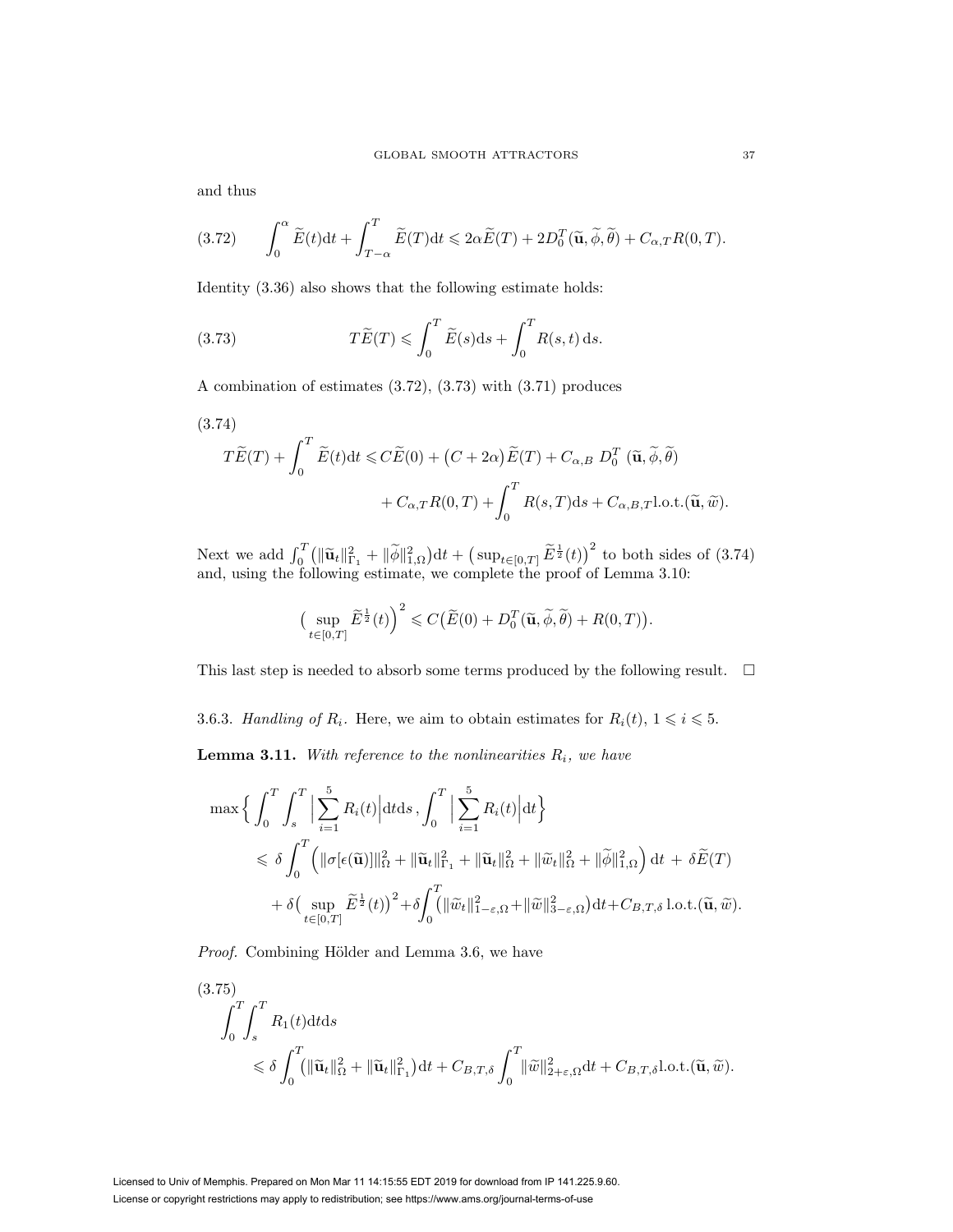Recalling the definition of  $A(\cdot, \cdot)$ , we compute

(3.76)  
\n
$$
\int_0^T \int_s^T R_2(t) dt ds
$$
\n
$$
(I_1) = \int_0^T \int_s^T (\sigma[\epsilon(\tilde{\mathbf{u}})] \nabla w^2 + \sigma[J(\tilde{w})] \nabla w^2, \nabla \tilde{w}_t)_\Omega dt ds
$$
\n
$$
(I_2) + \int_0^T \int_s^T (\sigma[f(\nabla w^1) - f(\nabla w^2)] \nabla w^2, \nabla \tilde{w}_t)_\Omega dt ds
$$
\n
$$
(I_3) + \int_0^T \int_s^T (\sigma[\epsilon(\mathbf{u}^1) + f(\nabla w^1) + J(w^1)] \nabla \tilde{w}, \nabla w_t)_\Omega dt ds.
$$

The goal now is to estimate the products  $(I_1)$ – $(I_3)$  on the right-hand side of (3.76). Integrating by parts in time, we obtain

(3.77) 
$$
\int_0^T \int_s^T (\sigma[\epsilon(\tilde{\mathbf{u}})] \nabla w^2, \nabla \tilde{w}_t)_\Omega dt ds = \int_0^T (\sigma[\epsilon(\tilde{\mathbf{u}})] \nabla w^2, \nabla \tilde{w})_\Omega \Big|_s^T ds - \int_0^T \int_s^T (\sigma[\epsilon(\tilde{\mathbf{u}}_t)] \nabla w^2, \nabla \tilde{w})_\Omega dt ds - \int_0^T \int_s^T (\sigma[\epsilon(\tilde{\mathbf{u}})] \nabla w_t^2, \nabla \tilde{w})_\Omega dt ds.
$$

Using  $||uv||_{\Omega} \leq C||u||_{\varepsilon,\Omega}||v||_{1-\varepsilon,\Omega}$  for  $\varepsilon < 1$ , we estimate

$$
\int_0^T \left(\sigma[\epsilon(\widetilde{\mathbf{u}})]\nabla w^2, \nabla \widetilde{w}\right)_{\Omega}\Big|_{s}^T ds \leqslant \delta \widetilde{E}(T) + \delta \int_0^T \|\sigma[\epsilon(\widetilde{\mathbf{u}})]\|_{\Omega}^2 dt + C_{B,T,\delta} \text{l.o.t.}(\widetilde{\mathbf{u}}, \widetilde{w}).
$$

After integration by parts in space variable, we make use of trace theorem obtaining

$$
\int_0^T \int_s^T \left( \sigma[\epsilon(\tilde{\mathbf{u}}_t)] \nabla w^2, \nabla \tilde{w} \right)_{\Omega} dt ds
$$
  
\$\leqslant C\_T \int\_0^T \left( \|\nabla w^2 \cdot \nabla \tilde{w}\|\_{\Gamma\_1} \|\tilde{\mathbf{u}}\_t\|\_{\Gamma\_1} + \|\nabla w^2 \cdot \nabla \tilde{w}\|\_{1,\Omega} \|\tilde{\mathbf{u}}\_t\|\_{\Omega} \right) dt\$  
\$\leqslant C\_{B,T,\delta} \int\_0^T \|\tilde{w}\|\_{2+\varepsilon,\Omega}^2 dt + \delta \int\_0^T \|\tilde{\mathbf{u}}\_t\|\_{\Gamma\_1}^2 dt + \delta \int\_0^T \|\tilde{\mathbf{u}}\_t\|\_{\Omega}^2 dt.\$

Using both the Hölder inequality and the Sobolev embedding  $H^{1+\varepsilon}(\Omega) \subset L^{\infty}(\Omega)$ , we find that

$$
\begin{aligned} \int_0^T \int_s^T \big( &\sigma[\epsilon(\widetilde{\mathbf{u}})] \nabla w_t^2, \nabla \widetilde{w} \big)_{\Omega} \mathrm{d} t \mathrm{d} s \leqslant C_T \sup_{t \in [0,T]} \|\epsilon(\widetilde{\mathbf{u}})\|_{\Omega} \int_0^T \big( \| \nabla w_t^2 \|_{\Omega} \| \widetilde{w} \|_{2+\varepsilon,\Omega} \big) \mathrm{d} t \\ &\leqslant \delta \, \, \Big( \sup_{t \in [0,T]} \widetilde{E}^{\frac{1}{2}}(t) \Big)^2 + C_{B,T,\delta} \int_0^T \| \widetilde{w} \|_{2+\varepsilon,\Omega}^2 \mathrm{d} t. \end{aligned}
$$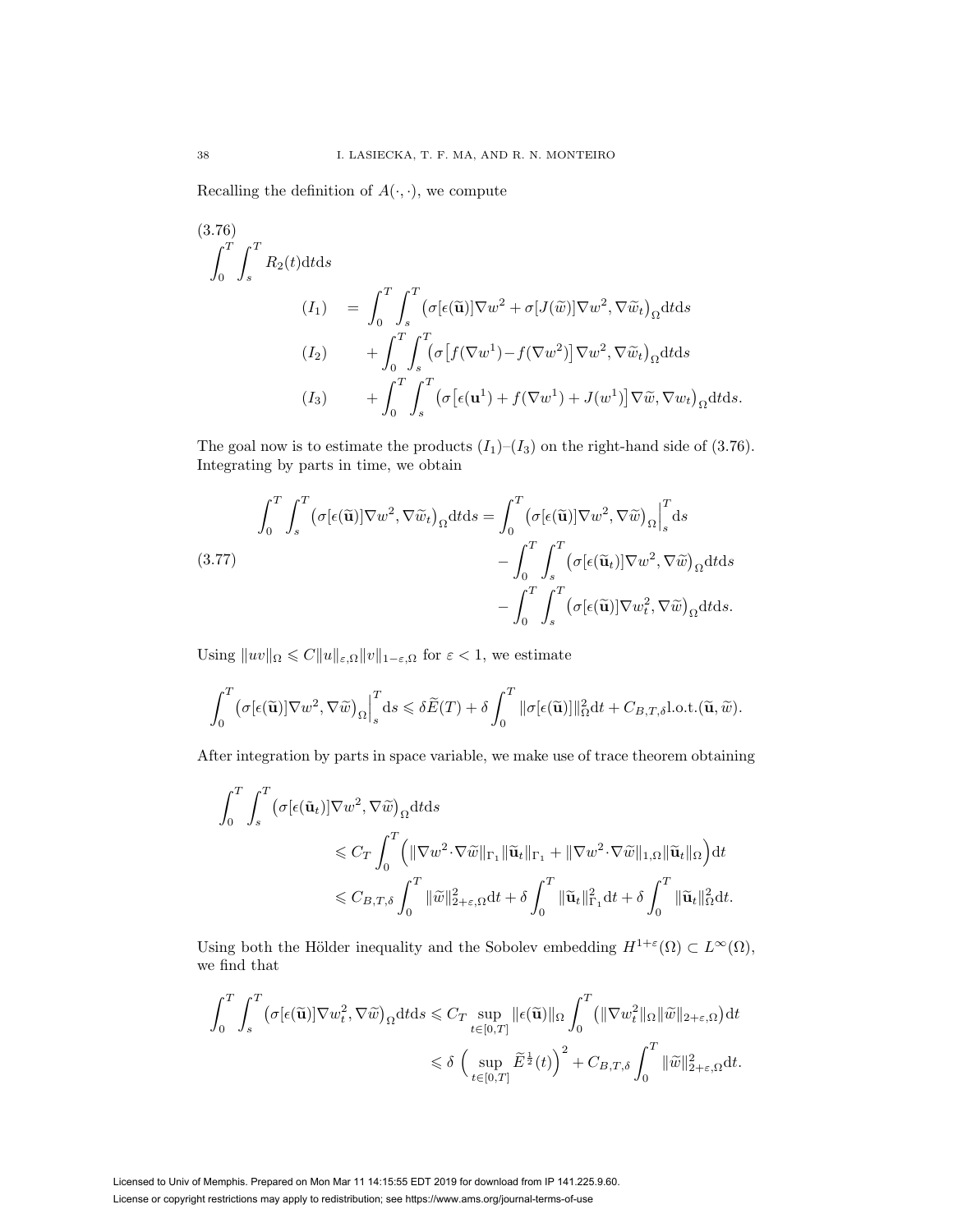Choosing  $\varepsilon_0 < 1-2\varepsilon$ , we have  $H^{2-\varepsilon}(\Omega) \subset H^{1+\varepsilon+\varepsilon_0}(\Omega)$ . Then, making use of this, we get

(3.78)  
\n
$$
\int_0^T \int_s^T \left( \sigma[J(\tilde{w})] \nabla w^2, \nabla \tilde{w}_t \right)_{\Omega} dt ds \leq C \int_0^T \|\tilde{w}\|_{1,\Omega} \|\nabla w^2\|_{\varepsilon+\varepsilon_0,\Omega}^2 \|\nabla \tilde{w}_t\|_{-\varepsilon,\Omega}^2 dt
$$
\n
$$
\leq \delta \int_0^T \|\tilde{w}_t\|_{1-\varepsilon,\Omega}^2 dt + C_{B,T,\delta} \text{l.o.t.}(\tilde{\mathbf{u}}, \tilde{w}).
$$

Recalling these estimates in (3.77), we find that

(3.79) 
$$
|I_{1}| \leq \delta \widetilde{E}(T) + \delta \int_{0}^{T} \left( \|\sigma[\epsilon(\widetilde{\mathbf{u}})]\|_{\Omega}^{2} + \|\widetilde{\mathbf{u}}_{t}\|_{\Gamma_{1}}^{2} + \|\widetilde{\mathbf{u}}_{t}\|_{\Omega}^{2} \right) dt + \delta \int_{0}^{T} \|\widetilde{w}_{t}\|_{1-\epsilon,\Omega}^{2} dt + C_{B,T,\delta} \int_{0}^{T} \|\widetilde{w}\|_{2+\epsilon,\Omega}^{2} dt + C_{B,T,\delta} \text{l.o.t.}(\widetilde{\mathbf{u}},\widetilde{w}).
$$

Let us estimate  $I_2$  (3.76). Taking  $\varepsilon_0 > 0$  as before and via Lemma 3.6—estimate (ii)—we obtain

(3.80) 
$$
|I_2| \leq C_{B,T,\delta} \int_0^T \|\widetilde{w}\|_{2+\varepsilon,\Omega}^2 dt + \delta \int_0^T \|\widetilde{w}_t\|_{1-\varepsilon,\Omega}^2 dt.
$$

It remains to establish an estimate for  $I_3$ . Integration by parts in time and space and the use of  $\|\nabla \tilde{w}\|^2\|_{1,\Omega} = \|\nabla \tilde{w} \cdot \nabla \tilde{w}\|_{1,\Omega} \leqslant C \|\tilde{w}\|_{1,\Omega} \|\tilde{w}\|_{2+\varepsilon,\Omega}$  yield

$$
\int_0^T \int_s^T \left( \sigma \left[ \epsilon(\mathbf{u}^1) \right] \nabla \tilde{w}, \nabla \tilde{w}_t \right)_{\Omega} dt ds
$$
  
\n
$$
\leq C_T \| \epsilon(\mathbf{u}^1(T)) \|_{\Omega} \| |\nabla \tilde{w}(T)|^2 \|_{\Omega} + C_T \int_0^T \| \epsilon(\mathbf{u}^1) \|_{\Omega} \| |\nabla \tilde{w}|^2 \|_{\Omega} dt
$$
  
\n
$$
+ C_T \int_0^T \| \mathbf{u}_t^1 \|_{\Gamma_1} \| |\nabla \tilde{w}|^2 \|_{\Gamma_1} dt + C_T \int_0^T \| \mathbf{u}_t^1 \|_{\Omega} \| |\nabla \tilde{w}|^2 \|_{1, \Omega} dt
$$
  
\n
$$
\leq C_{B,T} \int_0^T \| \tilde{w} \|_{2+\varepsilon, \Omega}^2 dt + C_{B,T} \text{ l.o.t.}(\tilde{\mathbf{u}}, \tilde{w}).
$$

Similar to the proof of (3.78), we see that

$$
\int_0^T \int_s^T \left(\sigma \left[f(\nabla w^1) + J(w^1)\right] \nabla \tilde{w}, \nabla \tilde{w}_t\right)_{\Omega} dt \, ds \leq \delta \int_0^T \lVert \tilde{w}_t \rVert_{1-\varepsilon, \Omega}^2 dt + C_{B, T, \delta} \text{ l.o.t.}(\tilde{\mathbf{u}}, \tilde{w}).
$$

These inequalities lead to the following estimate:

(3.81) 
$$
|I_3| \leq \delta \int_0^T \|\widetilde{w}_t\|_{1-\varepsilon,\Omega}^2 dt + C_{B,T} \int_0^T \|\widetilde{w}\|_{2+\varepsilon,\Omega}^2 dt + C_{B,T,\delta} \text{ l.o.t.}(\widetilde{\mathbf{u}},\widetilde{w}).
$$

Inserting the estimates  $(3.79)$ ,  $(3.80)$ , and  $(3.81)$  into  $(3.76)$  implies that

(3.82) 
$$
\int_0^T \int_s^T R_2(t) dt ds \leq \delta \widetilde{E}(T) + \delta \int_0^T \left( \|\sigma[\epsilon(\widetilde{\mathbf{u}})]\|_{\Omega}^2 + \|\widetilde{\mathbf{u}}_t\|_{\Gamma_1}^2 + \|\widetilde{\mathbf{u}}_t\|_{\Omega}^2 \right) dt + \delta \int_0^T \|\widetilde{w}_t\|_{1-\epsilon,\Omega}^2 dt + C_{B,T,\delta} \int_0^T \|\widetilde{w}\|_{2+\epsilon,\Omega}^2 dt + C_{B,T,\delta} \ln \text{d} \mathbf{u}.
$$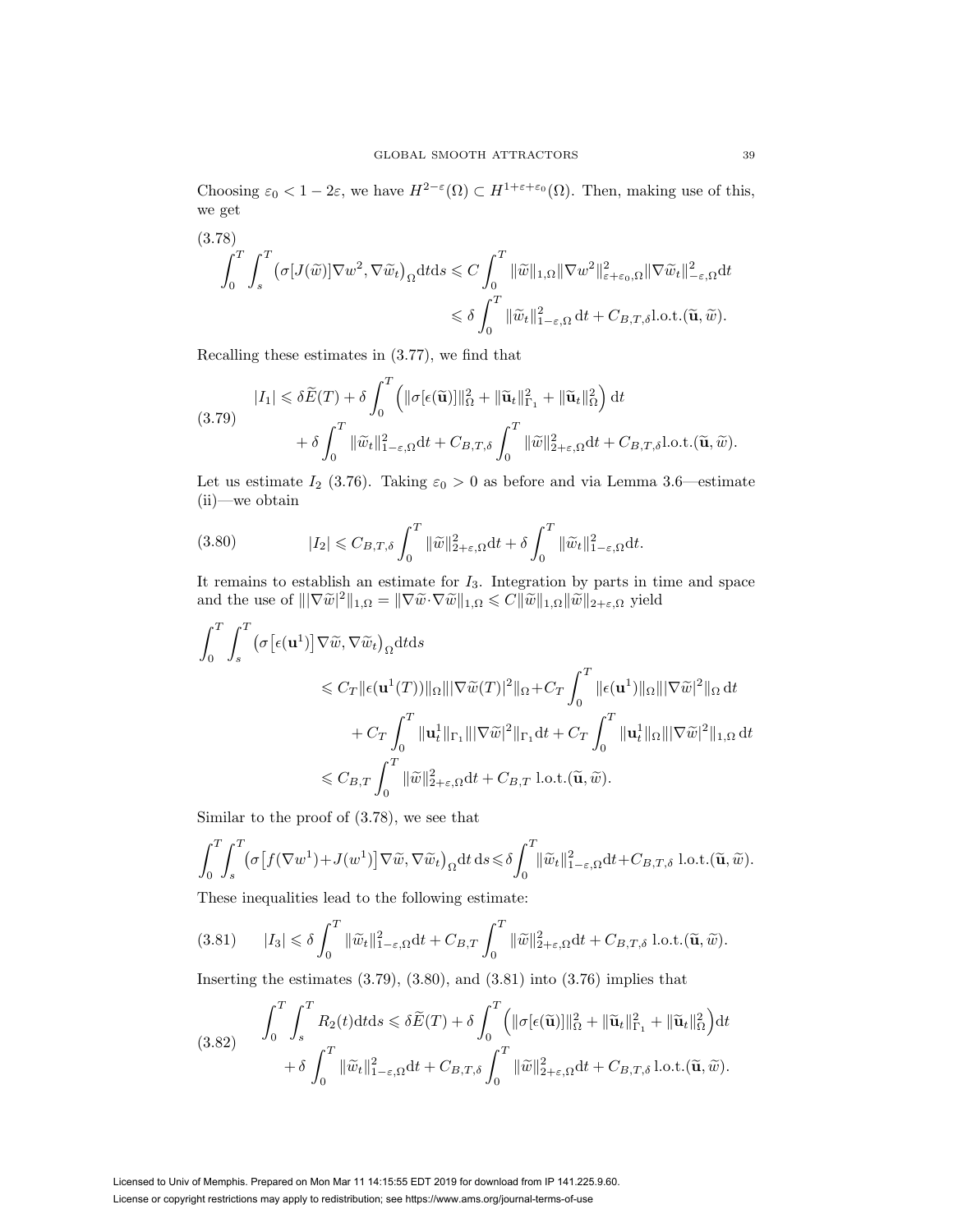Analogously to the above, we can show that

(3.83)  
\n
$$
\int_0^T \int_s^T R_3(t) dt ds \leq \delta \widetilde{E}(T) + \delta \int_0^T \left( \|\sigma[\epsilon(\widetilde{\mathbf{u}})]\|_{\Omega}^2 + \|\widetilde{\mathbf{u}}_t\|_{\Gamma_1}^2 + \|\widetilde{\mathbf{u}}_t\|_{\Omega}^2 + \|\widetilde{w}_t\|_{\Omega}^2 \right) dt
$$
\n
$$
+ C_{B,T,\delta} \int_0^T \|\widetilde{w}\|_{2+\epsilon,\Omega}^2 dt + C_{B,T,\delta} \ln(1+\delta \widetilde{\mathbf{u}}, \widetilde{w}).
$$

To conclude, we estimate  $\int_0^T \int_s^T R_5(t) dt ds$ . We may proceed as in (3.78) to show that

$$
(3.84)
$$
\n
$$
\int_0^T \int_s^T R_4(t) dt ds
$$
\n
$$
= \int_0^T \int_s^T \left( -(\phi^1 \nabla \tilde{w}, \nabla \tilde{w}_t)_{\Omega} + (\nabla \tilde{w} \cdot \nabla w_t^2, \tilde{\phi})_{\Omega} + (\tilde{\phi} \nabla \tilde{w}, \nabla \tilde{w}_t)_{\Omega} \right) dt ds
$$
\n
$$
\leq \delta \int_0^T \left( \|\tilde{\phi}\|_{1,\Omega}^2 + \|\tilde{w}_t\|_{1-\varepsilon,\Omega}^2 \right) dt + \delta \left( \sup_{t \in [0,T]} \tilde{E}^{\frac{1}{2}}(t) \right)^2
$$
\n
$$
+ C_{B,T,\delta} \int_0^T \|\tilde{w}\|_{2+\varepsilon,\Omega}^2 dt + C_{B,T,\delta} \text{ l.o.t.}(\tilde{\mathbf{u}}, \tilde{w}).
$$

Combining  $(3.75), (3.82), (3.83), (3.84),$  and the interpolation inequality

$$
C_{B,T,\delta}\int_0^T \|\widetilde{w}\|_{2+\varepsilon,\Omega}^2 dt \leq \delta \int_0^T \|\widetilde{w}\|_{3-\varepsilon,\Omega}^2 dt + C_{B,T,\delta} \text{l.o.t.}(\widetilde{\mathbf{u}},\widetilde{w}),
$$

we find that  $\int_0^T \int_s^T |\sum R_i(t)| dt ds$  satisfies the desired estimate, and the same holds for  $\int_0^T |\sum R_i(t)| dt$ .

# 3.6.4. Quasi-stability inequality: Proof.

Proof of Lemma 3.5. Combining Lemma 3.11 with the estimate given in Lemma 3.10, we find that

(3.85)  
\n
$$
T\widetilde{E}(T) + \int_0^T \widetilde{E}(t)dt + \int_0^T (\|\widetilde{\mathbf{u}}_t\|_{\Gamma_1}^2 + \|\widetilde{\phi}\|_{1,\Omega}^2)dt + (\sup_{t \in [0,T]} \widetilde{E}^{\frac{1}{2}}(t))^2
$$
\n
$$
\leq \delta \int_0^T \Big( \|\sigma[\epsilon(\widetilde{\mathbf{u}})]\|_{\Omega}^2 + \|\widetilde{\mathbf{u}}_t\|_{\Gamma_1}^2 + \|\widetilde{\mathbf{u}}_t\|_{\Omega}^2 + \|\widetilde{\omega}_t\|_{\Omega}^2 + \|\widetilde{\phi}\|_{1,\Omega}^2 \Big)dt + \delta \Big( \sup_{t \in [0,T]} \widetilde{E}^{\frac{1}{2}}(t) \Big)^2
$$
\n
$$
+ \delta \int_0^T \Big( \|\widetilde{\mathbf{w}}_t\|_{1-\varepsilon,\Omega}^2 + \|\widetilde{\mathbf{w}}\|_{3-\varepsilon,\Omega}^2 \Big)dt + C\widetilde{E}(0) + (C_\delta + 2\alpha)\widetilde{E}(T) + C_{B,\alpha}D_0^T(\widetilde{\mathbf{u}},\widetilde{\phi},\widetilde{\theta})
$$
\n
$$
+ C_{\alpha,B,T,\delta} \text{ l.o.t.}(\widetilde{\mathbf{u}},\widetilde{\omega}).
$$

Licensed to Univ of Memphis. Prepared on Mon Mar 11 14:15:55 EDT 2019 for download from IP 141.225.9.60. License or copyright restrictions may apply to redistribution; see https://www.ams.org/journal-terms-of-use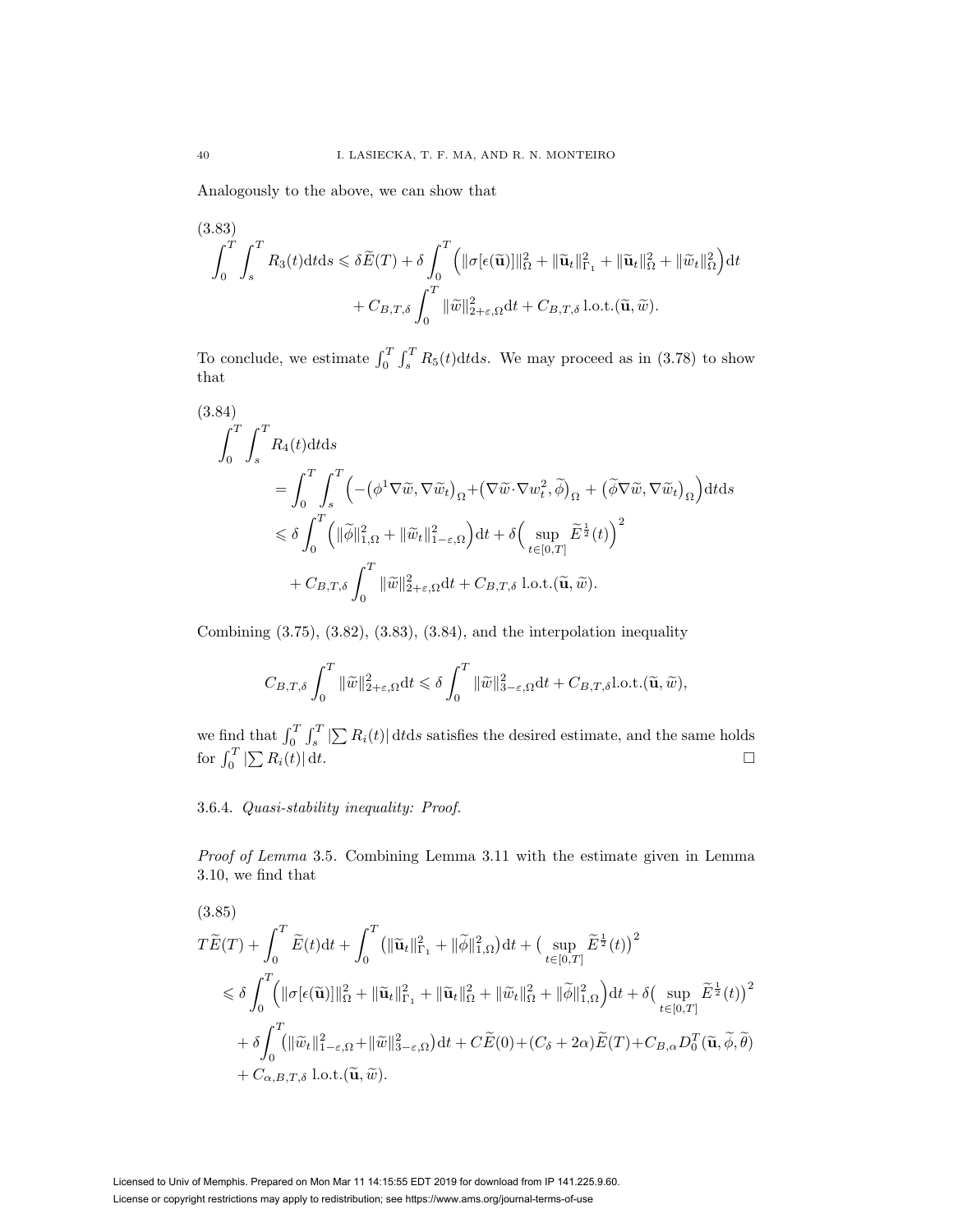Then this estimate with Lemma 3.7 and (3.47) yields

$$
T\widetilde{E}(T) + \int_0^T \widetilde{E}(t)dt + \int_0^T \left( \|\widetilde{\mathbf{u}}_t\|_{\Gamma_1}^2 + \|\widetilde{\phi}\|_{1,\Omega}^2 \right)dt + \left(\sup_{t \in [0,T]} \widetilde{E}^{\frac{1}{2}}(t)\right)^2
$$
  
\$\leqslant \delta \int\_0^T \widetilde{E}(t)dt + \delta \int\_0^T \left( \|\widetilde{\mathbf{u}}\_t\|\_{\Gamma\_1}^2 + \|\widetilde{\phi}\|\_{1,\Omega}^2 \right)dt + \delta \left(\sup\_{t \in [0,T]} \widetilde{E}^{\frac{1}{2}}(t)\right)^2\$  
\$+ C\widetilde{E}(0) + (C\_\delta + 2\alpha)\widetilde{E}(T) + C\_{B,\alpha} D\_0^T(\widetilde{\mathbf{u}}, \widetilde{\phi}, \widetilde{\theta}) + C\_{\alpha, B,T,\delta} \text{ l.o.t.}(\widetilde{\mathbf{u}}, \widetilde{\omega}).\$

Taking  $\delta > 0$  small enough,  $T > 4C_{\delta} = T_0$ , and  $\alpha = C_{\delta} < \frac{T}{2}$ , we have

(3.86) 
$$
T\widetilde{E}(T) + \int_0^T \widetilde{E}(t)dt + \int_0^T \left( \|\widetilde{\mathbf{u}}_t\|_{\Gamma_1}^2 + \|\widetilde{\phi}\|_{1,\Omega}^2 \right)dt + \left(\sup_{t \in [0,T]} \widetilde{E}^{\frac{1}{2}}(t)\right)^2
$$

$$
\leqslant C\widetilde{E}(0) + C_B D_0^T(\widetilde{\mathbf{u}}, \widetilde{\phi}, \widetilde{\theta}) + C_{B,T} \text{l.o.t.}(\widetilde{\mathbf{u}}, \widetilde{w}).
$$

Energy identity (3.36) and estimate (3.11) allow us to conclude the following estimate for  $D_0^T(\widetilde{\mathbf{u}}, \phi, \theta)$ :

$$
D_0^T(\widetilde{\mathbf{u}}, \widetilde{\phi}, \widetilde{\theta}) \leq \widetilde{E}(0) - \widetilde{E}(T) + \int_{\alpha}^T \left| \sum_{i=1}^5 R_i(t) \right| dt
$$
  
\n
$$
\leq \widetilde{E}(0) - \widetilde{E}(T) + \delta \widetilde{E}(T) + \delta \int_0^T \widetilde{E}(t) dt + \delta \int_0^T (\|\widetilde{\mathbf{u}}_t\|_{\Gamma_1}^2 + \|\widetilde{\phi}\|_{1,\Omega}^2) dt
$$
  
\n
$$
+ \delta \left( \sup_{t \in [0,T]} \widetilde{E}^{\frac{1}{2}}(t) \right)^2 + C_{B,T,\delta} \text{ l.o.t.}(\widetilde{\mathbf{u}}, \widetilde{w}).
$$

This inequality applied in (3.86) and also taking  $\delta$  small provide for fixed  $T > T_0$ 

$$
\widetilde{E}(T) \leqslant \frac{C_B}{1+C_B} \widetilde{E}(0) + C_{B,T} \text{l.o.t.}(\widetilde{\mathbf{u}}, \widetilde{w}).
$$

Via the stabilization argument we obtain the desired inequality.  $\Box$ 

Remark 3.2. We note that the arguments leading to observability estimates can also be used in the study of controllability of thermoelastic systems [3, 4].

# 3.7. **Completion of the proof of Theorem 1.3.**

*Proof of Theorem* 1.3. As already noted, our dynamical system  $(H, S(t))$  is a gradient one (Lemma 3.3) with a bounded set of stationary points (Lemma 3.4). Next, via Lemma 3.5, we can conclude that  $(H, S(t))$  is asymptotically compact. To reach the conclusion, we shall apply Theorem 3.2, and this is achieved showing the validity of (3.19). The last is a consequence of Lemma 3.2, and therefore  $(H, S(t))$  has a global attractor **A**. Theorem 3.4 implies that **A** has finite fractal dimension and further "time" regularity,

$$
\left\| \frac{\mathrm{d}}{\mathrm{d}t} S(t) y_0 \right\|_H \leqslant C, \qquad \forall t \in \mathbb{R}, \ \forall y_0 \in \mathbf{A}.
$$

Feeding back this information into the problem  $(1.2)$ – $(1.9)$  and applying elliptic regularity, we find the additional regularity on the attractor **A**. This ends the proof of Theorem 1.3.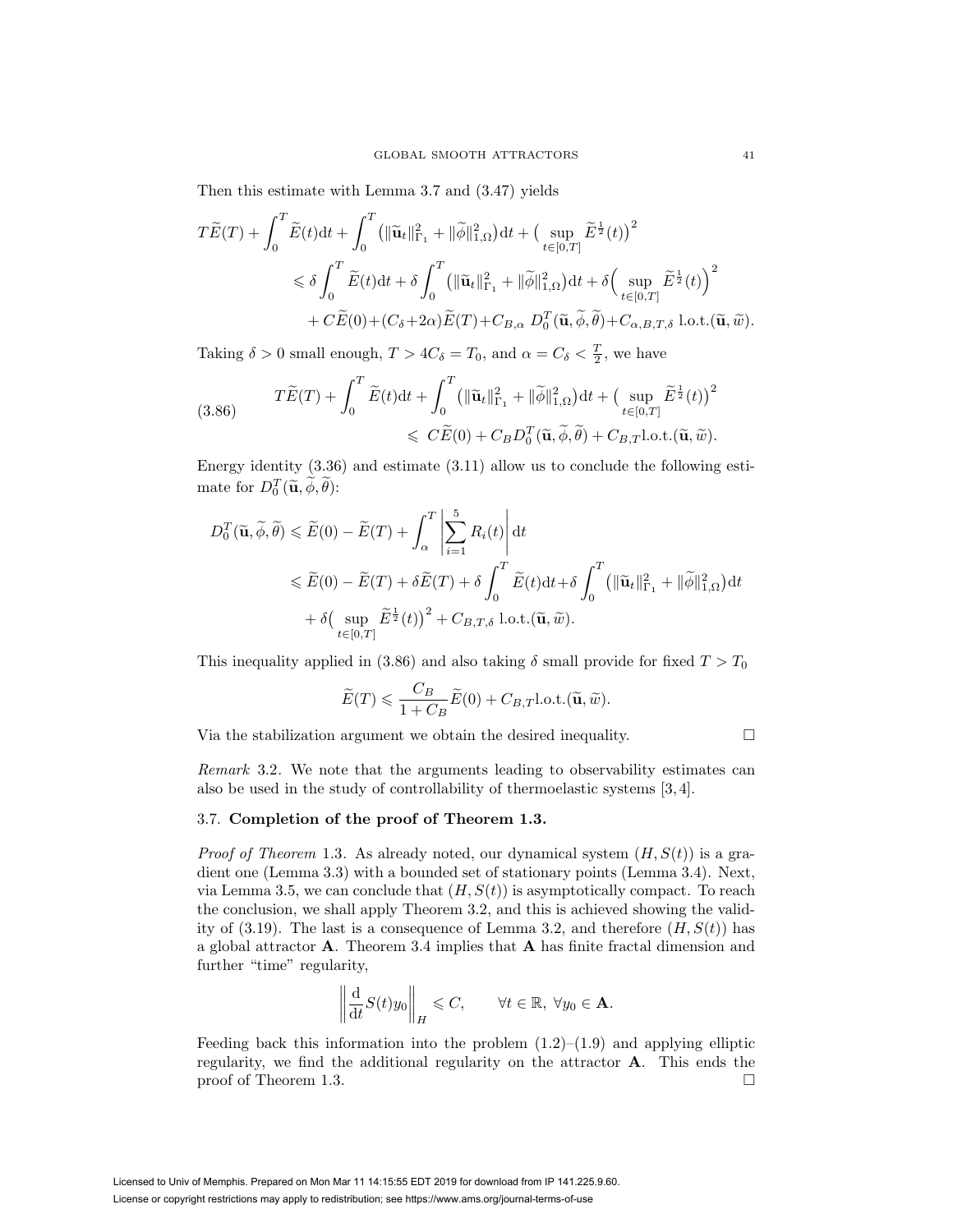## 4. Appendix

4.1. **Tensor identities.** For the reader's convenience, we present some elementary tensor identities—see also [43, 48, 49]—used in Sections 3.6.2 and 3.6.1. Let  $\epsilon$  be the strain tensor, and let  $h(x) = x - x_0$  be the vector field given for  $x_0 \in \mathbb{R}^2$ . Then we have the identity

(4.87) 
$$
\epsilon(h\nabla \mathbf{u}) = \epsilon(\mathbf{u}) + \mathscr{R},
$$

where  $\mathbf{u} = (u_1, u_2)$  and  $\mathscr R$  is the tensor defined by

$$
\mathcal{R} = \begin{bmatrix} \sum_{i=1}^{2} \frac{\partial^2 u_1}{\partial x_1 \partial x_i} h_i & \frac{1}{2} \sum_{i=1}^{2} \left[ \frac{\partial^2 u_1}{\partial x_i \partial x_2} + \frac{\partial^2 u_2}{\partial x_1 \partial x_i} \right] h_i \\ \frac{1}{2} \sum_{i=1}^{2} \left[ \frac{\partial^2 u_1}{\partial x_i \partial x_2} + \frac{\partial^2 u_2}{\partial x_1 \partial x_i} \right] h_i & \sum_{i=1}^{2} \frac{\partial^2 u_2}{\partial x_i \partial x_2} h_i \end{bmatrix}.
$$

Let  $A = [a_{i,j}]$  be a symmetric tensor. Then

(4.88) 
$$
A \cdot \mathscr{R} = \sum_{i,j,k=1}^{2} a_{k,j} \frac{\partial^2 u_j}{\partial x_k \partial x_i} h_i.
$$

Let  $B = [b_{i,j}]$  be a symmetric tensor given by the relation  $a_{j,i} = \sum_{j=1}^{n} a_{j,i}$  $\sum_{l=1} c_{j,l} b_{l,i}$ , where  $c_{j,i}$  are symmetric coefficients. Then

$$
\operatorname{div}\{(A \cdot B)h\} = A \cdot B \operatorname{div}\{h\} + \sum_{i,j,k,l=1}^{2} c_{i,l} \frac{\partial}{\partial x_k} [b_{l,j} b_{j,i}] h_k
$$

$$
= A \cdot B \operatorname{div}\{h\} + 2 \sum_{i,j,k=1}^{2} a_{j,i} \frac{\partial b_{j,i}}{\partial x_k} h_k.
$$

In particular, if  $A = \sigma[\epsilon(\mathbf{u})]$  and  $B = \epsilon(\mathbf{u})$ , then

(4.89) 
$$
\operatorname{div}\{(\sigma[\epsilon(\mathbf{u})], \epsilon(\mathbf{u}))_{\Omega}h\} = 2(\sigma[\epsilon(\mathbf{u})], \epsilon(\mathbf{u}))_{\Omega} + 2\sum_{i,j,k=1}^{2} \left(a_{i,j}, \frac{\partial^2 u_i}{\partial x_k \partial x_j} h_k\right)_{\Omega}.
$$

Finally, from identities (4.87) and (4.88), with  $A = \sigma[\epsilon(\mathbf{u})]$ , we obtain

(4.90) 
$$
(\sigma[\epsilon(\mathbf{u})], \epsilon(h\nabla \mathbf{u}))_{\Omega} = (\sigma[\epsilon(\mathbf{u})], \epsilon(\mathbf{u}))_{\Omega} + \sum_{i,j,k=1}^{2} \left( a_{i,j}, \frac{\partial^2 u_i}{\partial x_k \partial x_j} h_k \right)_{\Omega}.
$$

## **REFERENCES**

- [1] G. Avalos and I. Lasiecka, Exponential stability of a thermoelastic system with free boundary conditions without mechanical dissipation, SIAM J. Math. Anal. **29** (1998), no. 1, 155–182, DOI 10.1137/S0036141096300823. MR1617180
- [2] G. Avalos and I. Lasiecka, Exponential stability of a thermoelastic system without mechanical dissipation, Rend. Istit. Mat. Univ. Trieste **28** (1996), no. suppl., 1–28 (1997). Dedicated to the memory of Pierre Grisvard. MR1602473
- [3] M. Aouadi and K. Boulehmi, *Partial exact controllability for inhomogeneous multidimen*sional thermoelastic diffusion problem, Evol. Equ. Control Theory **5** (2016), no. 2, 201–224, DOI 10.3934/eect.2016001. MR3511695
- [4] M. Aouadi and T. Moulahi, The controllability of a thermoelastic plate problem revisited, Evol. Equ. Control Theory **7** (2018), no. 1, 1–31, DOI 10.3934/eect.2018001. MR3810184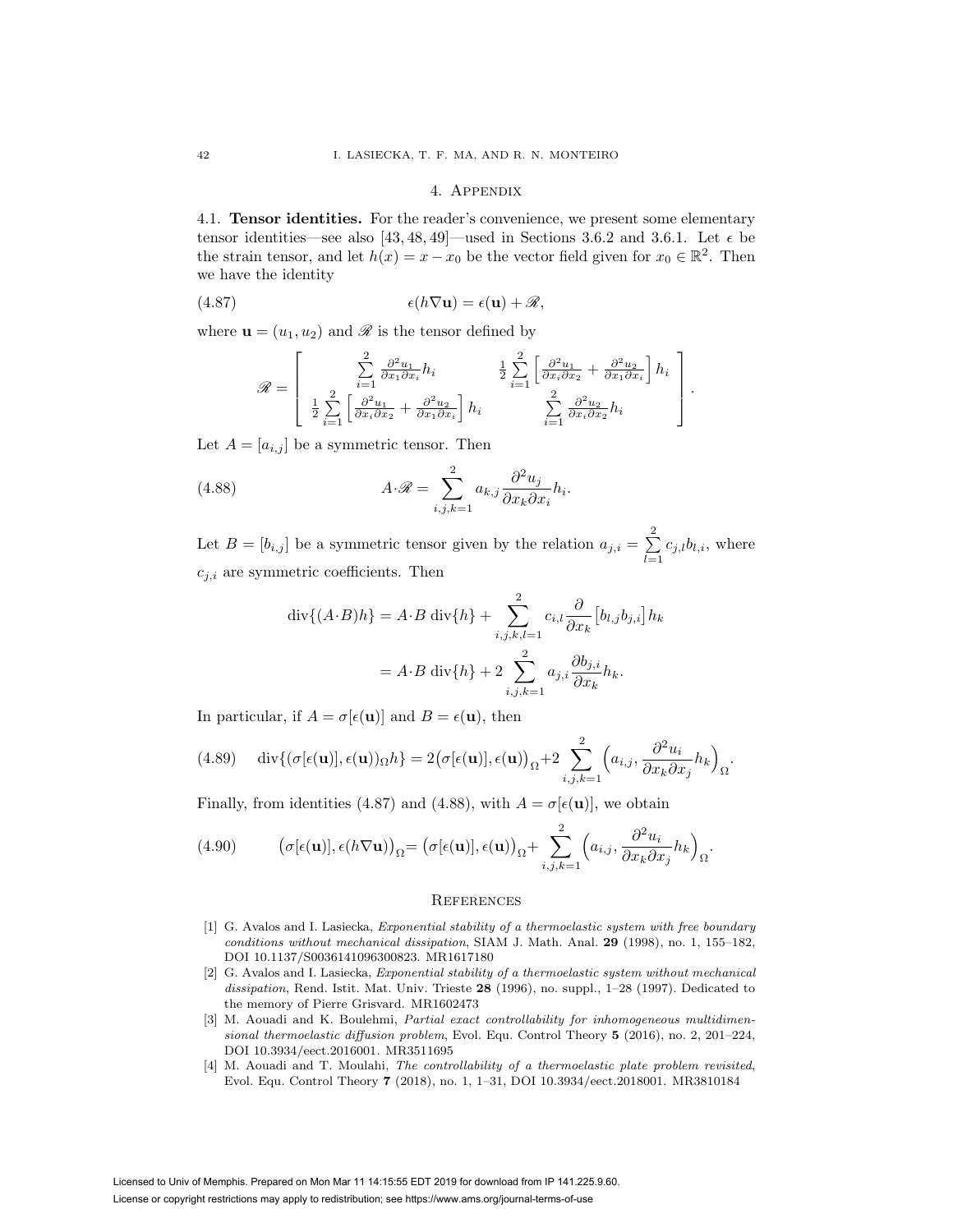- [5] A. V. Babin and M. I. Vishik, Attractors of evolution equations, Studies in Mathematics and its Applications, vol. 25, North-Holland Publishing Co., Amsterdam, 1992. Translated and revised from the 1989 Russian original by Babin. MR1156492
- $[6]$  A. Benabdallah and I. Lasiecka, Exponential decay rates for a full von Kármán system of dynamic thermoelasticity, J. Differential Equations **160** (2000), no. 1, 51–93, DOI 10.1006/jdeq.1999.3656. MR1734529
- [7] A. Bensoussan, G. Da Prato, M. C. Delfour, and S. K. Mitter, Representation and control of infinite-dimensional systems. Vol. II, Systems & Control: Foundations & Applications, Birkhäuser Boston, Inc., Boston, MA, 1993. MR1246331
- [8] M. Bernadou and J. T. Oden, An existence theorem for a class of nonlinear shallow shell problems, J. Math. Pures Appl. (9) **60** (1981), no. 3, 285–308. MR633006
- [9] T. Biswas and S. Dharmatti, Control problems and invariant subspaces for sabra shell model of turbulence, Evol. Equ. Control Theory **7** (2018), no. 3, 417–445, DOI 10.3934/eect.2018021. MR3825874
- [10] A. Boutet de Monvel and I. Chueshov, Uniqueness theorem for weak solutions of von Karman evolution equations, J. Math. Anal. Appl. **221** (1998), no. 2, 419–429, DOI 10.1006/jmaa.1997.5681. MR1621722
- [11] F. Bucci and I. Chueshov, Long-time dynamics of a coupled system of nonlinear wave and thermoelastic plate equations, Discrete Contin. Dyn. Syst. **22** (2008), no. 3, 557–586, DOI 10.3934/dcds.2008.22.557. MR2429854
- [12] J. Cagnol, I. Lasiecka, C. Lebiedzik, and R. Marchand, Hadamard well-posedness for a class of nonlinear shallow shell problems, Nonlinear Anal. **67** (2007), no. 8, 2452–2484, DOI 10.1016/j.na.2006.09.004. MR2338113
- [13] I. Chueshov, Remark on an elastic plate interacting with a gas in a semi-infinite tube: Periodic solutions, Evol. Equ. Control Theory **5** (2016), no. 4, 561–566, DOI 10.3934/eect.2016019. MR3603248
- [14] I. Chueshov, Dynamics of quasi-stable dissipative systems, Universitext, Springer, Cham, 2015. MR3408002
- [15] I. Chueshov, E. H. Dowell, I. Lasiecka, and J. T. Webster, Nonlinear elastic plate in a flow of gas: Recent results and conjectures, Appl. Math. Optim. **73** (2016), no. 3, 475–500, DOI 10.1007/s00245-016-9349-1. MR3498935
- [16] I. Chueshov, M. Eller, and I. Lasiecka, On the attractor for a semilinear wave equation with critical exponent and nonlinear boundary dissipation, Comm. Partial Differential Equations **27** (2002), no. 9-10, 1901–1951, DOI 10.1081/PDE-120016132. MR1941662
- [17] I. Chueshov, I. Lasiecka, and J. T. Webster, Attractors for delayed, nonrotational von Karman plates with applications to flow-structure interactions without any damping, Comm. Partial Differential Equations **39** (2014), no. 11, 1965–1997, DOI 10.1080/03605302.2014.930484. MR3251861
- [18] I. Chueshov and I. Lasiecka, Long-time behavior of second order evolution equations with nonlinear damping, Mem. Amer. Math. Soc. 195 (2008), no. 912, viii+183, DOI 10.1090/memo/0912. MR2438025
- [19] I. Chueshov and I. Lasiecka, Von Karman evolution equations, Springer Monographs in Mathematics, Springer, New York, 2010. Well-posedness and long-time dynamics. MR2643040
- [20] I. Chueshov and I. Lasiecka, Attractors and long time behavior of von Karman thermoelastic plates, Appl. Math. Optim. **58** (2008), no. 2, 195–241, DOI 10.1007/s00245-007-9031-8. MR2439660
- [21] I. Chueshov and T. Fastovska, On interaction of circular cylindrical shells with a Poiseuille type flow, Evol. Equ. Control Theory **5** (2016), no. 4, 605–629, DOI 10.3934/eect.2016021. MR3603250
- [22] I. Chueshov and I. Ryzhkova, Unsteady interaction of a viscous fluid with an elastic shell modeled by full von Karman equations, J. Differential Equations **254** (2013), no. 4, 1833–1862, DOI 10.1016/j.jde.2012.11.006. MR3003294
- [23] P. G. Ciarlet, Mathematical elasticity. Vol. II, Studies in Mathematics and its Applications, vol. 27, North-Holland Publishing Co., Amsterdam, 1997. Theory of plates. MR1477663
- [24] P. G. Ciarlet, Mathematical elasticity. Vol. III, Studies in Mathematics and its Applications, vol. 29, North-Holland Publishing Co., Amsterdam, 2000. Theory of shells. MR1757535
- [25] P. G. Ciarlet and P. Rabier, Les équations de von Kármán (French), Lecture Notes in Mathematics, vol. 826, Springer, Berlin, 1980. MR595326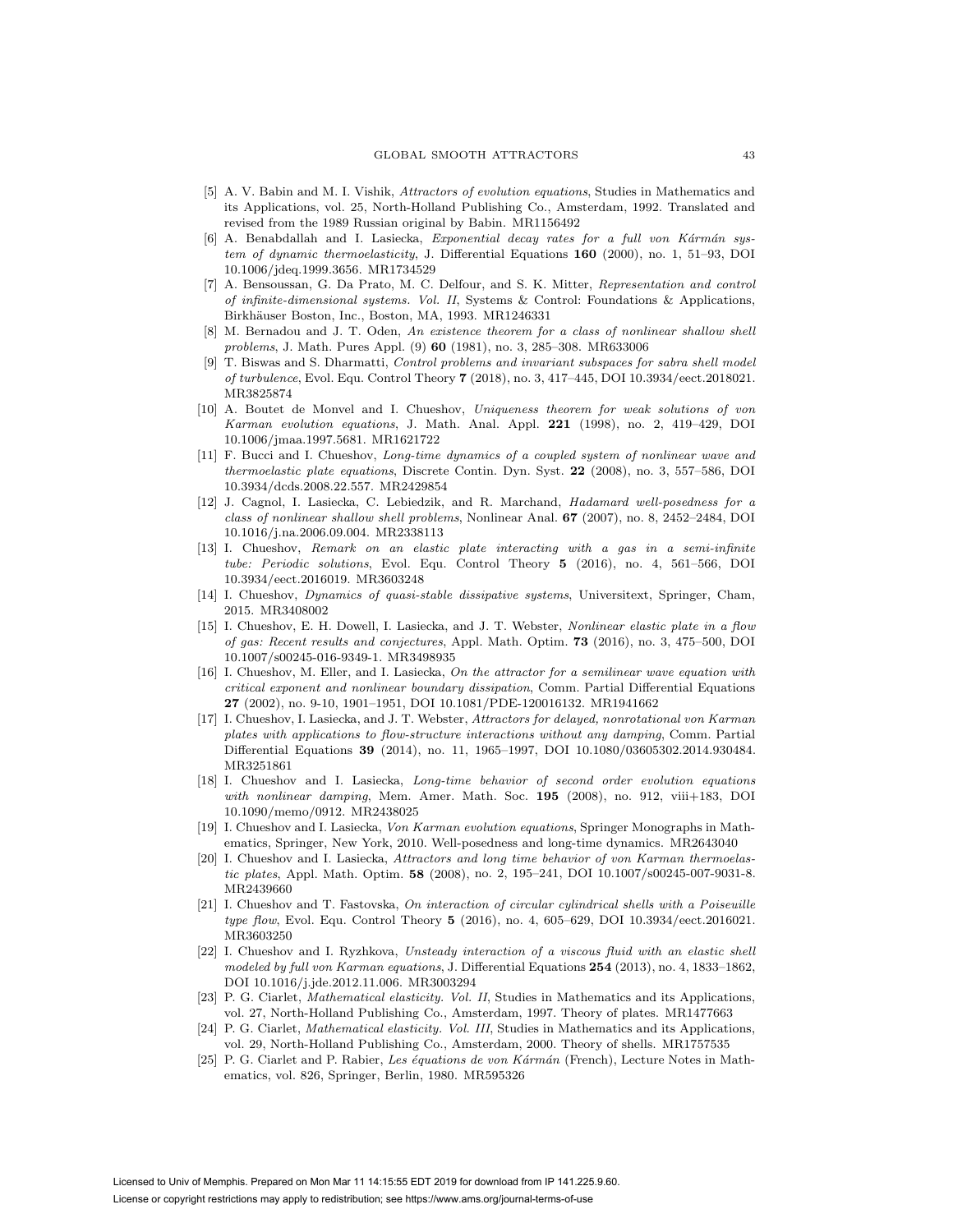- [26] R. Coifman, P.-L. Lions, Y. Meyer, and S. Semmes, Compensated compactness and Hardy spaces (English, with English and French summaries), J. Math. Pures Appl. (9) **72** (1993), no. 3, 247–286. MR1225511
- [27] C. M. Dafermos, On the existence and the asymptotic stability of solutions to the equations of linear thermoelasticity, Arch. Rational Mech. Anal. **29** (1968), 241–271, DOI 10.1007/BF00276727. MR0233539
- [28] M. C. Delfour and J.-P. Zolésio, Differential equations for linear shells: Comparison between intrinsic and classical models, Advances in mathematical sciences: CRM's 25 years (Montreal, PQ, 1994), CRM Proc. Lecture Notes, vol. 11, Amer. Math. Soc., Providence, RI, 1997, pp. 41–124. MR1479670
- [29] R. Denk and Y. Shibata, Maximal regularity for the thermoelastic plate equations with free boundary conditions, J. Evol. Equ. **17** (2017), no. 1, 215–261, DOI 10.1007/s00028-016-0367 x. MR3630321
- [30] M. Eller, V. Isakov, G. Nakamura, and D. Tataru, Uniqueness and stability in the Cauchy problem for Maxwell and elasticity systems, Nonlinear partial differential equations and their applications. Coll`ege de France Seminar, Vol. XIV (Paris, 1997/1998), Stud. Math. Appl., vol. 31, North-Holland, Amsterdam, 2002, pp. 329–349, DOI 10.1016/S0168-2024(02)80016- 9. MR1936000
- [31] P. G. Geredeli, I. Lasiecka, and J. T. Webster, Smooth attractors of finite dimension for von Karman evolutions with nonlinear frictional damping localized in a boundary layer, J. Differential Equations **254** (2013), no. 3, 1193–1229, DOI 10.1016/j.jde.2012.10.016. MR2997367
- [32] J. K. Hale, Asymptotic behavior of dissipative systems, Mathematical Surveys and Monographs, vol. 25, American Mathematical Society, Providence, RI, 1988. MR941371
- [33] S. W. Hansen, Boundary control of a one-dimensional linear thermoelastic rod, SIAM J. Control Optim. **32** (1994), no. 4, 1052–1074, DOI 10.1137/S0363012991222607. MR1280229
- [34] M. A. Horn, Sharp trace regularity for the solutions of the equations of dynamic elasticity, J. Math. Systems Estim. Control **8** (1998), no. 2, 11 pp. MR1651449
- [35] J. S. Howell, I. Lasiecka, and J. T. Webster, *Quasi-stability and exponential attractors for* a non-gradient system—Applications to piston-theoretic plates with internal damping, Evol. Equ. Control Theory **5** (2016), no. 4, 567–603, DOI 10.3934/eect.2016020. MR3603249
- [36] V. Isakov, A nonhyperbolic Cauchy problem for  $\Box_b\Box_c$  and its applications to elasticity theory, Comm. Pure Appl. Math. **39** (1986), no. 6, 747–767, DOI 10.1002/cpa.3160390603. MR859272
- [37] J. U. Kim, On the energy decay of a linear thermoelastic bar and plate, SIAM J. Math. Anal. **23** (1992), no. 4, 889–899, DOI 10.1137/0523047. MR1166563
- [38] H. Koch, Slow decay in linear thermoelasticity, Quart. Appl. Math. **58** (2000), no. 4, 601–612, DOI 10.1090/qam/1788420. MR1788420
- [39] H. Koch and I. Lasiecka, Hadamard well-posedness of weak solutions in nonlinear dynamic elasticity-full von Karman systems, Evolution equations, semigroups and functional analysis (Milano, 2000), Progr. Nonlinear Differential Equations Appl., vol. 50, Birkhäuser, Basel, 2002, pp. 197–216. MR1944164
- [40] H. Koch and A. Stahel, Global existence of classical solutions to the dynamical von Kármán equations, Math. Methods Appl. Sci. 16 (1993), no. 8, 581–586, DOI 10.1002/mma.1670160806. MR1233041
- [41] V. Komornik, Exact controllability and stabilization, RAM: Research in Applied Mathematics, Masson, Paris; John Wiley & Sons, Ltd., Chichester, 1994. The multiplier method. MR1359765
- [42] O. Ladyzhenskaya, Attractors for semigroups and evolution equations, Lezioni Lincee. [Lincei Lectures], Cambridge University Press, Cambridge, England, 1991. MR1133627
- [43] J. E. Lagnese, The reachability problem for thermoelastic plates, Arch. Rational Mech. Anal. **112** (1990), no. 3, 223–267, DOI 10.1007/BF00381235. MR1076073
- [44] J. E. Lagnese, Uniform boundary stabilization of thermoelastic plates, Control of boundaries and stabilization (Clermont-Ferrand, 1988), Lect. Notes Control Inf. Sci., vol. 125, Springer, Berlin, 1989, pp. 154–167, DOI 10.1007/BFb0043358. MR1015968
- [45] J. E. Lagnese, Boundary stabilization of thin plates, SIAM Studies in Applied Mathematics, vol. 10, Society for Industrial and Applied Mathematics (SIAM), Philadelphia, PA, 1989. MR1061153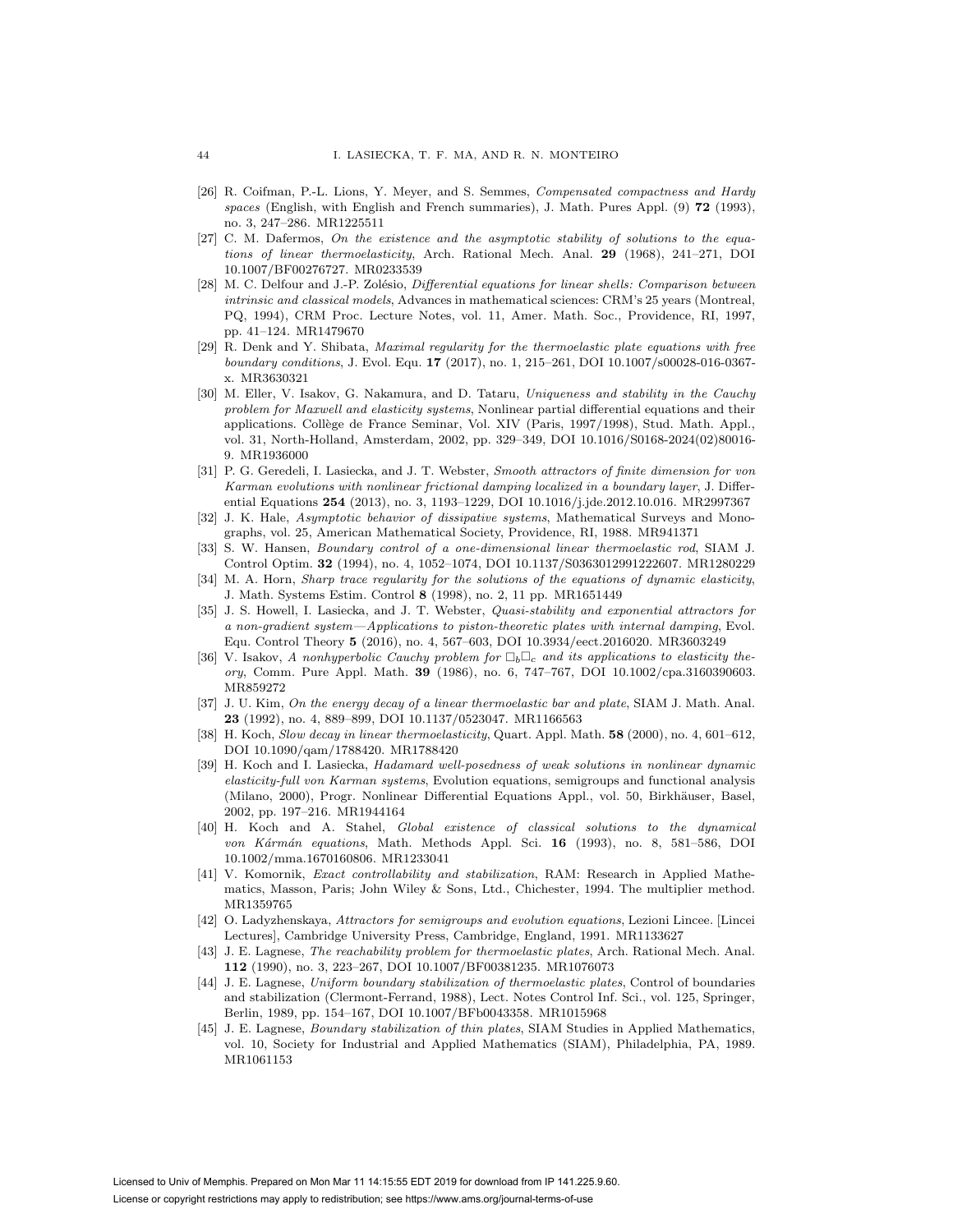- [46] J. Lagnese and J.-L. Lions, Modelling analysis and control of thin plates, Recherches en Mathématiques Appliquées [Research in Applied Mathematics], vol. 6, Masson, Paris, 1988. MR953313
- [47] I. Lasiecka, Weak, classical and intermediate solutions to full von Karman system of dynamic nonlinear elasticity, Appl. Anal. **68** (1998), no. 1-2, 121–145, DOI 10.1080/00036819808840625. MR1623321
- [48] I. Lasiecka, Uniform stabilizability of a full von Karman system with nonlinear boundary feedback, SIAM J. Control Optim. **36** (1998), no. 4, 1376–1422, DOI 10.1137/S0363012996301907. MR1627581
- [49] I. Lasiecka, Uniform decay rates for full von Kármán system of dynamic thermoelasticity with free boundary conditions and partial boundary dissipation, Comm. Partial Differential Equations **24** (1999), no. 9-10, 1801–1847, DOI 10.1080/03605309908821483. MR1708109
- [50] I. Lasiecka, J.-L. Lions, and R. Triggiani, Nonhomogeneous boundary value problems for second order hyperbolic operators, J. Math. Pures Appl. (9) **65** (1986), no. 2, 149–192. MR867669
- [51] I. Lasiecka, T. F. Ma, and R. N. Monteiro, Long-time dynamics of vectorial von Karman system with nonlinear thermal effects and free boundary conditions, Discrete Contin. Dyn. Syst. Ser. B **23** (2018), no. 3, 1037–1072, DOI 10.3934/dcdsb.2018141. MR3810108
- [52] I. Lasiecka and D. Tataru, Uniform boundary stabilization of semilinear wave equations with nonlinear boundary damping, Differential Integral Equations **6** (1993), no. 3, 507–533. MR1202555
- [53] I. Lasiecka and R. Triggiani, Analyticity of thermo-elastic semigroups with free boundary conditions, Ann. Scuola Norm. Sup. Pisa Cl. Sci. (4) **27** (1998), no. 3-4, 457–482 (1999). MR1678002
- [54] I. Lasiecka and R. Triggiani, Control theory for partial differential equations: Continuous and approximation theories. I, Encyclopedia of Mathematics and its Applications, vol. 74, Cambridge University Press, Cambridge, England, 2000. Abstract parabolic systems. MR1745475
- [55] I. Lasiecka and R. Triggiani, Uniform stabilization of a shallow shell model with nonlinear boundary feedbacks, J. Math. Anal. Appl. **269** (2002), no. 2, 642–688, DOI 10.1016/S0022- 247X(02)00041-0. MR1907136
- [56] I. Lasiecka, R. Triggiani, and V. Valente, Uniform stabilization of spherical shells by boundary dissipation, Adv. Differential Equations **1** (1996), no. 4, 635–674. MR1401407
- [57] I. Lasiecka, R. Triggiani, and P.-F. Yao, Inverse/observability estimates for second-order hyperbolic equations with variable coefficients, J. Math. Anal. Appl. **235** (1999), no. 1, 13– 57, DOI 10.1006/jmaa.1999.6348. MR1758667
- [58] I. Lasiecka and V. Valente, Uniform boundary stabilization of a nonlinear shallow and thin elastic spherical cap, J. Math. Anal. Appl. **202** (1996), no. 3, 951–994, DOI 10.1006/jmaa.1996.0356. MR1408363
- [59] J.-L. Lions and E. Magenes, Non-homogeneous boundary value problems and applications. Vol. I, Springer-Verlag, New York-Heidelberg, 1972. Translated from the French by P. Kenneth; Die Grundlehren der mathematischen Wissenschaften, Band 181. MR0350177
- [60] Z.-Y. Liu and M. Renardy, A note on the equations of a thermoelastic plate, Appl. Math. Lett. **8** (1995), no. 3, 1–6, DOI 10.1016/0893-9659(95)00020-Q. MR1356798
- [61] J. E. Muñoz Rivera and R. Racke, Smoothing properties, decay, and global existence of solutions to nonlinear coupled systems of thermoelastic type, SIAM J. Math. Anal. **26** (1995), no. 6, 1547–1563, DOI 10.1137/S0036142993255058. MR1356459
- [62] J. E. Muñoz Rivera and G. Perla Menzala, Uniform rates of decay for full von Kármán systems of dynamic viscoelasticity with memory, Asymptot. Anal. **27** (2001), no. 3-4, 335– 357. MR1858921
- [63] P. M. Naghdi, Foundations of elastic shell theory, Progress in Solid Mechanics, Vol. IV, North-Holland, Amsterdam, 1963, pp. 1–90. MR0163488
- [64] G. P. Menzala and F. Travessini De Cezaro, Global existence and uniqueness of weak and regular solutions of shallow shells with thermal effects, Appl. Math. Optim. **74** (2016), no. 2, 229–271, DOI 10.1007/s00245-015-9313-5. MR3547006
- [65] A. Ruiz, Unique continuation for weak solutions of the wave equation plus a potential, J. Math. Pures Appl. (9) **71** (1992), no. 5, 455–467. MR1191585
- [66] I. Ryzhkova, Dynamics of a thermoelastic von Kármán plate in a subsonic gas flow, Z. Angew. Math. Phys. **58** (2007), no. 2, 246–261, DOI 10.1007/s00033-006-0080-7. MR2305714